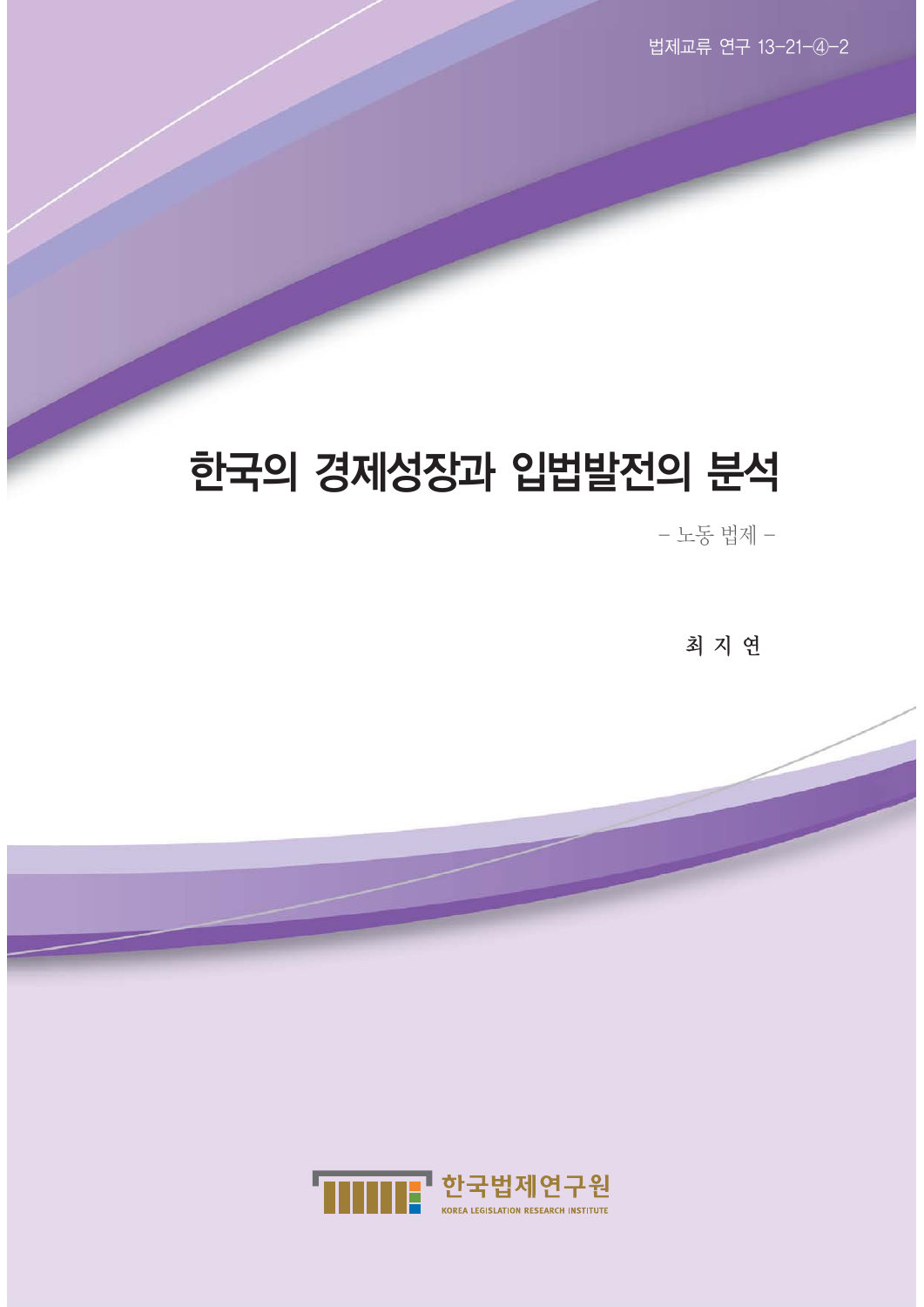# 법제교류 연구 13-21-4-2

# 한국의 경제성장과 입법발전의 분석 - 노동 법제 -

최 지 연

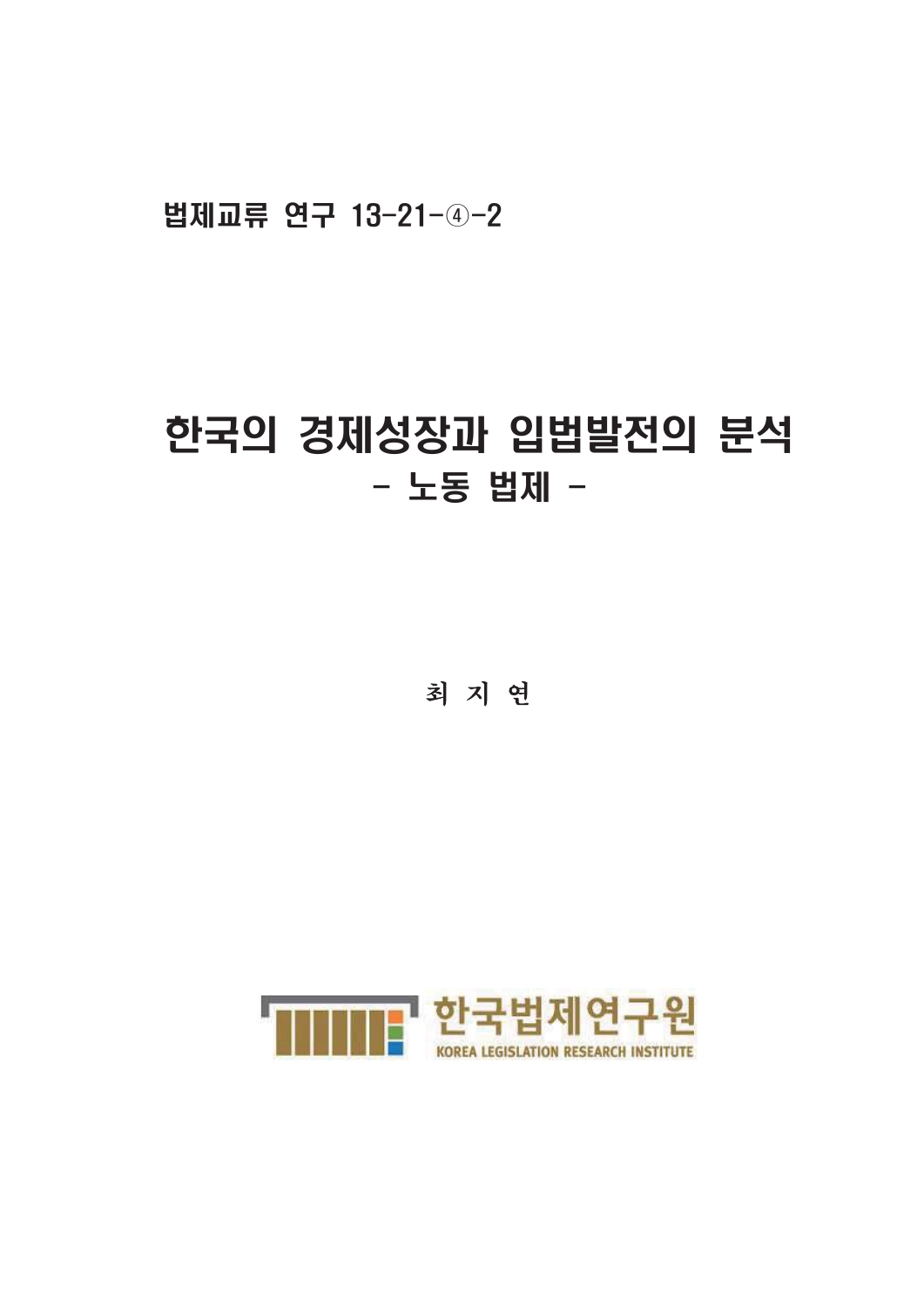# 한국의 경제성장과 입법발전의 분석 - 노동 법제 -

# An Analysis of Korean Legislative Development in relation with Economic Growth - Labor Policy and Law -

연구자 : 최지연(부연구위원) Choi, Jiyeon

2013. 7. 14.

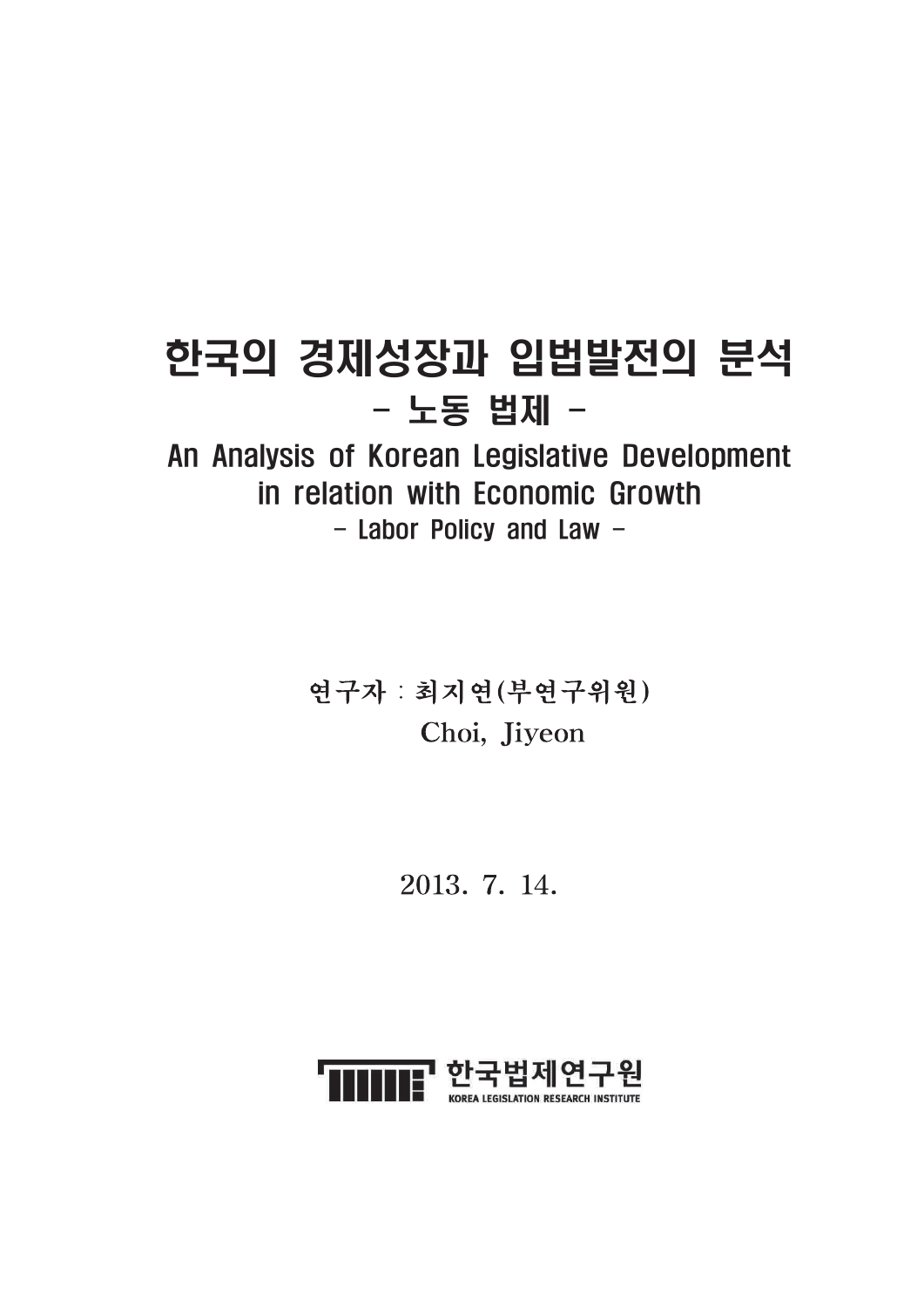

## I. 배경 및 목적

- □ 대한민국은 지나 반세기의 짧은 시간동안 정부 주도의 성 공적인 경제 정책으로 고도성장을 이룸. 노동집약적인 산 업을 바탕으로 고도성장을 이룬 데에는 성공적인 노동 정 책과 법제가 존재함
- □ 국내의 정치 · 경제적 상황 고려와 해외 선진국의 정책 · 법 제 연구를 적절히 적용하여 변화해온 노동법제는 경제성장 에 영항을 주기도 하고 영향을 받기도 함
- □ 여러 신흥개발도상국가와 체제전화국은 우리나라의 법제 발전을 자국의 경제성장과 동반할 수 있는 이상적인 법제 발전의 모델로 인식함
- □ 한국 노동 법제가 국가에 의해 어떻게 보장되고 변화. 발 전되어 왔는지를 한국 경제의 발전사와 연관하여 부석해 신흥개발국가와 체제전환국가에 시사점을 제시하고자 함

## Ⅱ. 주요 내용

- □ 한국의 경제성장과 노동의 관계
- 노동법제의 발전과 이에 따른 노동 권익의 보호는 노동자의 사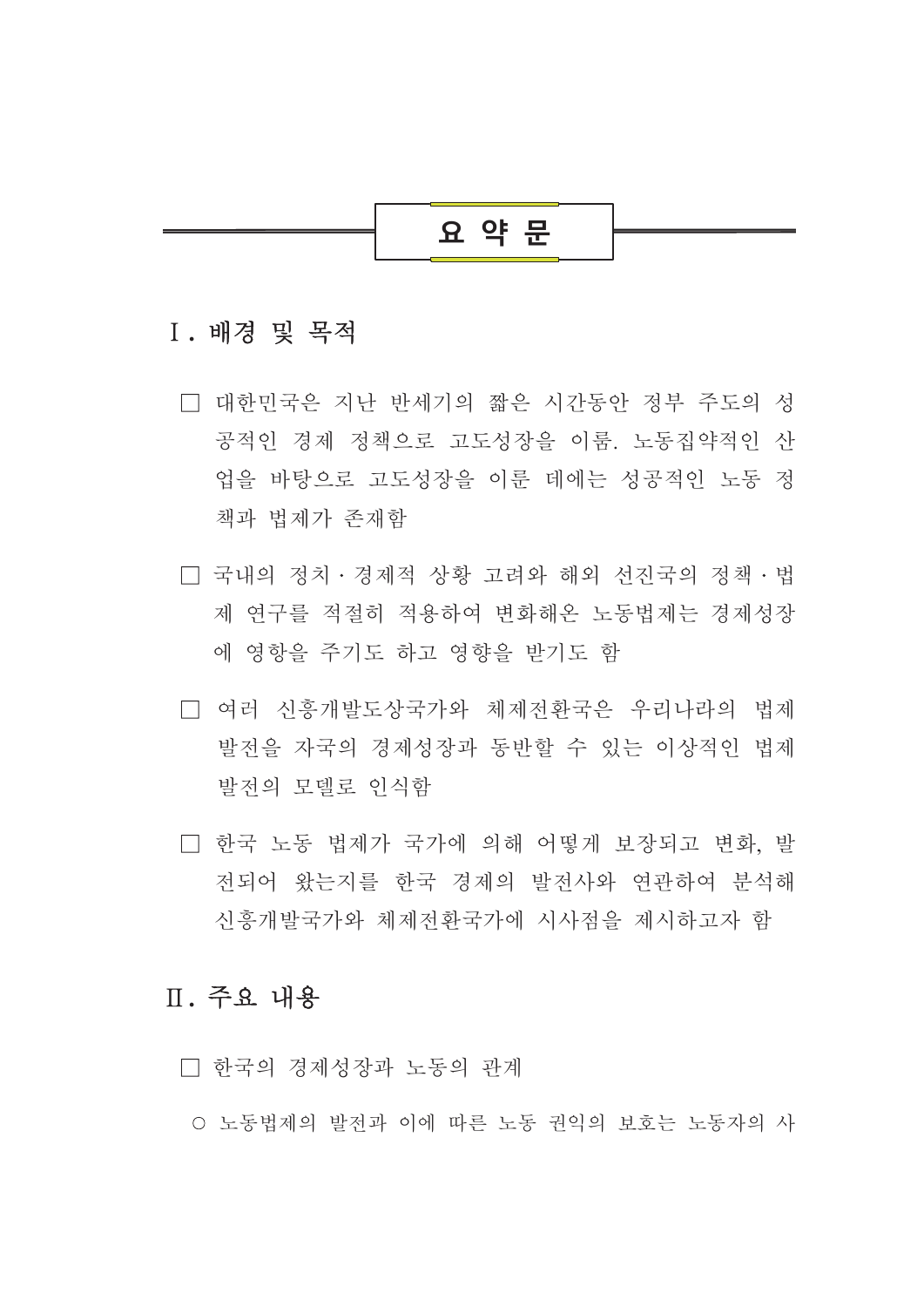기를 진작하고 생산성을 향상함으로써 궁극적으로는 개개인 노 동자의 생존과 존엄을 고취해 사회 안정을 도모하고, 장기적 경 제 성장을 끌어내는 역할을 함

- 그 제도적으로나마 근로자의 권익을 보호하고 경제성장에 있어 서 갈등을 완충하는 핵심적인 역할을 수행하고자 함
- 1953년 제정된 노동 법제는 1960년 이후 경제개발이 시작되면 서 끊임없는 개정과 제정을 겪음. 1960년대부터 시작된 국가주 도의 경제계발계획에 따라 우리나라의 경제 성장이 본격적으로 이루어짐과 더불어서, 개별적 근로관계법을 포함하여 우리나라 의 노동 법제는 지속적으로 제 · 개정되어 왔음
- 현재까지도 국가의 경제 정책에 기초하여 정부주도로 노동법제 가 제 · 개정됨
- □ 한국의 노동법제의 변천 과정
	- 1기 (1953년 ~ 1960년) : 개별적 근로관계법의 도입. 『근로기준법」의 제정, 2기 (1961년 ~ 1986년) : 정부주도의 경제 개발 계획과 「최저임금법」의 제정, 3기 (1987년 ~ 1996년) : 「근 로기준법」의 지속적인 발달과 「남녀고용평등법」의 제정, 4기 (1997년 ~ 2005년): 「근로기준법」제 · 개정과 「파견근로자 보호 등에 관한 법률, 제정, 5기 (2006년 ~ 현재): 비정규직 보호 법 제 제정 등으로 발달해 옴
- □ 한국의 노동법제의 발전 과정 분석과 평가
	- 개별적 근로관계법은 그 제정과 개정 연혁에서 드러나듯이 정 부 주도의 형태를 보임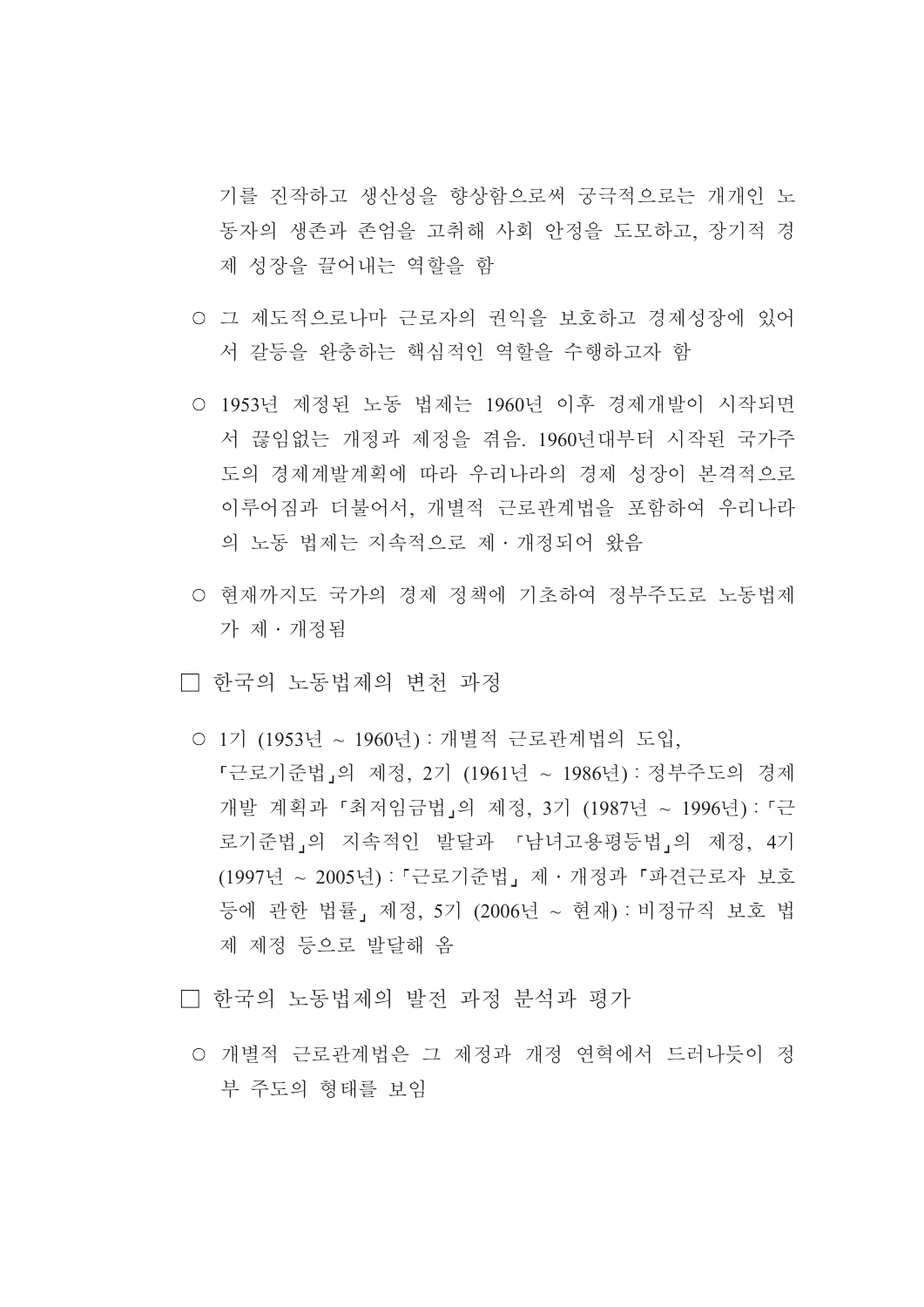- 내부동원형 성장전략에 맞추어 필요 노동력 동원을 용이하게 한 노동통제라는 평가를 받는 근로기준법의 1차 개정은 내용에 있어 노동력의 자본화를 꾀하며 실행 가능한 수준으로 개정하 고자 함이 결국 근로자의 권익 보호 수준을 법제에서 낮추는 결과를 초래하였기에 노동법제의 후퇴로 볼 수도 있지만 동시 에 정부의 후견적 역할을 강화하는 수단으로 벌칙을 정비하고 근로감독체제를 갖추었기에 법규의 보호 수준은 낮추었지만 실 제 적용에 있어서의 실효성을 높이려는 노력은 보인다 할 수 있음
- OECD가입과 WTO체제 경쟁시대에 들어서면서 정부는 기존의 국제수지적자, 수출 부진, 성장률 둔화 등의 경제 위기를 타개 하기 위해 경쟁력 강화 정책을 추진하게 되었고, 이에 따라 「 근로기준법,도 근로자의 권익을 축소ㆍ변형하는 방법으로 기업 의 비용구조개선을 위한 개정이 이루어짐
- 법과 경제가 상호 영향 아래 발전해 온 예 중, 경제성장이 입법 에 특히 명확한 영향을 끼친 사례는 「남녀고용평등법」의 발전 에서 찾아볼 수 있음
- 빈곤의 수준이었던 1950년대 전후 우리나라의 경제, 그리고 그 에 비해 크게 나아지지 않았던 1960년대 경제 사정에서는 여성 노동자가 경제의 동력인 노동의 한 주축을 담당했음에도 불구 하고 여전히 사회적 약자일 수밖에 없어 그 평등에 대한 논의 자체가 발생하기 힘들었으나 이후에도 경제 성장률과 「남녀고용 평등법 은 비교적 지속적으로 한 궤적을 그리며 함께 발전해옴
- IMF 외화 위기를 극복하는 과정에서 기업의 구조 조정과 경영 효율성의 추구 등으로 비정규직이 급격히 증가함. 비정규직 근 로자를 보호할 제도적 장치가 없는 상황을 타개하고자. 또한 이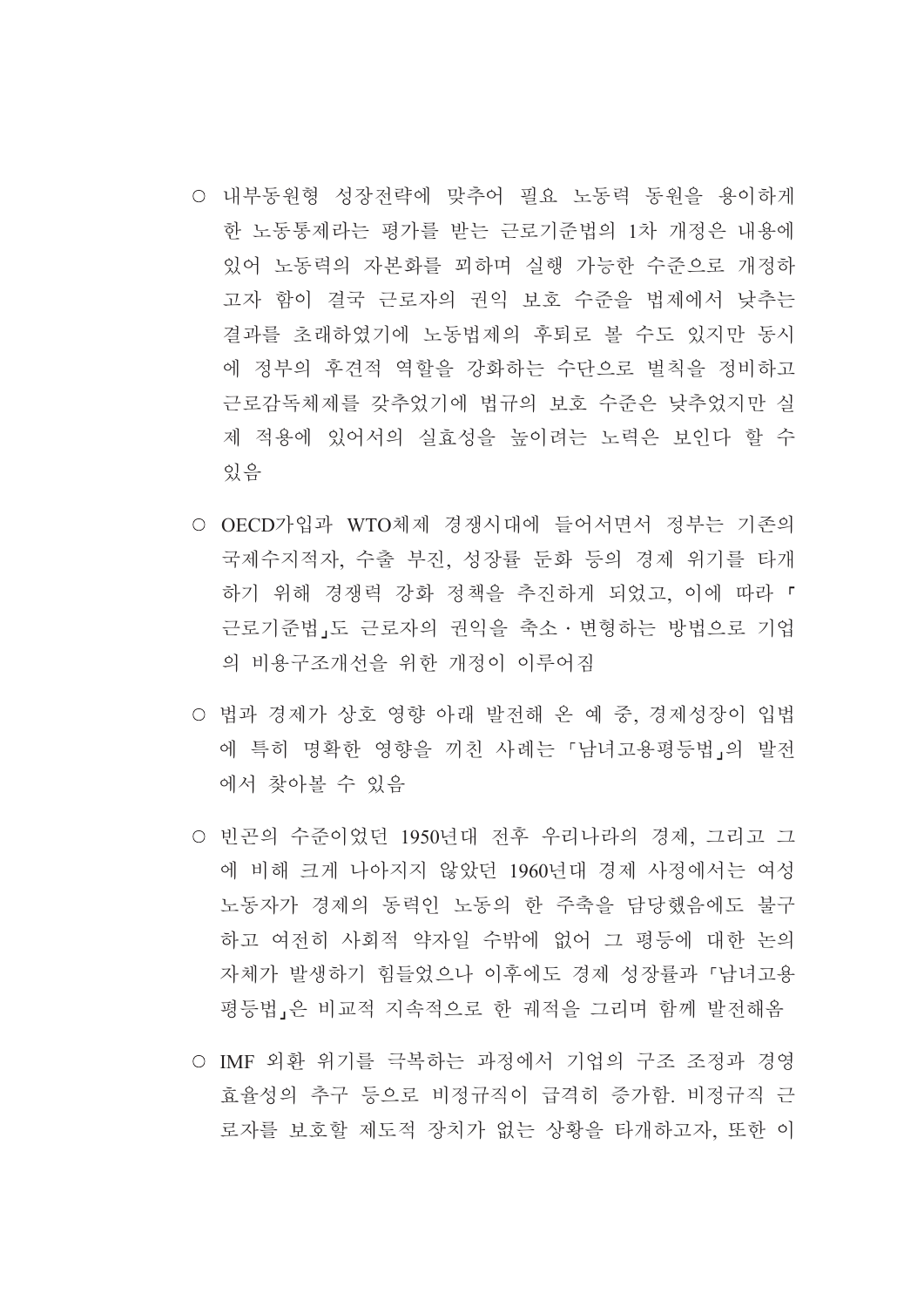미 만연한 비정규직 근로를 노동의 형태로 인정하고 법의 테두 리 안에서 보호하여 고용안정을 도모하고자 하는 목적으로 「파 견근로자 보호 등에 관한 법률」과 「기간제 및 단시간 근로자 보호 등에 관한 법률, 등의 비정규직 보호법제의 입법이 정비 됨

## Ⅲ. 기대 효과

- □ 한국의 경제성장 단계별 노동법제의 발달과정을 분석해서 경제정책과 발전이 법제의 발달에 어떻게 영향을 주었으 며, 또한 역으로 법제의 변화가 경제에 미치는 영향을 가 늠해 볼 수 있는 참고자료로의 의미가 있음
- □ 법제교류 및 법제도 정비지원을 위한 기초자료로 활용할 수 있음

▲ 주제어 : 노동법제, 노동정책, 개별적 근로관계법, 근로기준법, 최 저임금법, 남녀고용평등법, 비정규직 보호법제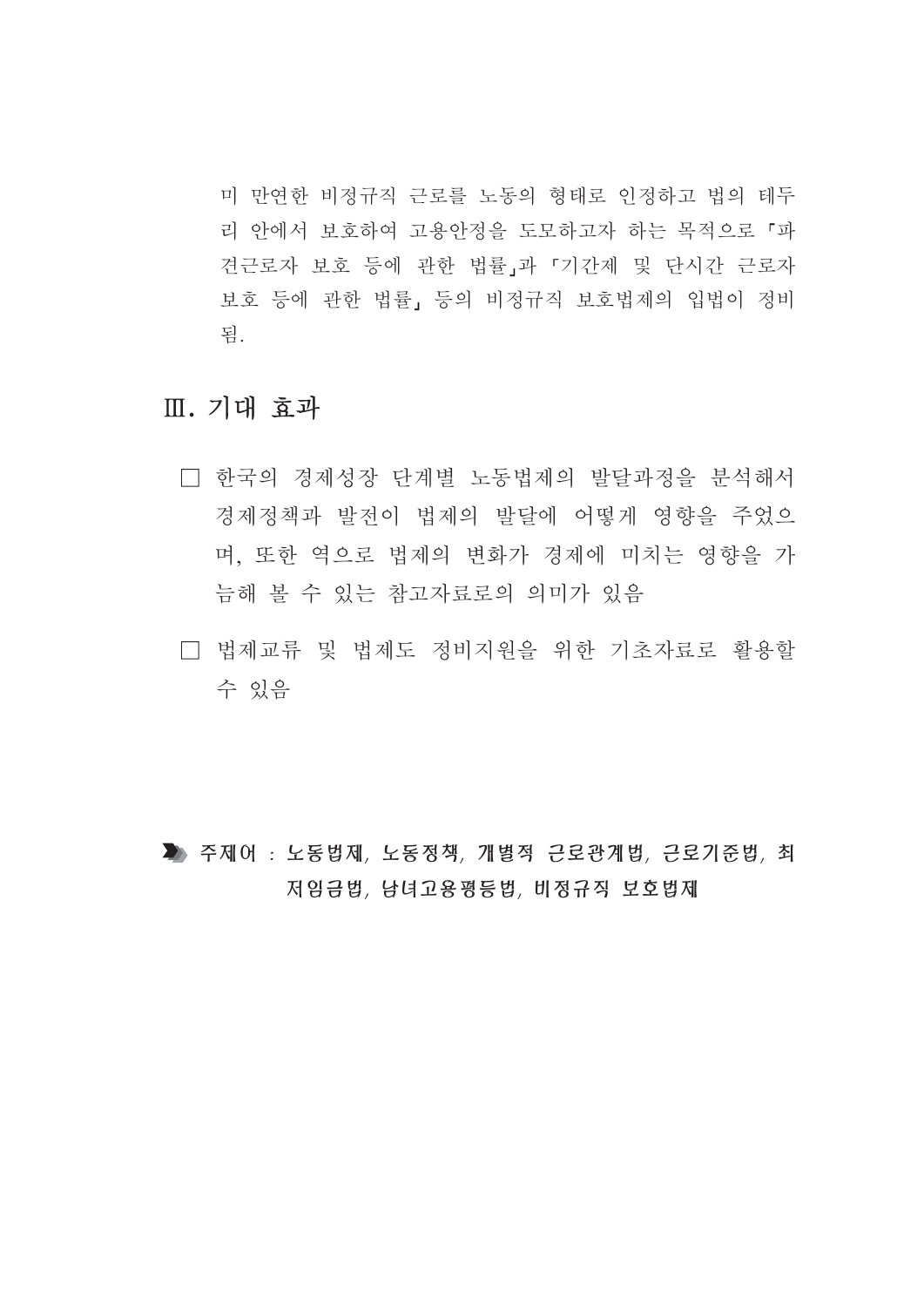### **I**. Background and Objectives

- $\Box$  Korea has achieved miraculous economic growth over the past half century with successful government-led economic policies. Labor policy and law contributed to the labor-intensive industry that enabled such economic growth.
- $\Box$  Study on domestic political and economical circumstances and research on developed countries' legislation and policy affected on changes of Korean labor law
- $\Box$  Many emerging and developing countries and countries in transition consider Korea's legislative development as their role model that will reinforce their economic growth.
- $\Box$  Analysis of how Korean labor legislation has been secured, changed, and developed by the state in relation to economic growth will present lessons for emerging and developing countries and countries in transition.

## **II.** Main Contents

 $\Box$  Relationship between economic growth and labor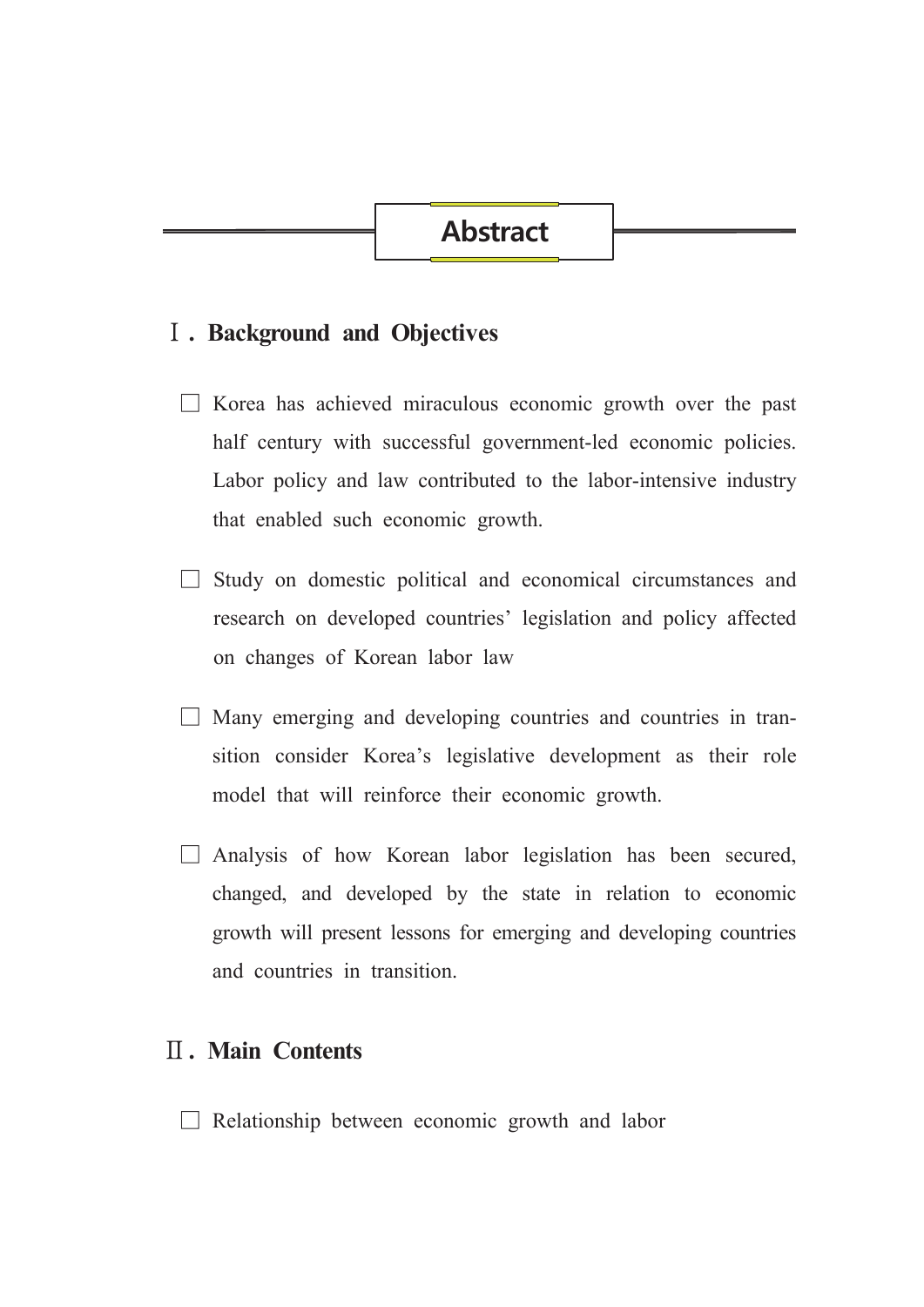- O Development of labor law and consequent protection of the rights and benefits of workers boosts the morale of workers and enhances their productivity, ultimately stabilizing society by improving the survival and dignity of workers, thus driving economic growth in the long term.
- $\circ$  Labor law played a pivotal role in protecting the rights and benefits of workers and absorbing conflicts institutionally.
- $\circ$  Along with the economic growth secured by the government-led development plan, labor law has continued to be re-enacted and amended since the beginning of economic development in 1960.
- $\circ$  Until present, labor law has amended by state's initiation, based on state's economic policy.
- $\Box$  Changes of Korean labor law
	- $\circ$  Phase 1 (1953 ~ 1960): Introduction of individual labor relations law and enactment of the Labor Standards Act, Phase 2 (1961  $\sim$  1986): Establishment of government-led economic development plans and enactment of the Minimum Wage Act, Phase 3 (1987  $\sim$  1996): Steady development of the Labor Standards Act and enactment of the Act on Equal Employment for Both Sexes, Phase 4 (1997  $\sim$  2005): Re-enactment and amendment of the Labor Standards Act and ratification of the Act on the Protection, Etc. of Temporary Agency Workers, Phase 5 (2006  $\sim$  Present) : Enactment of the law for the protection of non-regular workers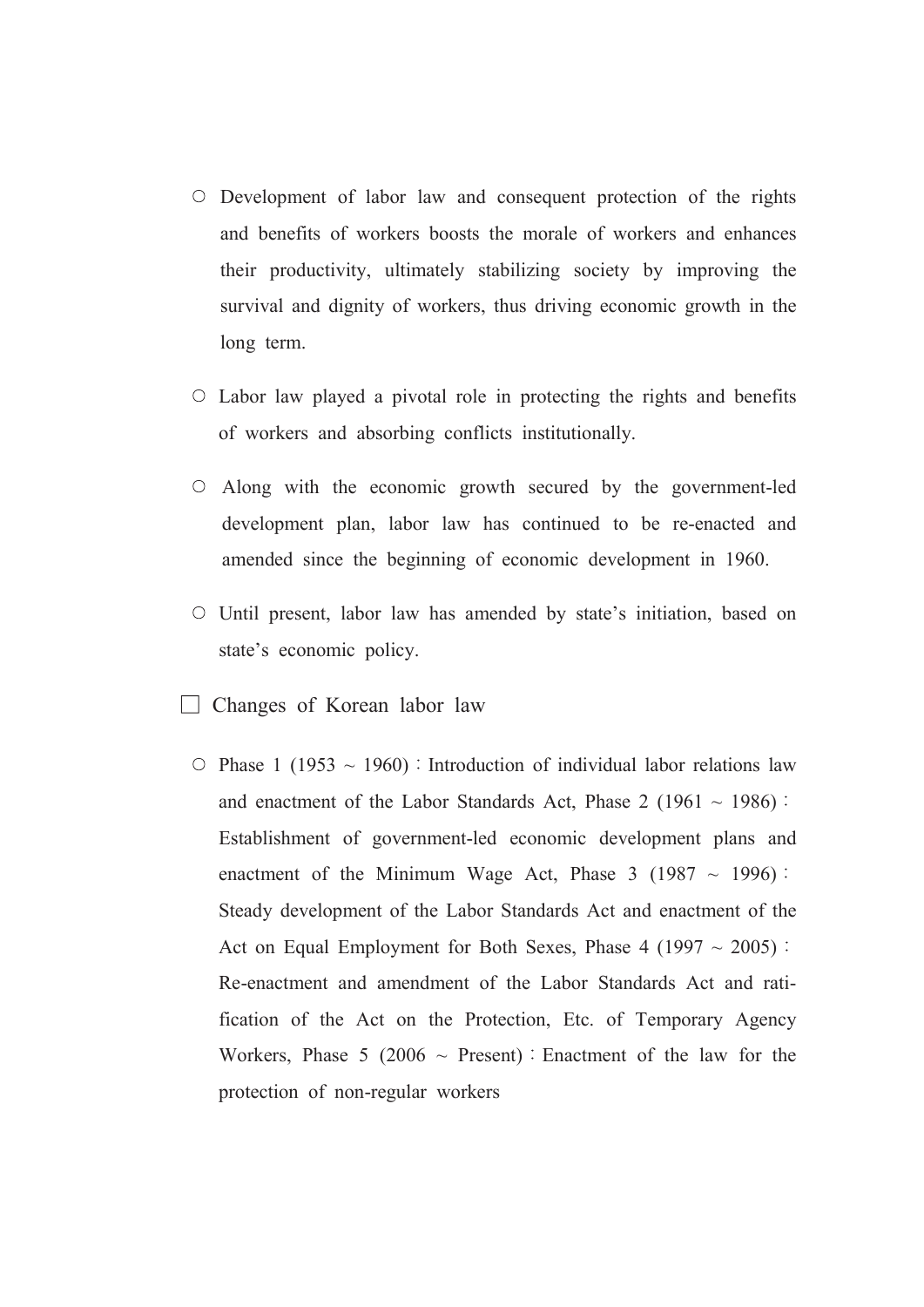#### $\Box$  Analysis of changes and development of Korean labor law

- O Enactment and amendments of individual labor relations law shows government-driven developments
- $\circ$  The first amendment of the Labor Standards Act was criticized as labor control to make it easier to mobilize labor force needed to the growth strategy based on internal labor mobilization. Seeking to capitalize labor and adjusting its content to a practicable level in the first amendment ended up to degrade the level of protection of the rights and interests of workers, and thus this may be deemed as regression rather than progress. At the same time, however, the amendment is deemed to have shown efforts to improve the effectiveness in its application by improving penal provisions and forming labor supervision system in order to strengthen the role of the government as a guardian despite the lowering of its protection level.
- As Korea joined OECD and entered competition under the WTO system, the government pushed ahead with the policy to reinforce economic competitiveness to address the economic crisis, such as unfavorable balance of payment, slump in exporting, and sluggish growth rate, and as part of the policy, the Labor Standards Act was amended to improve the cost structure of companies by reducing and changing the rights and interests of workers.
- $\circ$  In such cases where the law and economy made progress through mutual influence, the progress of the Act on Equal Employment for Both Sexes is the one in which economic growth has had a particularly strong influence on legislation.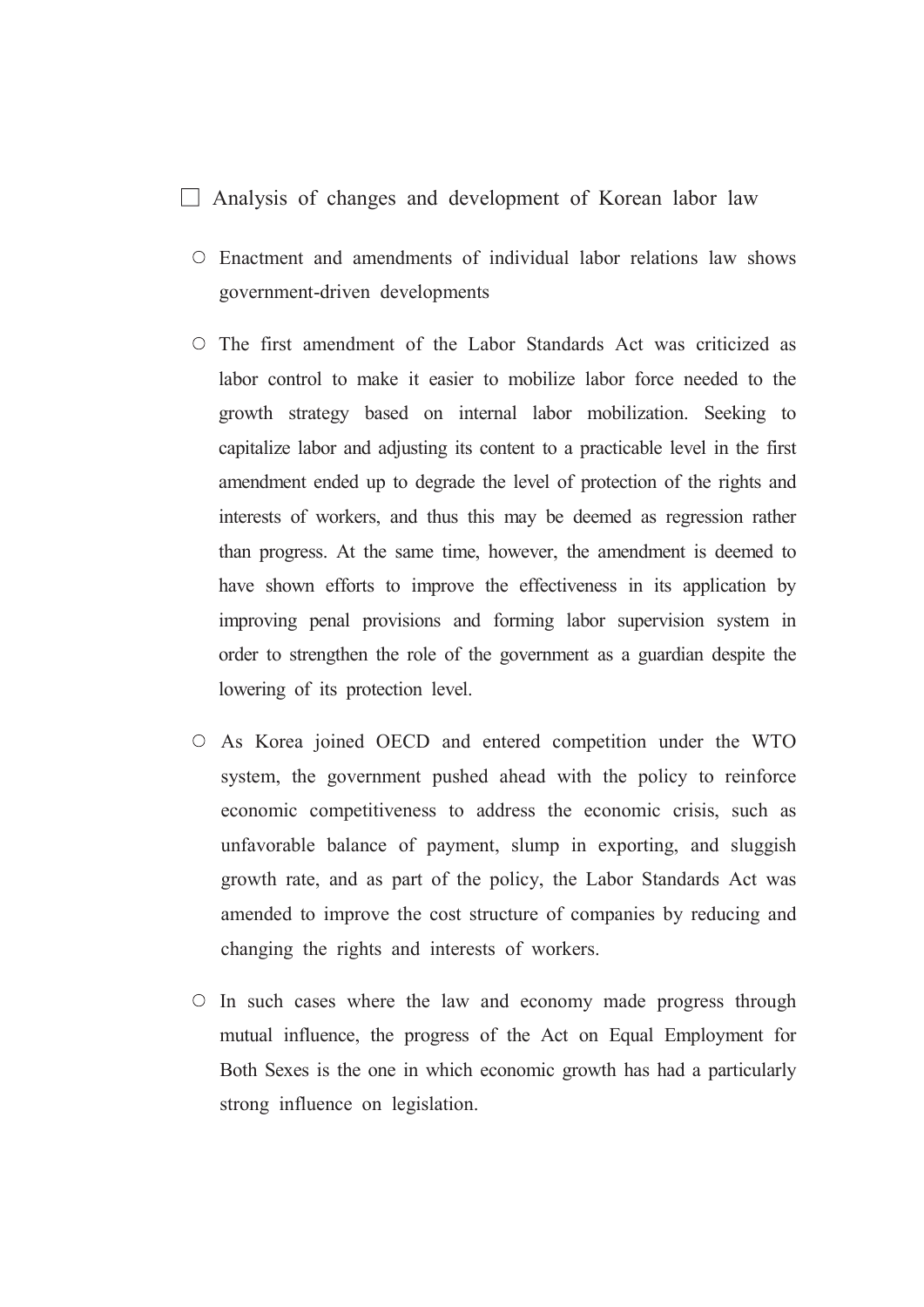- $\circ$  Although working women played an important role in labor, which is the engine of the economy, under the impoverished economic circumstances of the 1950s and under the slightly improved situation of the 1960s, discussions on gender equality in employment rarely occurred, since women were still vulnerable members of society. Later, the economic growth rate and the Act on Equal Employment for Both Sexes have followed the same path relatively continuously in their development.
- O During IMF bailout program, the number of non-regular workers skyrocketed due to corporate restructuring and management efficiency. Non-regular worker protection legislation, such as the Act on the Protection, Etc. of Temporary Agency Workers and the Act on the Protection, Etc. of Fixed-term Employees and Part-time Employees has been continuously improved in an effort to provide institutional strategy to protect non-regular workers under the circumstances where dispatched labor itself is prohibited according to the Employment Security Act and also to seek employment stability by recognizing already prevalent non-regular labor as a form of labor and protecting it under the aegis of law.

## **III.** Expected effects

 $\Box$  Analysis of how Korea labor law protecting the rights and interests of workers have been secured, changed, and developed by the state in relation to economic growth will provide an important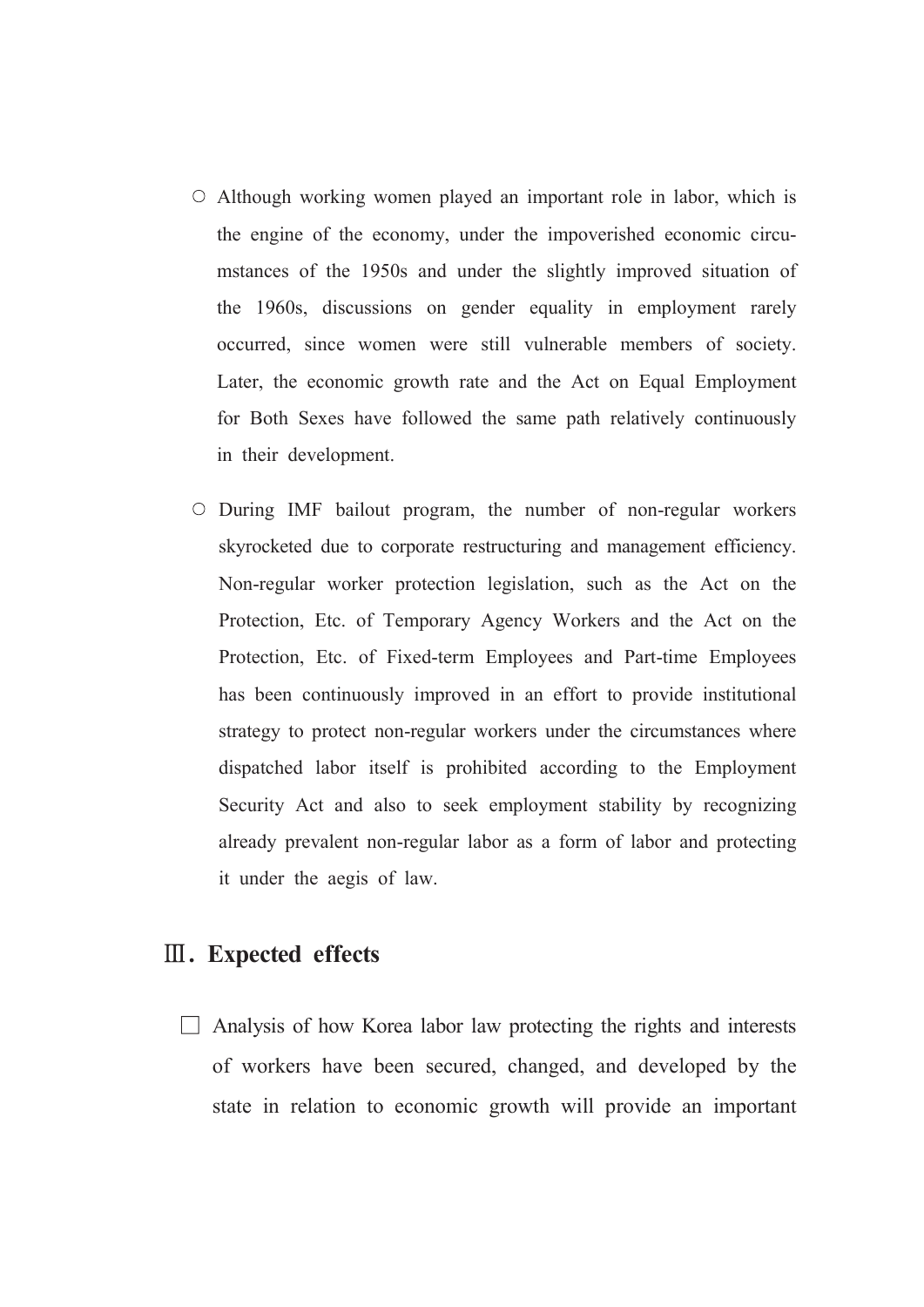reference in studying the corelation between economic growth and labor law

- $\Box$  Useful as basic information for International legal collaboration and support
- Key Words : Labor law, Labor policy, Individual labor relations law, Labor Standards Act, Minimum Wages Act, Act on Equal Employment for Both Sexes, Nonregular worker protection legislation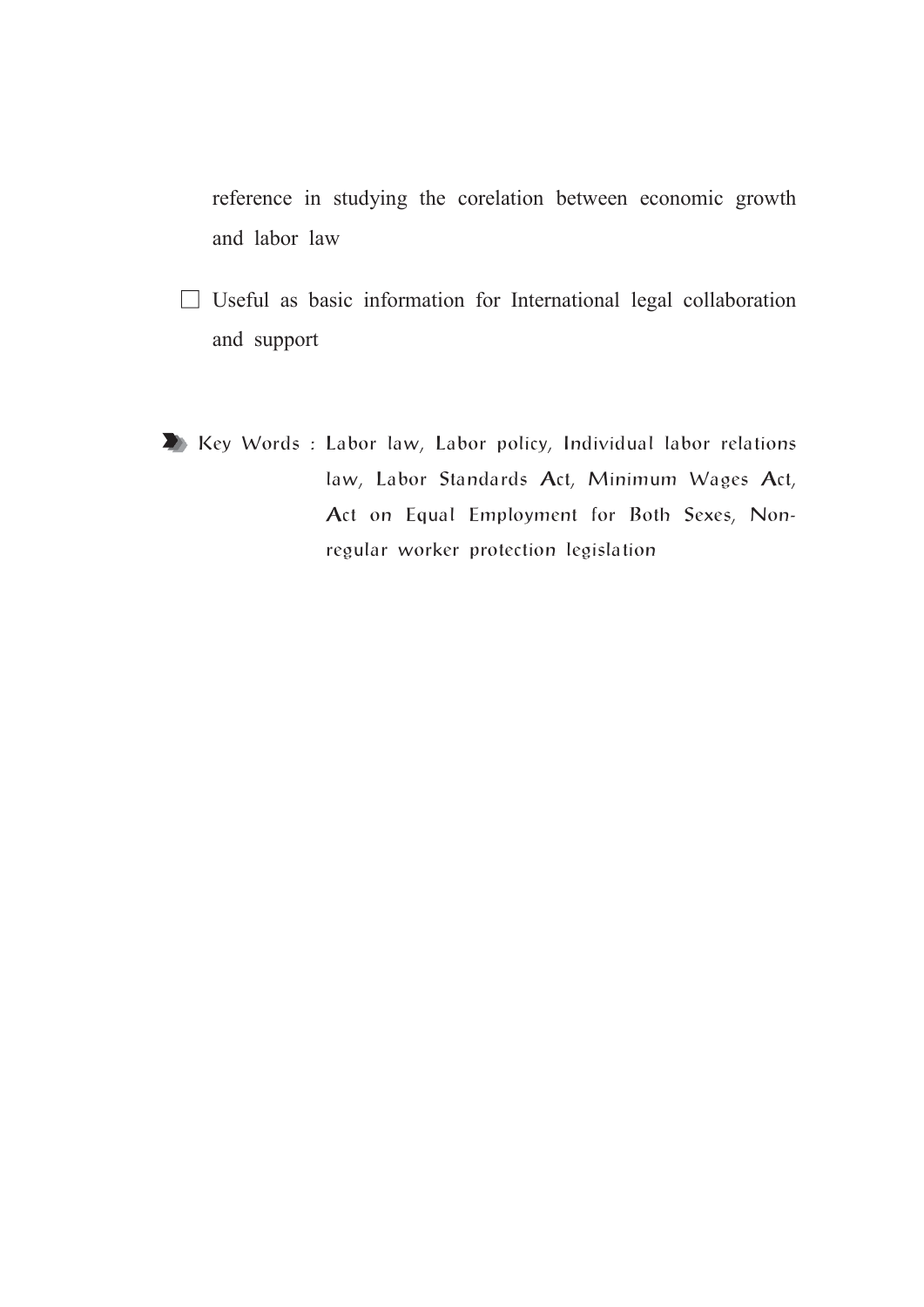|  | 목 차 |  |
|--|-----|--|
|  |     |  |

| 제 1 절 연구의 필요성과 목적 ………………………………………………… 15                                       |  |
|--------------------------------------------------------------------------------|--|
| 제 2절 연구의 범위 ………………………………………………………………… 16                                       |  |
| 제 3 절 연구의 방법 …………………………………………………………………… 17                                     |  |
|                                                                                |  |
| 제 2 장 경제성장과 노동의 관계 ……………………………………………… 19                                       |  |
| 제 1 절 경제성장과 노동 집약적인 산업 ………………………………… 19                                        |  |
| 제 2 절 경제성장과 노동법제의 상관관계 …………………………… 21                                          |  |
|                                                                                |  |
| 제 3 장 한국의 노동법제의 변천과 발전 분석 …………………… 25                                          |  |
| 제 1 절 시기별 한국 노동법제의 변천 과정 ………………………… 25                                         |  |
| 1. 1기 (1953년 ~ 1960년) : 개별적 근로관계법의 도입,<br>근로기준법의 제정 ……………………………………………………… 25   |  |
| 2. 2기 (1961년 ~ 1986년) : 정부주도의 경제개발 계획과<br>최저임금법의 제정 ………………………………………………………… 27  |  |
| 3. 3기 (1987년 ~ 1996년) : 근로기준법의 지속적인 발달과<br>남녀고용평등법의 제정 …………………………………………………… 32 |  |
| 4. 4기 (1997년 ~ 2005년) : 근로기준법 제 · 개정과<br>파견근로자 보호 등에 관한 법률 제정 …………………………… 35   |  |
| 5. 5기 (2006년 ~ 현재) : 비정규직 보호 법제 제정 ………………… 37                                  |  |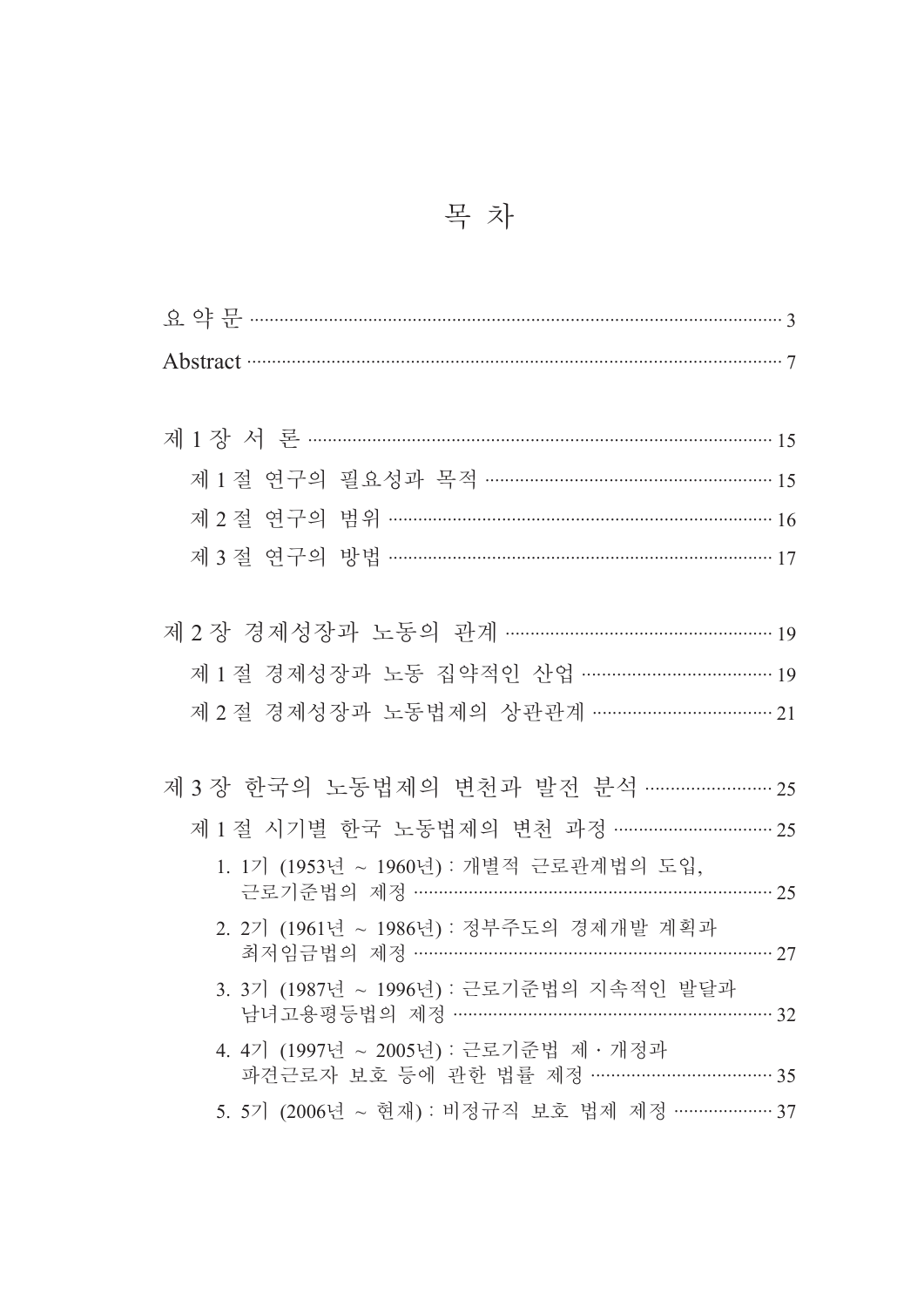| 제 2 절 한국 노동법제의 변천 과정 분석과 평가 ………………… 39  |
|-----------------------------------------|
| 1. 근로기준법의 변천 과정 분석과 평가 ………………………………… 39 |
| 2. 최저임금법의 변천 과정 분석과 평가 ………………………………… 45 |
| 3. 남녀고용평등법의 변천 과정 분석과 평가 ………………………… 47  |
| 4. 비정규직법의 변천 과정 분석과 평가 ……………………………… 55  |
|                                         |
|                                         |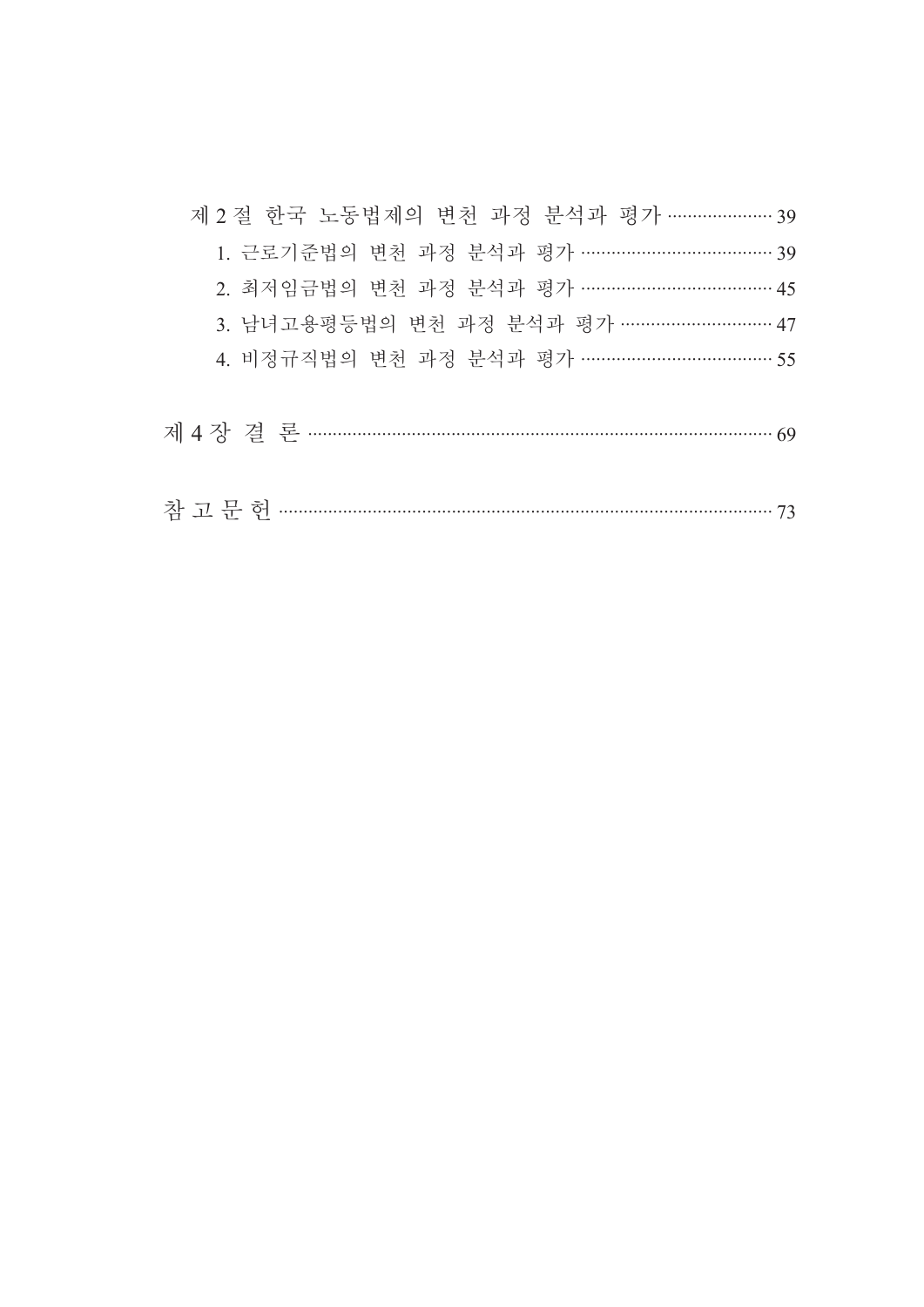## 제 1 장 서 론

### 제 1절 연구의 필요성과 목적

전후 극빈의 경제에서 세게 12위의 경제 규모까지, 대한민국은 지난 반세기의 짧은 시간동안 정부 주도의 성공적인 경제 정책으로 눈부신 성장을 이루었다. 이와 같은 경제 개발과 성장이 노동집약적인 산업 을 끌어온 수많은 근로자들의 땀과 노력에 기반을 두었음은 부인할 수 없다. 이처럼 경제 성장과 함께 그 동력이 된 노동과 노동자의 권 익 보호를 위한 노동 법제의 변화도 이루어져 왔다. 노동 법제의 도 입ㆍ제정 이후 지속적인 개정을 통해 이를 발전시키기 위해 정부는 국내의 정치 • 경제적 상황을 고려함과 동시에 해외 선진국의 정책과 법제를 연구하여 이를 개정에 적용했다. 이렇게 한국 노동 법제는 경 제와 정치 상황의 영향을 받아 변화하고, 또 역으로 경제 발전과 정치 사회 전반에 영향을 주기도 하면서 비교적 성공적인 발전을 이루었다 는 평가를 받고 있다. 이에 여러 신흥개발도상국가와 체제전화국은 우 리나라의 법제 발전을 자국의 경제성장과 동반할 수 있는 이상적인 법 제 발전의 모델로 인식하고 연구하고자 하고 있다.

물론 신흥개발도상국가와 체제전환국들이 현재 직면하고 있는 각국 의 대내 정치 • 경제적 상황과 대외적 세계정세는 한국이 집약적인 경 제 발전을 이루었던 1960년대부터 1990년대까지의 그것과는 같을 수 없다. 그리고 또한 각국마다 인적 자워의 특징이 다르고 규모가 같지 않으며 산업에 있어서도 우선 점을 두는 분야가 제각각이기에 오늘날 의 신흥개발도상국가와 체제전화국들이 경제개발 계획을 세울 때에 과 거 한국 정부가 취했던 정부주도의 수출중심 노동 집약적 산업을 그대 로 차용하기에는 무리가 있을 것이다. 그렇지만 한국의 경제가 비교적 단시간에 압축 성장을 이룬 것은 모두가 인정하는 바이고, 이에 그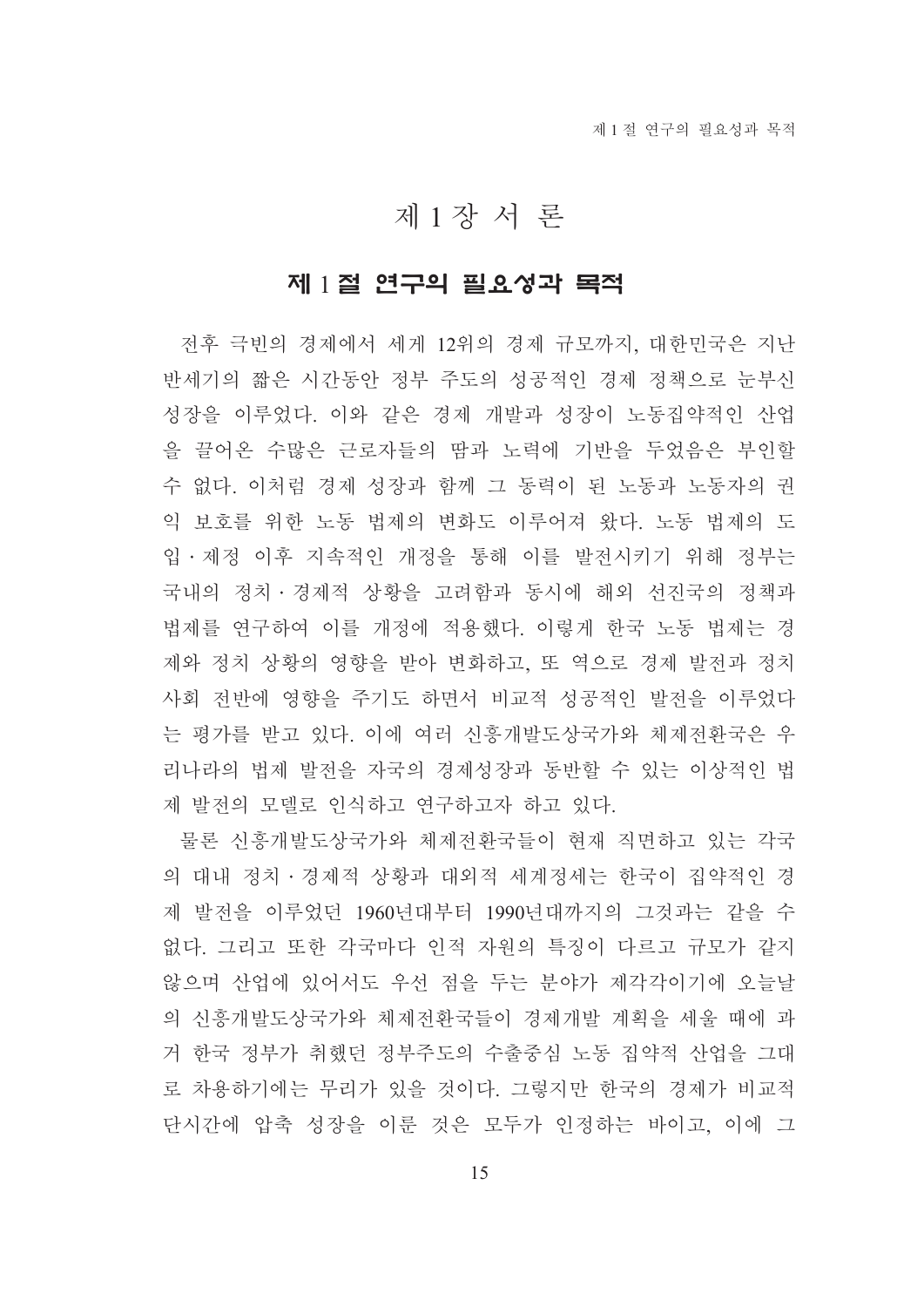과정에서 노동법제가 어떻게 발전하고 변화해 왔는지, 경제 개발에 어떤 영향을 미쳤는지를 살펴본다면 꼭 같은 형태의 경제 개발 계획 을 수행하지 않더라도 경제 정책 전반에 있어 노동법제의 지향점을 선정하고 노력하는 데 도움이 될 수 있을 것으로 생각한다.

이에 대한민국 경제개발과 발전에 있어 중요한 축을 이룬 노동 집 약적 산업, 그 산업의 동력인 노동자의 권익을 보호하는 노동 법제가 국가에 의해 어떻게 보장되고 변화. 발전되어 왔는지를 한국 경제의 발전사와 연관하여 분석해 봄은 신흥개발국가와 체제전환국가에 중요 한 시사점을 줄 수 있을 것이다.

#### 제 2절 연구의 범위

노동법제는 크게 집단적 노사관계법과 개별적 근로관계법으로 나뉠 수 있는데, 집단적 노사관계법은 「노동조합법」, 「노동쟁의조정법」, 『노사위워회법』등의 대표 법제를 보이며 노사의 관계에서 각각의 권 리와 의무를 정의하는 성질을 가지고 있는 반면, 『근로기준법』, 『최저 임금법,, 『남녀고용평등법』 등의 대표 법제를 보이는 개별적 근로관 계법은 정부로 하여금 노동자의 기본 권리를 보장케 하는 후견이적 성격이 강하다고 할 수 있다.

집단적 노사관계법과 개별적 근로관계법의 변천사를 모두 아울러 한국 경제 성장의 양상과 함께 비추어 볼 수 있다면 가장 이상적인 연 구가 될 수 있겠으나, 그 내용과 다루는 연대가 방대하여 집단적 노사 관계법과 개별적 근로관계법을 모두 아우르려 하다가는 자칫 어느 한 쪽도 깊이 있게 살펴보지 못할 수 있다는 염려가 있다. 그러므로 집 단적 노사관계법과 개별적 근로관계법 중 굳이 한 분야에 연구의 초점 을 맞춘다면. 한국의 경제 개발이 주로 국가 주도로 이루어졌음을 고 려해. 노동 법제 중에서도 정부 주도의. 정부의 후견적 역할이 두드러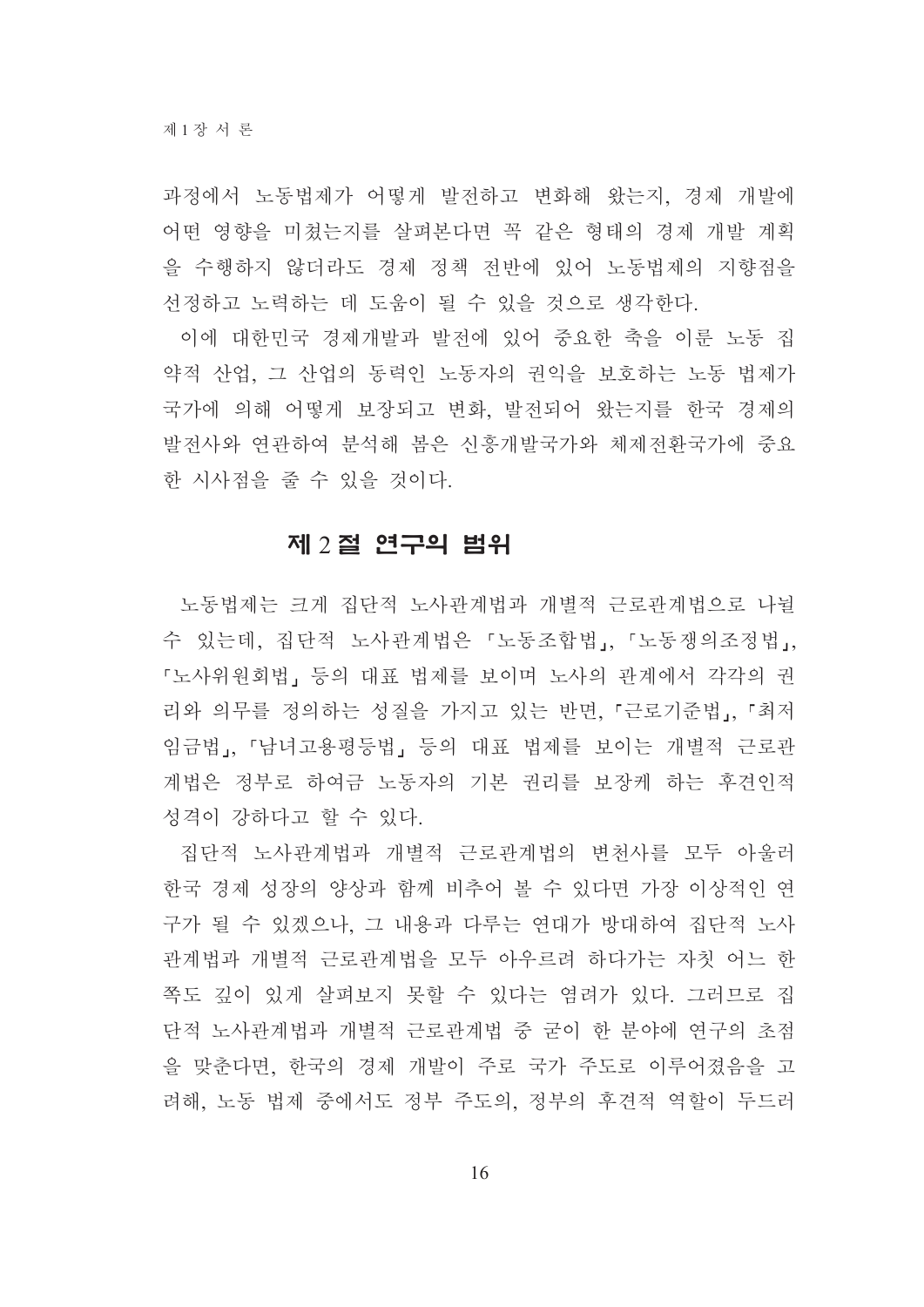지는 개별적 근로관계법을 중심으로 분석함이 노동 법제 발전에 끼친 정부의 영향을 가늠함에 있어 더욱 효과적이다 판단되다. 이에 본 여 구에서는 노동 법제 중에서도 개별적 근로관계법의 변천과 그 배경을 이해하고 분석하여 경제발전과 함께 노동권익보장에 있어 우리 정부 의 역할을 파악하고 시사점을 도출하고자 한다.

개별적 근로관계법에 속하는 많은 법제 중에서도 본 연구에서 특히 눈여겨 볼 법은 개별적 근로관계법의 기본이 된다 할 수 있는 『근로기 준법」, 「최저임금법」과 더불어 「남녀고용평등법」, 나아가 최근 노동시 장유연화와 함께 활발히 논의되어온 『파견근무자 보호에 관한 법률』, 『기간제 및 단시간근로자 보호 등에 관한 법률」등의 비정규직법이 있 겠다. 이 법들을 경제 성장과 함께 분석해 시사점을 도출함으로써 우 리 노동 법제의 발전 양상을 뒤돌아봄과 동시에 해외 개발도상국가들 이나 체제전환국가들에 시사점을 제시함을 본 연구의 목표로 한다.

이와 같은 목표를 이루기 위해, 본 연구는 제1장에서 연구의 목적. 범위와 방법을 밝히고, 제 2장에서 한국의 경제성장과 노동법제의 발 전 양상의 큰 그림을 살펴본 뒤 3장에서 시기별 노동법제의 변천 과 정을 짚어보고 분석과 평가를 함께 하고자 한다. 그리고 4장에서 이 상 본문에서 알아본 내용들을 요약하고 우리나라 경제 개발과 법제 발전을 모범으로 삼는 신흥개발국과 체제전환국에 시사점을 제시하고 자 한다.

#### 제 3절 연구의 방법

이 연구는 법제교류지워사업의 일화으로, 법제와 경제성장에 있어 한국을 모델로 삼으려는 신흥개발국가와 개발도상국에 한국법제의 발 전 양상을 보여줌으로써 시사점을 제시하는 것에 그 목적이 있다. 따 라서 전후 1950년대 헌법 제정 이후 한국이 본격적인 경제성장 정책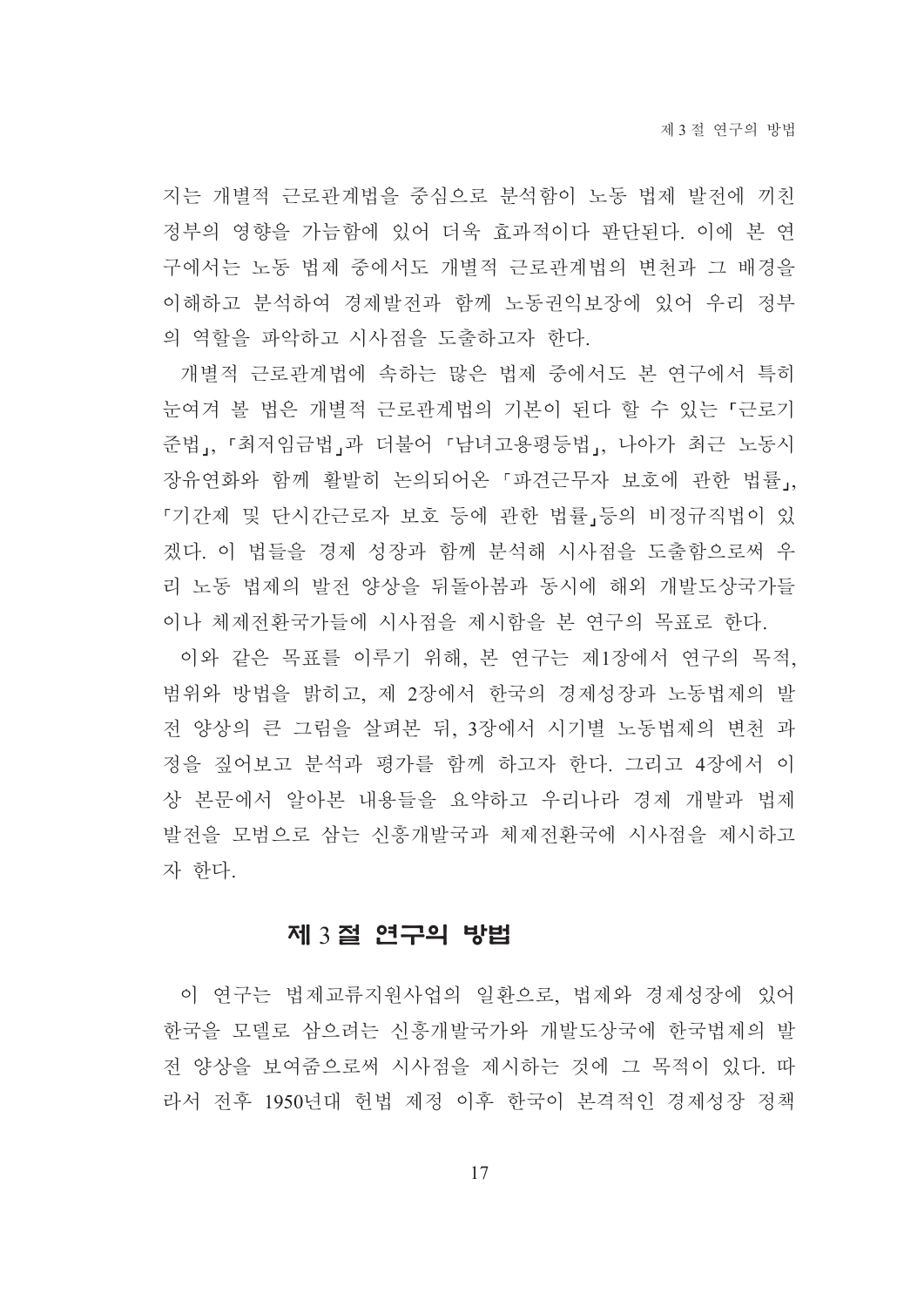하에 경제적으로 양적 · 질적 성장을 해 옴과 동시에 노동법제가 어떻 게 변화해 왔는지 연혁적으로 살펴보는 방법이 본 연구 소기의 목적을 달성하는 것에 기본이 될 것이다. 하지만 경제 정책이 집권 정부의 방 향이나 목표에 따라 시기가 나뉘어 바뀌어 옴에 따라 노동 법제도 제 · 개정을 거듭한 바, 정권의 변화와 노동 법제의 제 · 개정의 시기를 적절히 고려하고, 또 이 연구에서 가장 초점을 맞추어 살펴볼 개별적 근로관계법 중 네 가지 법제의 변화 시기를 감안하여 5개의 발전 시 기로 나누어 분석하고자 한다. 이 다섯 개의 발전 시기를 나눔에 있 어서는 종래의 노동법제 연구에서 일반적으로 쓰이는 연혁적 구분을 기본으로 하고 집권 정권의 변화와 주요 경제 정책에 주목하여 조금 씩 변형을 주어 나누되, 본 연구에서 특히 주목하여 살펴볼 개별적 근로관계법 중에서도 『근로기준법』. 『최저임금법』. 『남녀고용평등법』. 『비정규직법』등의 제·개정 시기를 발전 시기의 구분에 반영하였다. 이와 같은 구분법과 분석을 통해 통시적 흐름 위에 주요 입법의 경제 적 배경과 그것이 경제성장에 미친 영향을 살핌으로써 비슷한 정치, 경제적 상황을 이미 겪었거나 앞으로 겪을, 우리 제도를 모델 삼으려 는 신흥 개발국과 체제 전환국에 시사점을 줄 수 있는 연구를 하고자 한다.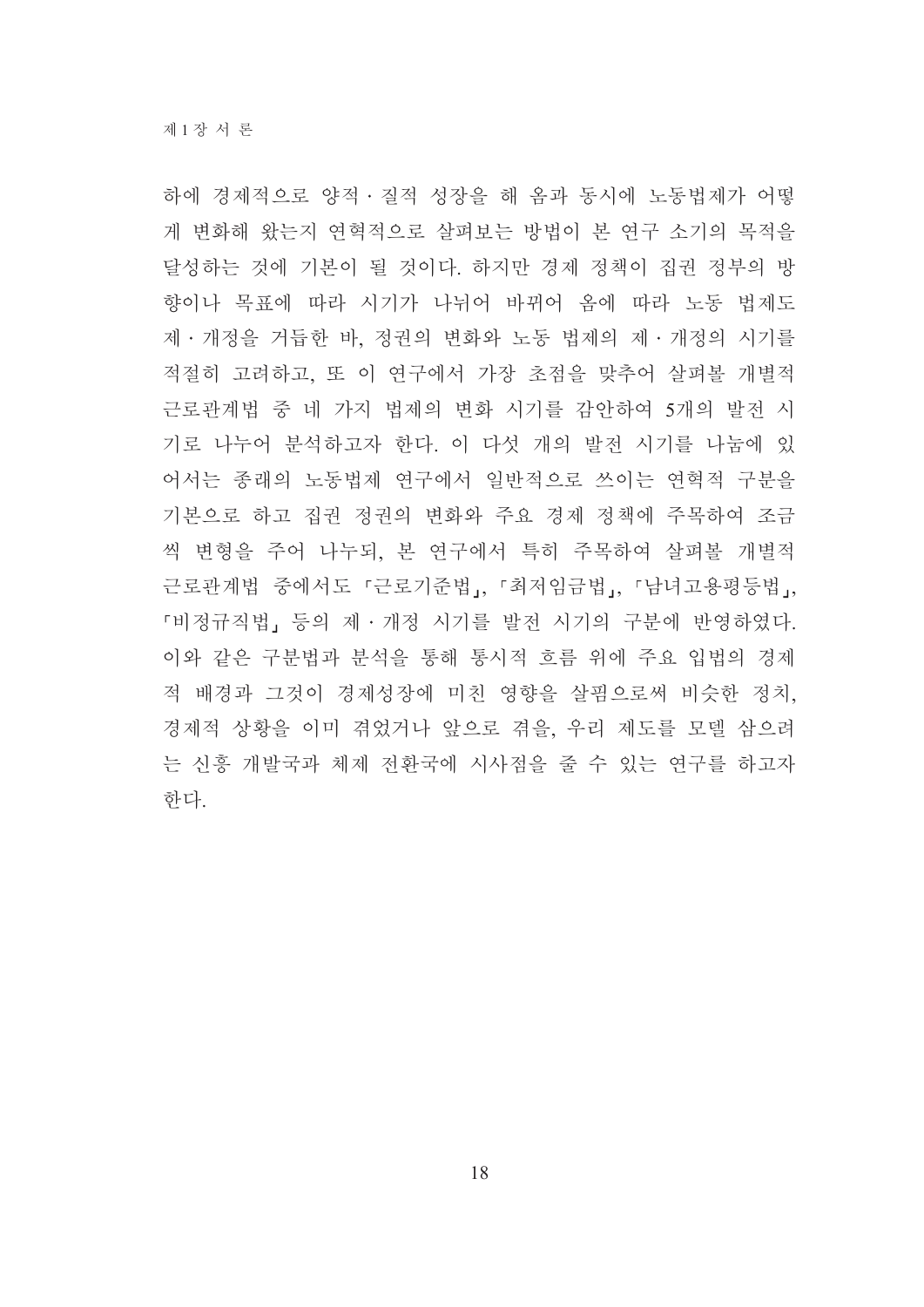제 1 절 경제성장과 노동 집약적인 산업

## 제 2 장 경제성장과 노동의 관계

## 제 1절 경제성장과 노동 집약적인 산업

전후 세계에서 가장 빈곤한 국가였던 한국은 국가 주도의 경제개발 정책의 시행 이후 그 경제 규모에 있어 급속한 성장을 이루어 왔다.

#### <표-1> 경제성장률

(단위 : 연평균, %)

| 연 도           |     |     | $1954~60$   $1961~70$   $1971~80$   $1981~90$   $1991~00$   $2001~07$ |     |     |     |
|---------------|-----|-----|-----------------------------------------------------------------------|-----|-----|-----|
| 실질 GDP<br>증가율 | 3.8 | 8.4 | 72                                                                    | 8.7 | 6.1 | 4.7 |

자료 : 한국은행 경제통계시스템(http://ecos.bok.or.kr)

1950년대 전쟁의 피해 복구로 시작한 한국 경제의 양적 팽창은 미 국워조에 기반 하여 수행 된 경제발전전략을 바탕으로 1953년에서 1960년 사이 전체 GDP 연평균 3.8%의 성장을 달성하였다. 전후 피폐 한 경제에서 다시 경제를 재건하는 시기였음을 감안했을 때에, 이와 같은 경제 성장률은 괄목할 만한 수준이었으나 1957년 미국의 정책 변화에 따른 워조의 감소로 인해 국내 경제 성장률은 점차 둔화세를 보였고,1) 이에 경제 계획의 수정이 필요하게 되었다.

이에 박정희 군사정부는 1960년대부터 체계적인 경제개발계획을 설 립, 추진하였는데, 이렇게 시작된 정부주도의 중화학공업화, 수출 진 흥, 금융 억압 등의 정책은 국가경쟁력과 생산성증대를 이루는 데 기 여했다 볼 수 있다. 이런 주요 정책을 모두 다 포괄하는 경제개발 5

<sup>1)</sup> 고영선, 『한국경제의 성장과 정부의 역할 : 과거, 현재, 미래,, 한국개발연구원, 2008, 171면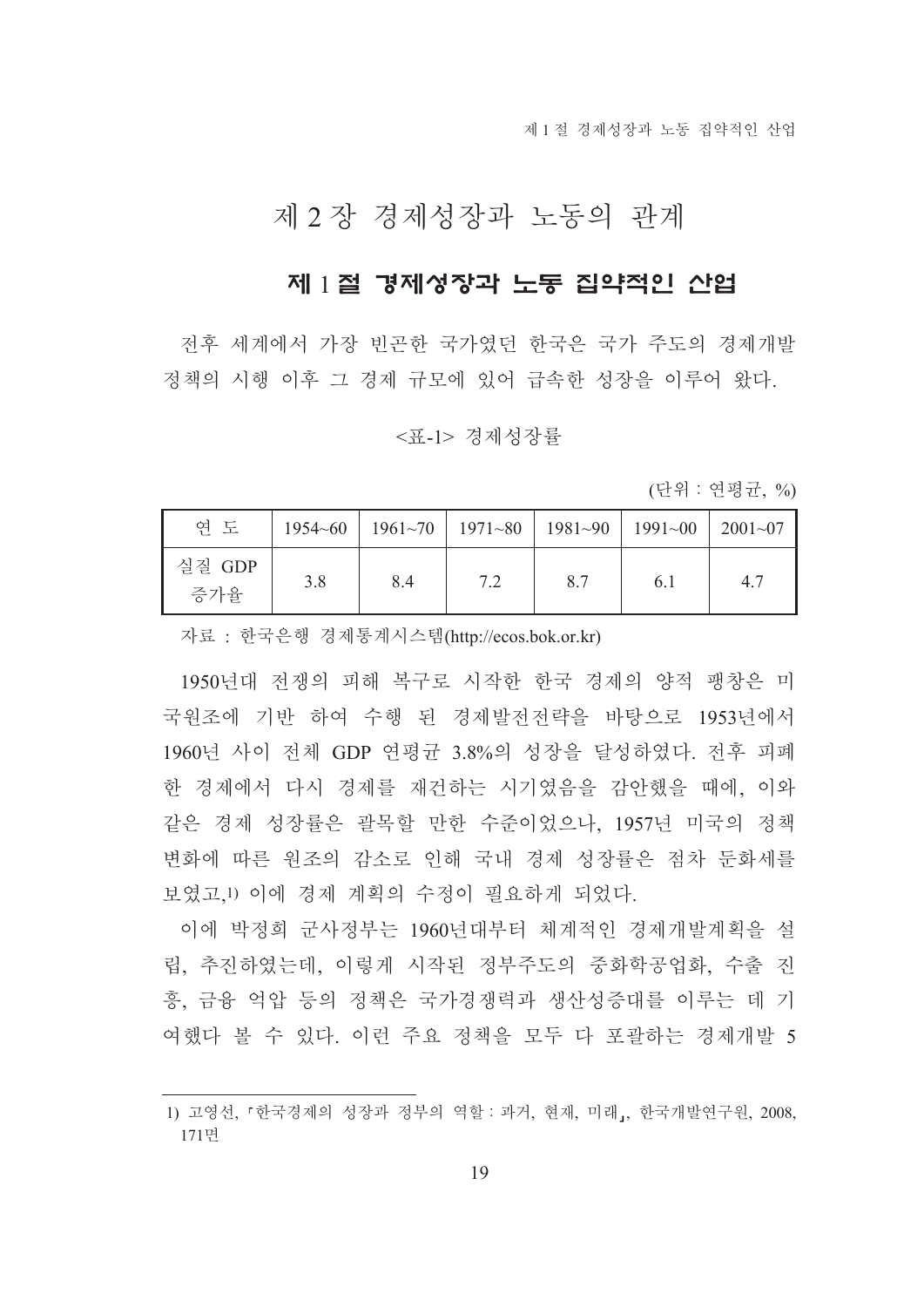개년 계획의 추진에 있어 정부는 집단적 노사관계를 최대한 제약하여 경제의 양적 팽창에 있어 조금이라도 걸림돌이 될 수 있는 노사 갈등 을 제거하는 한 편, 상대적으로 개별적 근로관계는 보호 발전하는 입 장을 취했다. 즉, 정부가 직접 주도하여 노동자 기본 권익 보호의 기 제를 법제도적으로나마 지속적으로 제 · 개정을 통해 변화 · 발전시켜 나가는 형식을 취한 것이다. 정부 주도의 경제개발 정책과 노동법제 규제는 정부가 경제개발을 통해 목표 했던 대로 경제성장과 고용확대 에 단기적으로나마 기여하여 1963년 8%에 달하던 실업률은 1978년 3%로 하락, 고용률은 1965년 53%에서 1978년 58%로 상승했다.2)

이와 같이 집단적 노사관계법은 억압일변의 양태를 보이는 가운데, 그에 반하여 미약하나마 발전 양상을 보인 개별적 근로관계법에도 불 구하고, 그 이행은 전무한 실상에 고조된 근로자의 불만은 1970년 전 태일 사건을 시작점으로 곳곳에서 발생한 근로자 집단의 과격한 노동 운동으로 이어졌다. 하지만 정부는 이러한 노동운동에 대응하여 법제 를 개선하고 그 이행을 보장하는 대신, 유신 붕괴와 제5공화국의 수 립 이후에도 경제개발의 논리를 최우선하며 노동운동에 대한 탄압을 멈추지 않았다. 이에 노동 인권은 지속적으로 유린되었고 정치 불안 과 사회 통합은 저해되었으나, 그 와중에도 정부주도의 경제정책은 성과를 보여 한국은 1970년대와 1980년대 각각 9.0%와 9.7%에 이르는 놀라운 연평균 경제성장률을 보인다.

1990년대에 들어 이전보다 다소 그 폭은 감소하였으나 여전히 성장 은 지속적인 양상을 보이고 있는데. 이렇게 정부 주도로 공업화ㆍ중 화학공업 투자를 통해 고도의 외형적 팽창을 이루는 데에 밑거름이 되었을 요인으로는 노동, 자본, 기술 등 여러 가지를 들 수 있겠으나. 제요인 중에서도 노동은 여전히 가장 기여도가 크다 할 수 있겠다. 이 것은 노동 집약적인 산업의 특성으로도 설명이 되겠고. 노동투입증가

<sup>2)</sup> 고영선, 앞의 보고서, 226면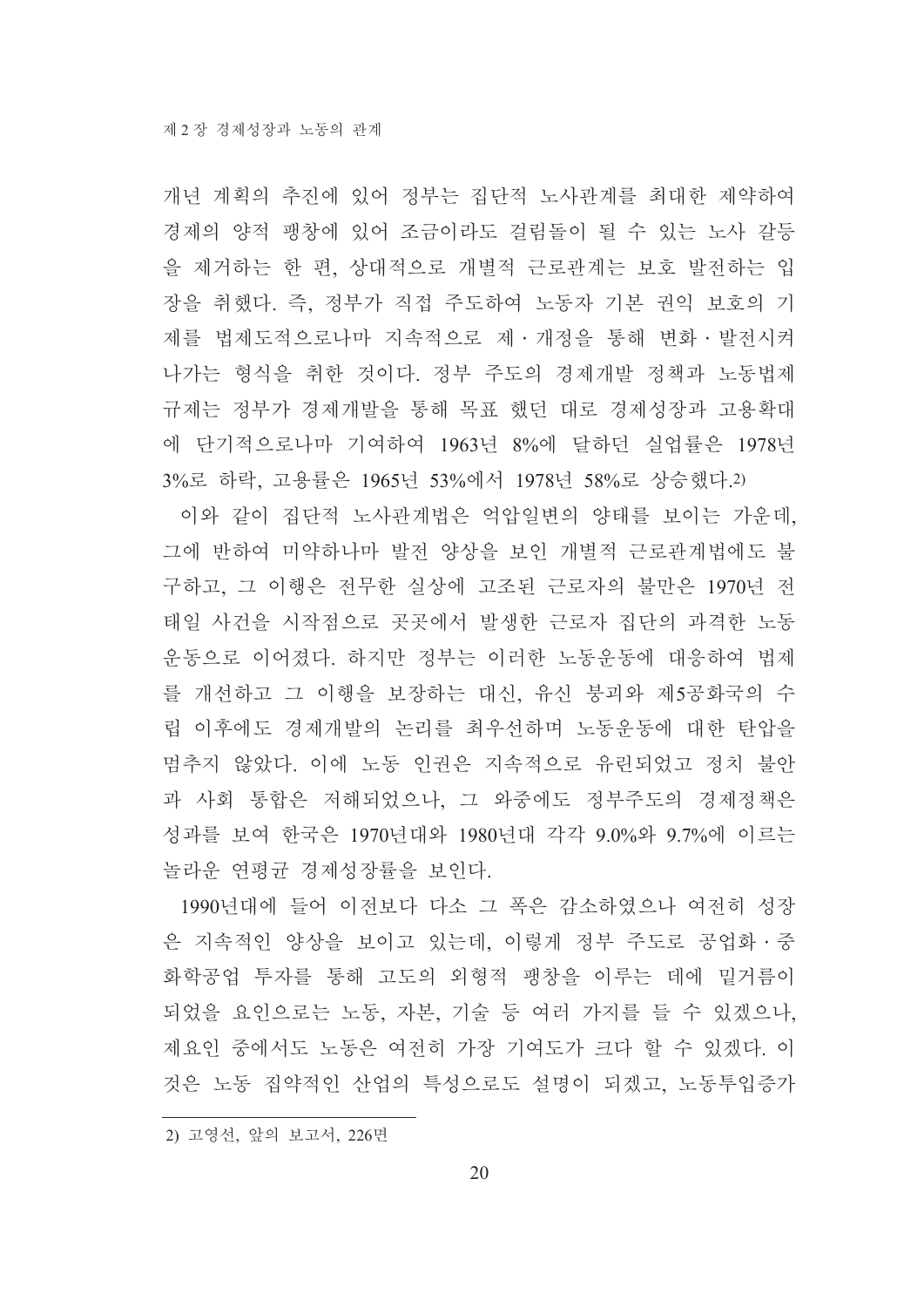율이 하락한 1990년대 이후 한국 경제 또한 둔화하였다는 것으로도 반증 되다.3)

#### 제 2 절 경제성장과 노동법제의 상관관계

국가의 경제 성장이, 그것도 전 후 반세기동안 한국의 경제 성장과 같이 그 규모나 속도에 있어 압축적으로 고도의 양적 팽창이 이루어질 경우, 그 성장 규모와 분배사이에 간극이 크다면 이에 기인하여 노사 의 갈등이 야기되고 사회 불아이 촉발되어 종국에는 경제 성장 자체에 제동이 걸릴 수 있다. 경제 성장과 빈곤 탈출을 위한 범국가적 노력이 이와 같은 분배 실현의 좌절로 인해 무산되는 것을 막기 위해서는 경 제 성장의 단계 마다 적절한 규모의 분배를 보장해 주는 것이 노사 갈등을 사전에 예방하거나. 혹은 이미 촉발된 갈등의 심화를 막고 해 결책을 제시하는 길이라 할 수 있겠다. 노동 법제의 이행을 통해 경 제 성장의 단계마다 적절한 분배를 보장한다는 것은 분배 없는 성장 만이 맹목적으로 추종되는 것에 제동을 걸어준다는 점에서 오히려 노 동 법제가 경제 성장의 방해요소로 비춰질 수도 있다.4) 하지만 노동 법제의 발전과 이에 따른 노동 권익의 보호는 노동자의 사기를 진작 하고 생산성을 향상함으로써 궁극적으로는 개개인 노동자의 생존과 존엄을 고취해 사회 안정을 도모하고, 장기적 경제 성장을 끌어내는 역할을 한다는 점에서 성장과 함께 간과해서는 안 될 경제성장의 중 요한 한 축이다.

1953년을 시작으로 경제 성장의 시기에 발맞춰 지속적으로 제·개 정된 개별적 근로관계법을 포함한 우리나라의 노동법제는 그 제도적

<sup>3)</sup> 김동석 김민수, 김영준, 김승준, 『한국경제의 성장요인 분석 : 1970~2010』, 한국개 발연구원, 2012, 5면

<sup>4)</sup> 장우찬, "노동법제의 변천 과정 분석과 평가 - 근로기준법, 최저임금법, 남녀고용 평등법, 비정규직법을 중심으로-", 한국법제연구원 워크숍 자료, 2013. 5. 20, 31면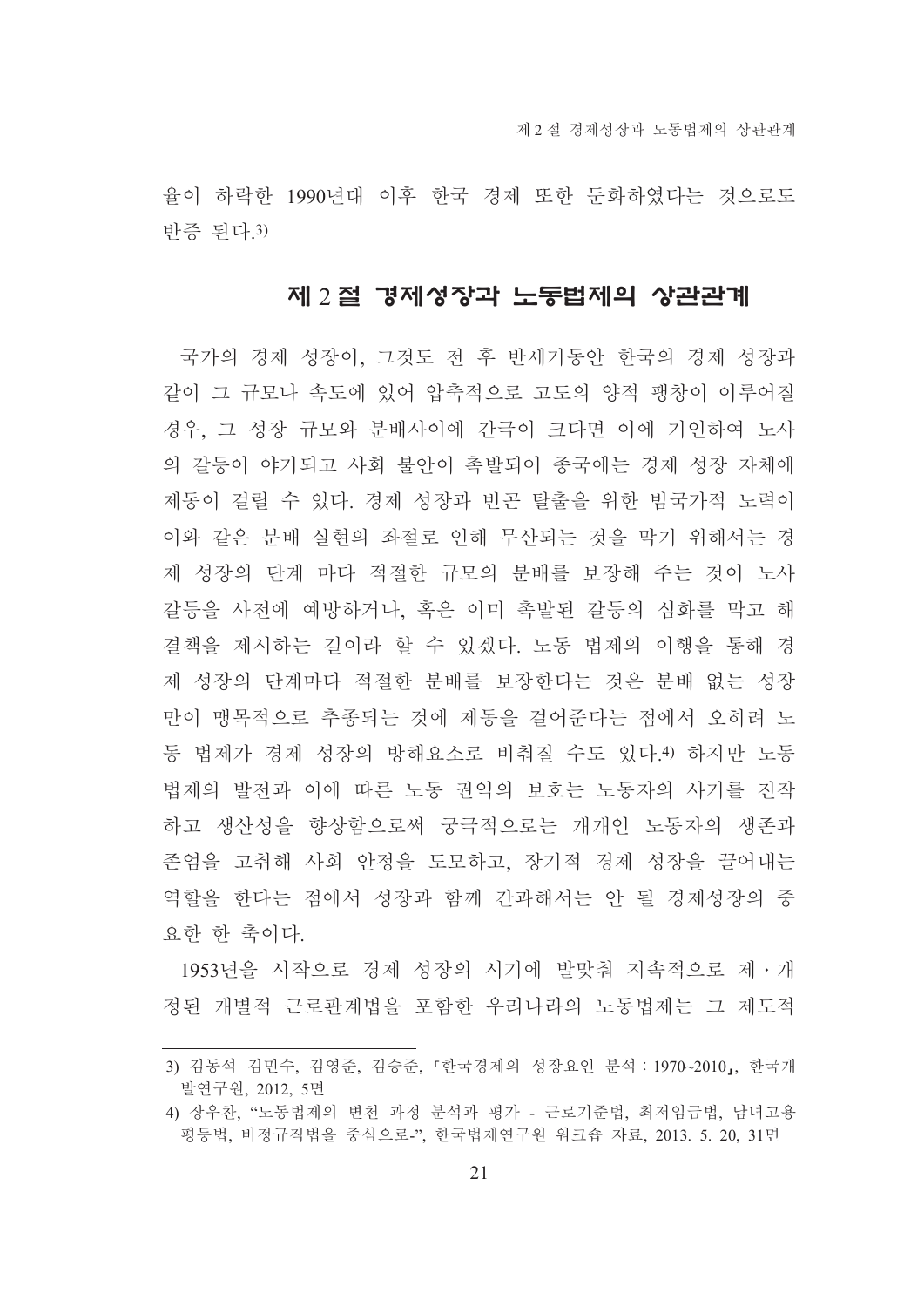으로나마 근로자의 권익을 보호하고, 1960년대부터 시작된 국가주도 의 경제계발계획에 따라 본격적으로 이루어진 경제 성장에 있어서 갈 등을 완충하는 핵심적인 역할을 수행하고자 해 왔다. 물론 제도적 보 호의 현실적 측면에서의 한계성도 지적하지 않을 수 없고, 제도적인 면에서도 때로는 권익보호 수준에 있어 오류를 저지르지 않았다고 말 할 수는 없겠지만, 그래도 국가가 법제 제·개정을 통하여 주도적으 로 근로자 권익 보호에 주도적이고 후견적인 역할을 해 왔다는 것은 노동법이 경제성장에 얼마나 중요한 역할을 하는지 정부에서 충분히 이해하고 있다는 증거라고 할 수 있겠다.

제헌 헌법에 천명된 노동 3권에 기반을 두어 1953년 제정된 노동 법제는 1960년 이후 경제개발이 시작되면서 끊임없는 개정과 제정을 겪는다. 1953년 제정 이후 1960년까지는 앞으로 제・개정 될 노동법 의 기초를 설립하여 전후 피폐한 경제를 회복함과 함께 노동권익을 보호하고자 하는 의지를 보인 것에 그 의의가 있다고 할 수 있다. 이 후 1961년에서 1970년대까지는 경제 제일의 국가 정책과 맞물러 노동 의 자본화를 최대로 하는 방향의 정비가 일어났고, 1970년에서 1987 년에 이르기까지는 '선 성장, 후 분배'의 정책 기조를 여전히 기반으 로 하면서도, 기형화된 불평등 분배 구조에서 촉발한 문제가 사회 위 협 요소를 이룸에 따라 새롭게 등장한 국가안보우선주의를 반영한 노 동법의 개정이 이루어 졌다.

1987년 민주화 선언 이후 1996년까지는 지속적인 경제성장에도 적 절히 이루어지지 못한 분배의 문제를 개선하는 요구가 드디어 노동법 제에 반영되기 시작하여 근로자의 분배에 대한 욕구를 충족하기 위한 입법이 활발하게 논의된 시기였고, 이에 같은 방향으로 『근로기준법』 의 개정이 이루어졌다. 다만 1990년대에 들어와서는 고용사정이 점차 악화되는바 제 고용법령의 제정이 이루어지고 비정규직법의 탄생을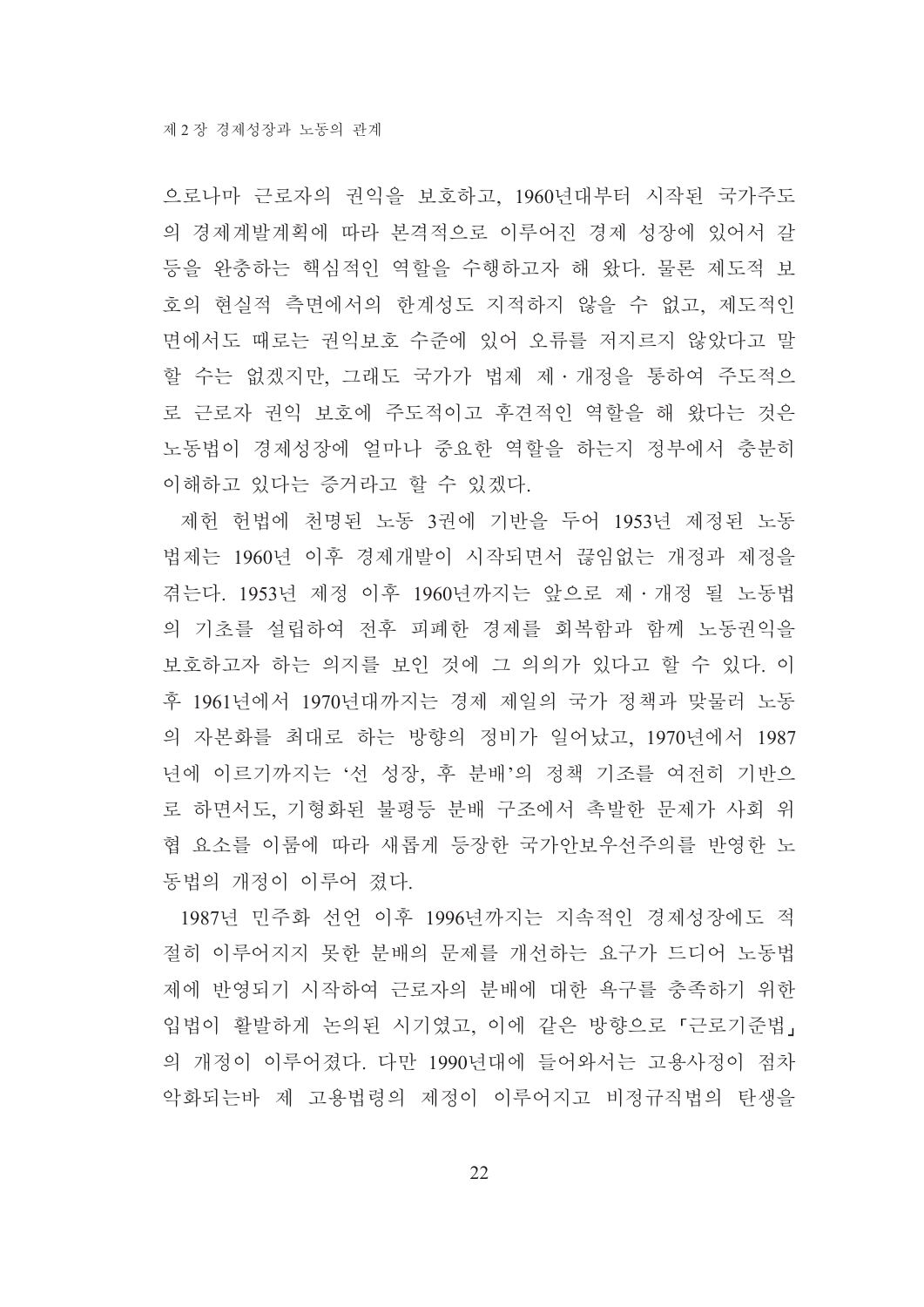이끌게 되는 한 편5) 『근로기준법』의 개정에 있어서는 기업의 비용구 조 개선과 노동경쟁력 강화에 초점을 맞추게 된다.

1996년 말 변칙적 노동입법의 개정은 사회적으로 큰 파장을 일으켜 노동계의 총파업과 경제적 · 사회적 혼란을 야기했고, 결국 새로운 노 동입법의 통과를 부르게 된다. 여야 합의로 이루어진 새 노동입법이 었지만 새로 제정된 『근로기준법』은 노동경쟁력과 유연성을 강화하는 방향으로 노동자 권익의 보호적 측면은 확연히 줄어든 법제였으며. 이후 1997년 11월 IMF 체제 하에서는 더욱 노동시장의 유연성을 확 대하는 방향으로 입법이 이루어진바, 기업의 구조조정은 원활화하지 만 고용 아정률은 낮춤으로써 고용불안의 문제를 심화하는 결과를 초 래하였다. 파견근로자 보호 등에 관한 법률도 이 시기 제정되어 노동 의 유연성 강화에 일조하는 한 편 고용 불안 문제의 심각성을 현실화 하였다.

그리고 2006년 이후부터 현재까지는 가장 핵심적인 입법으로 「기간 제 및 단시간 근로자 보호 등에 관한 법률」이 있겠는데 「파견근로자 보호 등에 관한 법률」과 더불어 대표적인 비정규직법으로 통칭되는 이 법률은 제정으로 오히려 법외의 영역에서 차별받던 근로자의 인권 을 법적으로 보호한다는 그 원래의 목적이 과연 법제의 입법을 통해 실효를 보이는가 그 실효성을 의심하게 되는 법제이다. 2006년 이후 현재까지 지속적으로 낮은 경제성장률과 높은 실업률을 보이는 것을 감안할 때에 근로자 권익 보호의 목적 보다 경제 성장과 유지를 위한 노동 유연화에 더 무게가 실린 것으로 보인다.

<sup>5)</sup> 강현주. "노동법제의 변천 과정 분석과 평가 - 근로기준법. 최저임금법. 남녀고용 평등법, 비정규직법을 중심으로-", 한국법제연구원 워크숍 자료, 2013. 5. 20, 19면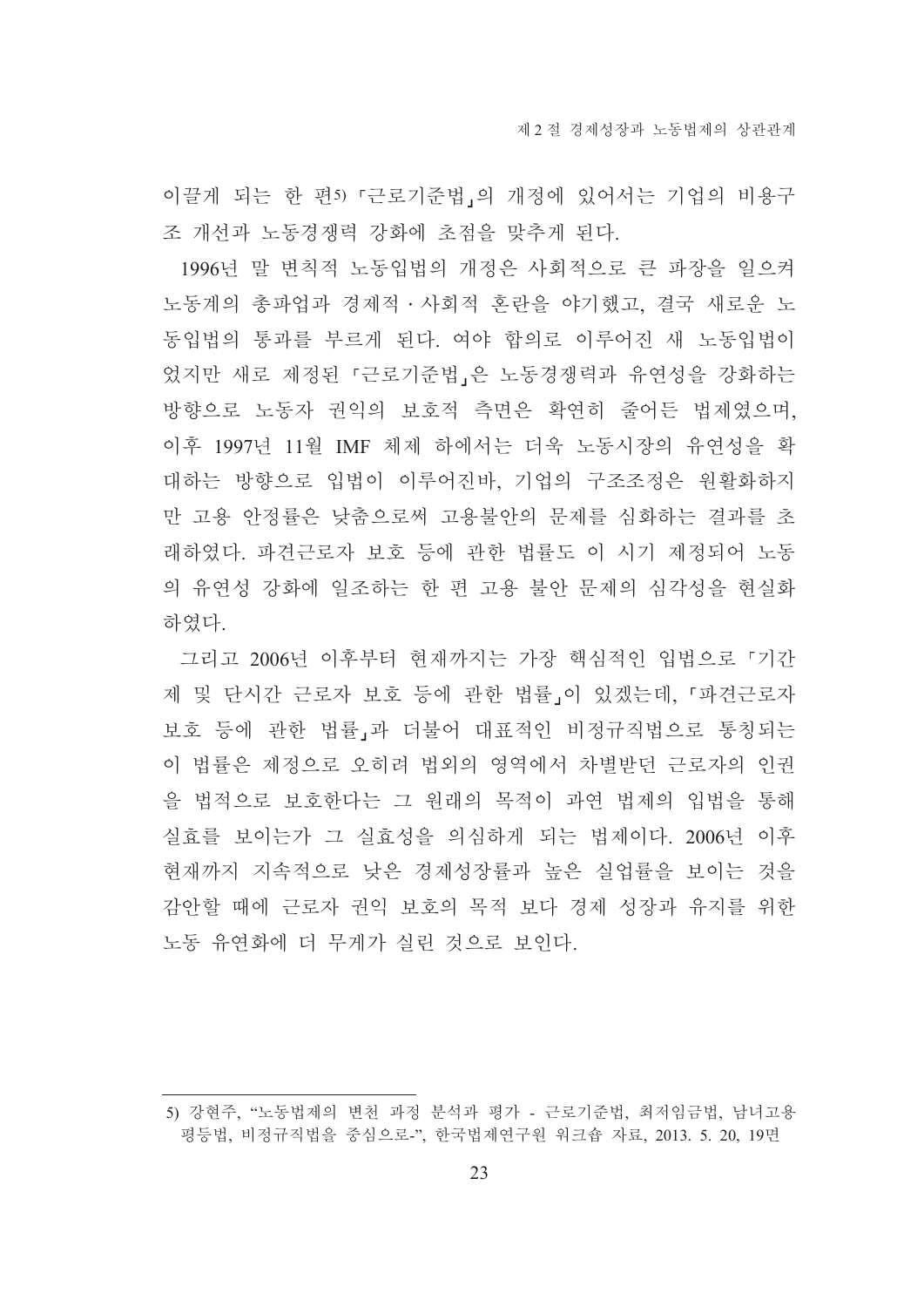제 1 절 시기별 하국 노동법제의 변처 과정

## 제 3 장 한국의 노동법제의 변천과 발전 분석

## 제 1절 시기별 한국 노동법제의 변전 과정

## 1. 1기 (1953년 ~ 1960년) : 개별적 근로관계법의 도입, 근로기준법의 제정

1948년 대한민국 정부 수립과 함께 제정된 제1공화국 헌법(1948. 7) 은 이미 노동3권 및 이익균점권을 기본권으로서 보장하였다. 하지만 헌법에 보장된 기본권이라 하더라도 그 법률의 제정이 없이는 시행될 리 없었고, 이에 노동기본권은 실생활에서 이행되지 않아 근로자는 여전히 열악한 근로 환경에서 고통 받았다. 따라서 전시임에도 대규 모 노동운동인 조선방직쟁의가 일어났고, 노동기본권에 보장에 대한 사회적 자각을 불러일으켰다. 높은 실업률과 낮은 임금, 열악한 근무 환경과 장시간 근로는 1953년 「근로기준법」, 「노동조합법」, 「노동쟁의 조정법, 등의 구체적인 노동관계법 제정을 촉발했다.

이에 「노동조합법」(법률 제280호), 「노동쟁의조정법」(법률 제279호), 『노동위원회법』(법률 제281호)과 함께 1953년 전시에 제정된 『근로기 준법 (법률 제286호)은 "헌법에 의거하여 근로조건의 기준을 정함으로 써 근로자의 기본적 생활을 보장, 향상시키며 균형 있는 국민경제의 발전을 기함"을 그 목적으로 하였다. 1953년에 제정된 이 노동 법제들 이 한국 노동법이 체계적으로 정립된 시작점이 되었다.

전문 12장 115개조로 구성된 『근로기준법』은 최저 수준의 근로 조 건을 법률로 정하고, 그 기준에 미달하는 근로계약을 무효로 간주하 며, 차별대우의 금지, 강제노동금지, 중간착취배제 등을 도입하여 근 로자 권익 보호라는 그 제정 목표를 법률로 구현하고 있다. 또한 해 고의 제한 및 해고 시 임금 지급의 의무를 두었고, 이와 같은 노동자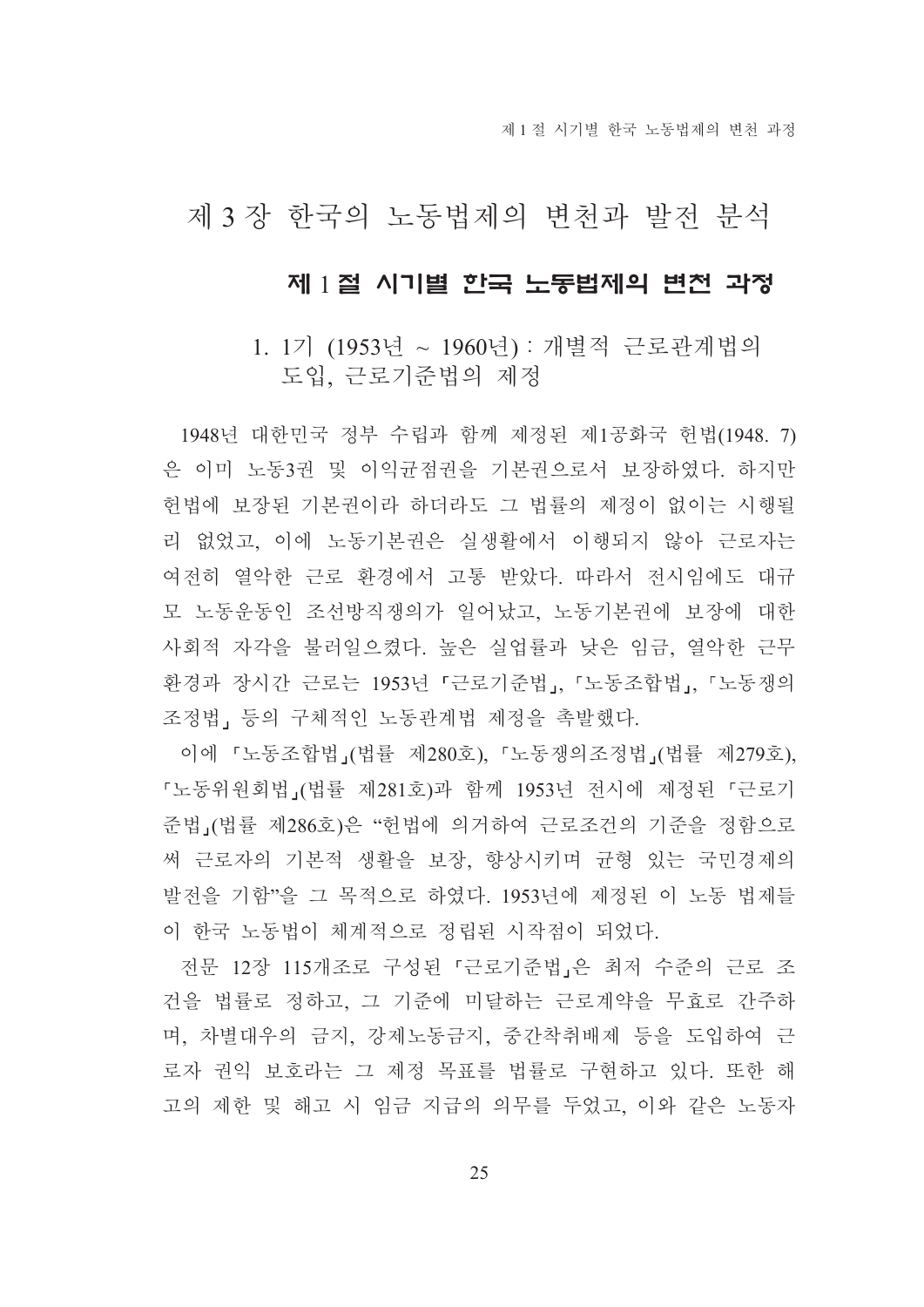권익의 보호를 위한 규정뿐만 아니라 사업주의 위반행위 시 규지할 수 있는 감독관제도와 벌금에 관한 규정을 함께 두어 『근로기준법』 준수를 보장하고자 하는 정부의 의지를 보여주고 있다. 그 내용에 있 어서도 당시 선진국의 근로기준법률과 비교해 손색이 없었다고 평가 되고 있는 바. 설립 취지대로 고용주들이 실생활에서 엄격히 법률을 준수했다면 가장 이상적이었겠으나, 현실적으로는 당시 한국전쟁으로 악화된 경제 상황과 맞물려 실효성이 거의 없었다. 전쟁 이후 한국사 회는 극빈의 경제 수준에 생산시설 대부분은 파괴되고 실업자는 증대 되었으며 취업 구조는 전근대성을 지니고 있었다. 이런 현실을 고려 하지 않은 채 일본식 법체계와 미국 노동법의 무비판적 도입7)으로 탄 생한 『근로기준법』은 그 태생적 한계로 사회 현실과 부합되지 못했 고, 이 후 수차례의 제 · 개정이 불가피했다. 『근로기준법』은 선진국의 법제를 비판 없이 수용하였기에 제정 당시 현실 상황과의 극명한 괴 리를 보였고, 그 제정 이면에는 다분히 정치적인 목적이 있어 근로자 중심이 아닌 국가 주도로 이러한 선진적 수준의 법이 제정된 것이 아 니냐는 평가8)도 받는다. 하지만 그래도 1953년 「근로기주법」의 제정

<sup>6)</sup> 최재희, "우리나라의 노동법사에 관한 연구", 고려대학교 노동대학원, 석사논문, 2009, 59면

<sup>7)</sup> 이홍재, "근로기준법 제정심의의 주요쟁점", 「서울대학교 법학」 Vol.50 No.3, 서울 대학교 법학연구소, 2009, 89면; 장우찬, "노동법제의 변천 과정 분석과 평가", 한국 법제연구원 워크숍 자료, 2013. 4. 10, 22면, 재인용

<sup>8) 『</sup>근로기주법』은 1952년 2월 25일 전용우 의원외 45명의 이름으로 국회에 제출되 었는데 이 법안의 제안 이유로는 "전 국민의 왕성한 근로의욕의 환기가 절실히 요 청되는 바, 이를 위하여는 근로자의 지위향상과 생활보장이 초미의 급선무임에도 불구하고 근로자의 제 권리가 입법의 불비로 아직도 헌법에 규정하고 있는 기본권 익마저 보장되지 못하고 있는 실정이다..." 라고 하며 『근로기준법』이 다른 여타 노 동관계법의 기본이 됨을 서술하였다. 이와 같은 제안 이유의 서술 이면에는 조선방 직쟁의와 같은 노동자의 활동이 배경이 되겠지만, 쟁의의 주축이 된 근로자가 입법 에 압력을 행사할 조직력을 가지고 근로기주법의 입법에 참여한 것은 아니었기 때 문에, 우선 제도만이라도 근로자의 요구에 부합하는 것을 도입해서 노동자 권익을 정부 주도로 보호한다는 입장을 제시하고자 한, 다분히 정치적인 목적이 있었을 것 으로 보인다.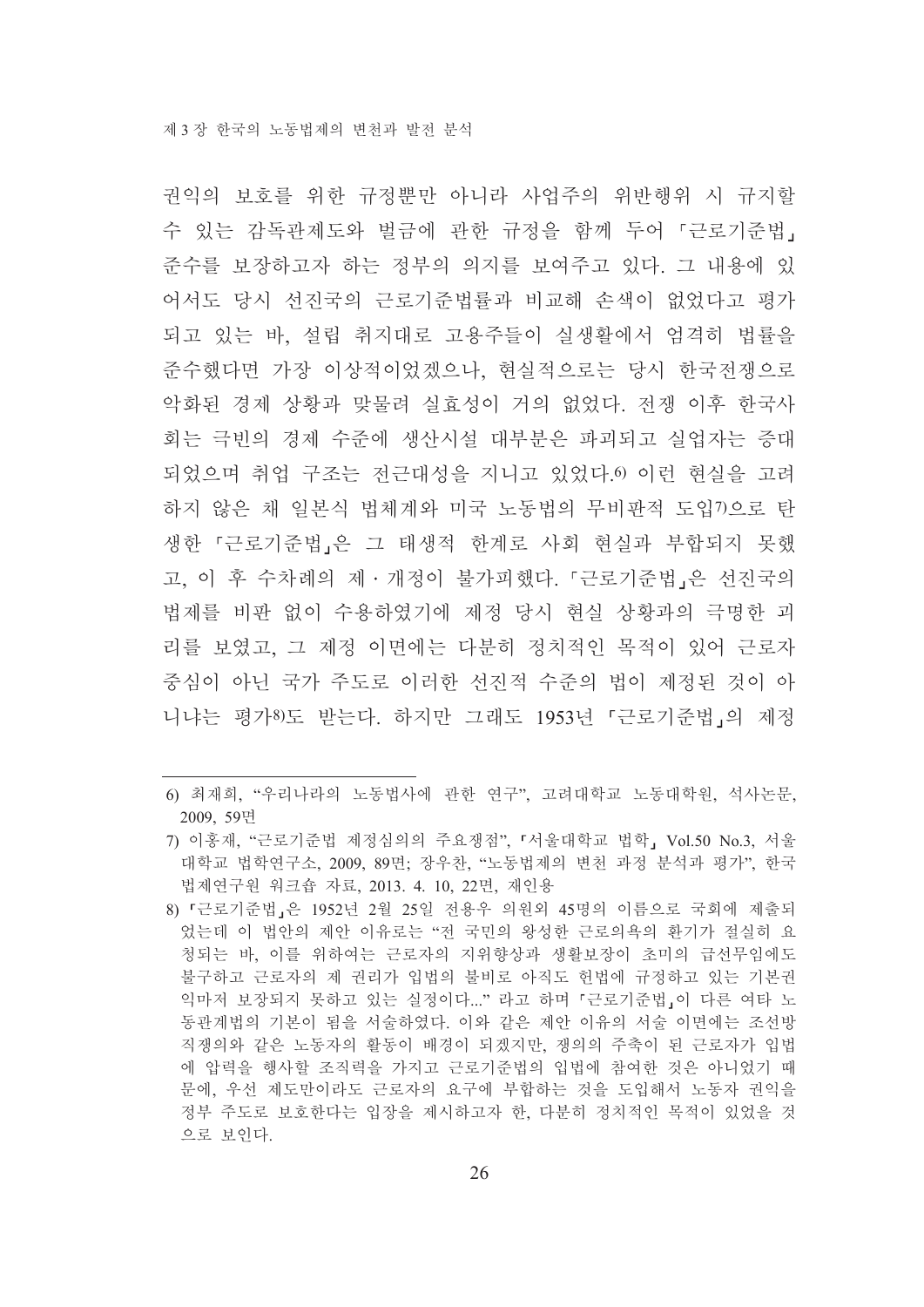으로 기본 법률이 체계적으로 정립됨으로써 이후 개별적 근로관계법 이 제 · 개정을 거듭하며 발전해나갈 토대를 확립했다는 사실은 인정 해야 할 것이다.

## 2. 2기 (1961년 ~ 1986년) : 정부주도의 경제개발 계획과 최저임금법의 제정

경제개발 5개년 계획은 1960년을 기준연도로, 1962년부터 시작되었 다. 이 계획은 정부의 주도하에 국가 경제 규모의 단기간 집중 성장 을 목표 하는 정책으로, 규형 잡힌 성장 보다 전략부분의 집중개발투 자를 통한 불균형 성장을 이끌어 내는 결과를 이끌어냈다.9) 경제개발 계획은 '선 성장, 후 분배'의 전략으로 기업의 자본 축적을 통해 국내 자본형성을 달성하고자 하는 국가의 기업 육성 정책이 그 바탕이 되 었는데, 그 정책의 성공적인 시행으로 국가의 경제는 고도성장을 이 룰 수 있었지만 분배의 문제는 논외에 있었기에 근로자의 취업률이나 근로조건은 여전히 열악한 수준에서 발전하지 못했다.10) 이렇게 저임 금, 장시간 근로, 열악한 작업 환경 등에 망라하는 열악한 근로조건은 일견 산업화에 따른 고용의 증대에도 불구하고 더 많이 발생한 임금 노동자의 노동력 공급 과잉 상태에 기인한 것이라 할 수도 있지만, 다른 한 편으로는 정책적으로 급속한 경제 성장을 이루기 위해 근로 자가 감수해야 하는 저임금과 장시간 노동 현실을 정부에서 외면한 결과라고 볼 수도 있을 것이다. 기업 내의 자본 축적을 통하여 경제 성장에 필요한 국내자본형성을 꾀하려는 국가의 기업육성 우선정책은 근로조건의 개선과 근로자의 권익보호 보다 다양한 법적기재를 통한 기업의 자본축적에 더 역점을 두었는데 11) 이런 정책의 일화으로 정

- 10) 노동경제연감, 한국경영자총협회, 1982, 204면
- 11) 노동경제연감, 한국경영자총협회, 1982, 204면

<sup>9)</sup> 김주승, "한국노동정책의 변천과정에 관한 사적고찰", 단국대 대학원, 석사논문, 1985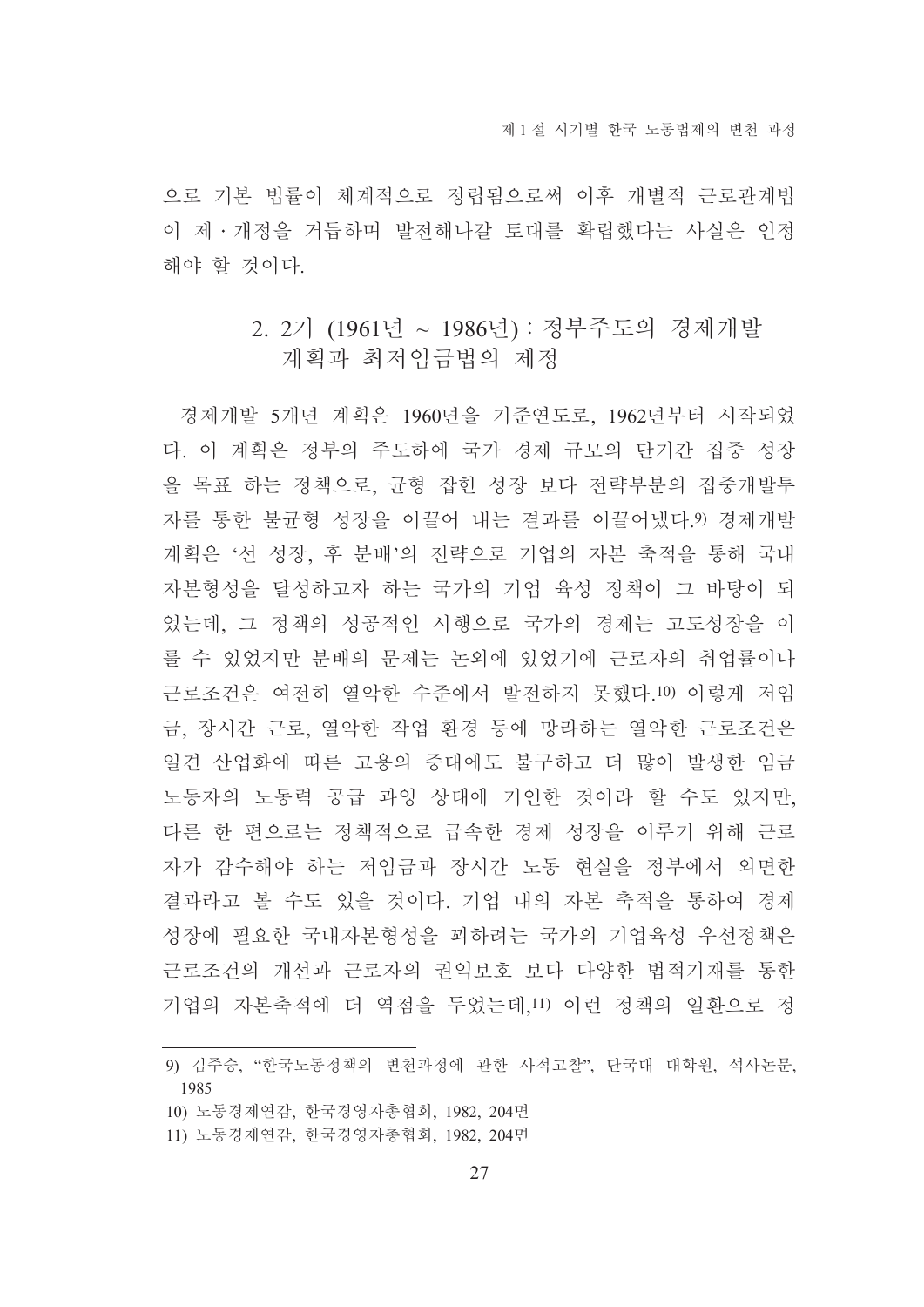부는 세금감면이나 공공요금인상억제, 기업대출자금 상환 조건의 완 화 이외에도 임금의 동결 등의 특례를 기업에 제공하였고. 이는 곧 근로조건의 악화를 초래했다.

본격적인 노동시장이 형성되기 시작하는 시기였던 1960년대, 산업화 에 박차를 가한 제 3 공화국에서 『근로기준법』은 한 차례 개정되는데, 1961년의 『근로기준법』의 개정안은 규정 내용과 현실과의 괴리를 좁 히고자 현행법상의 미비점을 보완하여 현실에 맞도록 함으로써 사용 자와 근로자의 이익을 공평하게 보호하고 노사관계를 원활하게 함을 그 개정 이유로 두고 있다. 즉, 선진적인 수준의 「근로기준법」이 현실 수준과 시행능력의 고려 없이 무차별 도입된 것이 1953년의 제정이었 다면 1961년의 개정은 선진적인 법에도 불구하고 근로자는 여전히 부배의 문제에서 밀려나고 착취당하는 혀실을 개정을 통해 일부분 개 선해보려는 의도로 보인다. 그 개정 주요 내용은 다음과 같다.

- 1) 사용자는 근로자를 해고하고자 할 때에는 적어도 30일전에 그 예고를 하도록 하는 해고의 예고 제도를 신설하고,
- ② 사용자는 계속근로년수 1년에 대하여 30일분 이상의 평균임금을 퇴직금으로서 퇴직하는 근로자에게 지급하도록 하는 퇴직금 제 도를 정식으로 신설하며.
- ③ 근로자의 사망에 따른 유족보상금 또는 임금 등의 청산기간을 7 일에서 14일로 연장하며,
- 4) 유금휴가의 적치사용 또는 분할사용의 기간을 1년간에 한하도록 하고
- ⑤ 운수업, 물품판매 및 보관업, 금융보험업, 영화제작 및 흥행업, 의료 및 위생사업 등으로서 공익 또는 국방상 특히 필요한 때에 는 사용자는 보건사회부장관의 승인을 얻어 근로식단을 주 48시 간 범위 내에서 1일 8시간(유해위험작업의 경우에는 주 36시간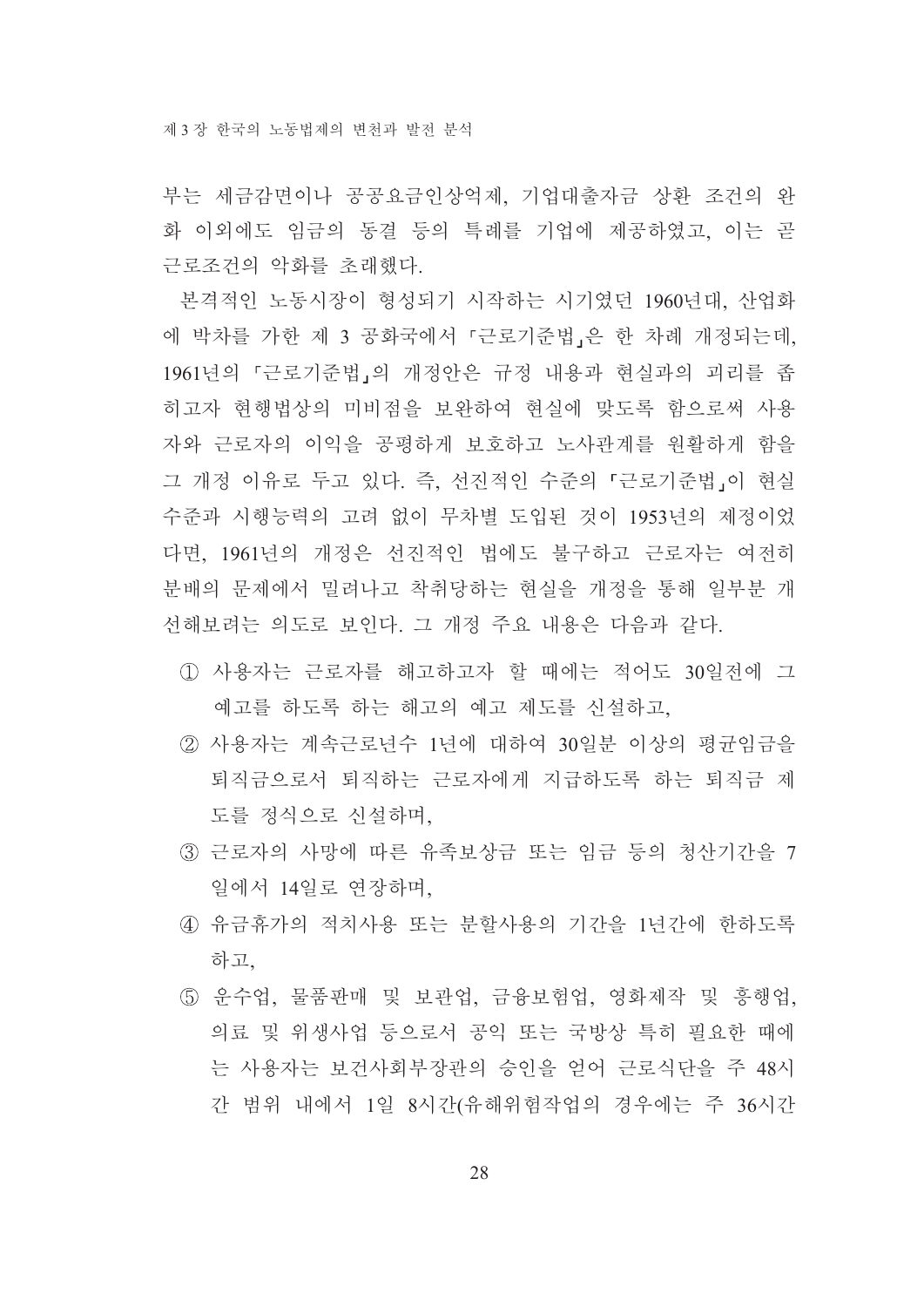범위 내에서 1일 6시간)을 초과할 수 있고, 휴식시간을 변경할 수 있도록 근로시간 및 휴식시간의 특례를 신설하며,

- 6 산후의 유급보호휴가기간은 30일 이상이 확보되도록 하고,
- (7) 상시 30인 이상의 18세 미만자를 사용하는 사용자에게 장학금 지급으로 미성년자에 대한 교육시설 설치 의무를 대체할 수 있 도록 하였다.12)

이와 같은 개정은 전반적으로 근로기준법상 법정최저노동조건의 상 향과 노동 조건의 보증을 표방한다 할 수 있는데, 이는 표면적으로 드러나는 것과 같이 정부가 적극적으로 노동 인권을 보호하고자 하였 다는 측면보다는, 그 이면에 경제 성장을 절대 원칙으로 한 정부의 경제 개발 정책에 필요한 노동 생산성 향상을 위해 노동자의 분배 욕 구를 다소 희석하려는 의도로 해석할 수 있겠다.13) 즉 권익 보호의 실효보다 개정 자체를 실시했다는 제스처 정도가 필요한 것이 아니겠 는가 하는 것이 당시의 시대상과 개정된 법의 실효성을 살펴 본 현재 의 부석이다.

제 4 공화국 시기 이루어진 1974년의 개정안은 임금채권우선변제에 관한 규정을 포함하고, 16세 이상 18세 미만인 연소근로자에게 근로기 준시간상의 특별보호규정을 두었으며, 임금채권 및 재해보상청구권의 시효를 2년에서 3년으로 하고, 벌칙을 강화했다. 산업 구조 상 제1차 산업의 비중이 급격히 줄어들면서 제조업 노동자의 비중이 증대하는 시기였는데, 늘어난 노동자가 단결하고 세력화 하여 노동 운동과 쟁의 를 통해 집단의 권익 보호에 앞장서게 되면 기업의 경영 효율이 떨어 지게 될 것을 우려하여 정부는 집단적 노동관계법의 개정을 통해 단체 교섭의 기능을 약화시키고 쟁의행위에 대한 규제를 강화하였다.14) 이

<sup>12)</sup> 근로기준법령 제 · 개정 발자취, 노동부, 2008년

<sup>13)</sup> 장우찬, 앞의 글, 26면

<sup>14)</sup> 장우찬, 앞의 글, 26면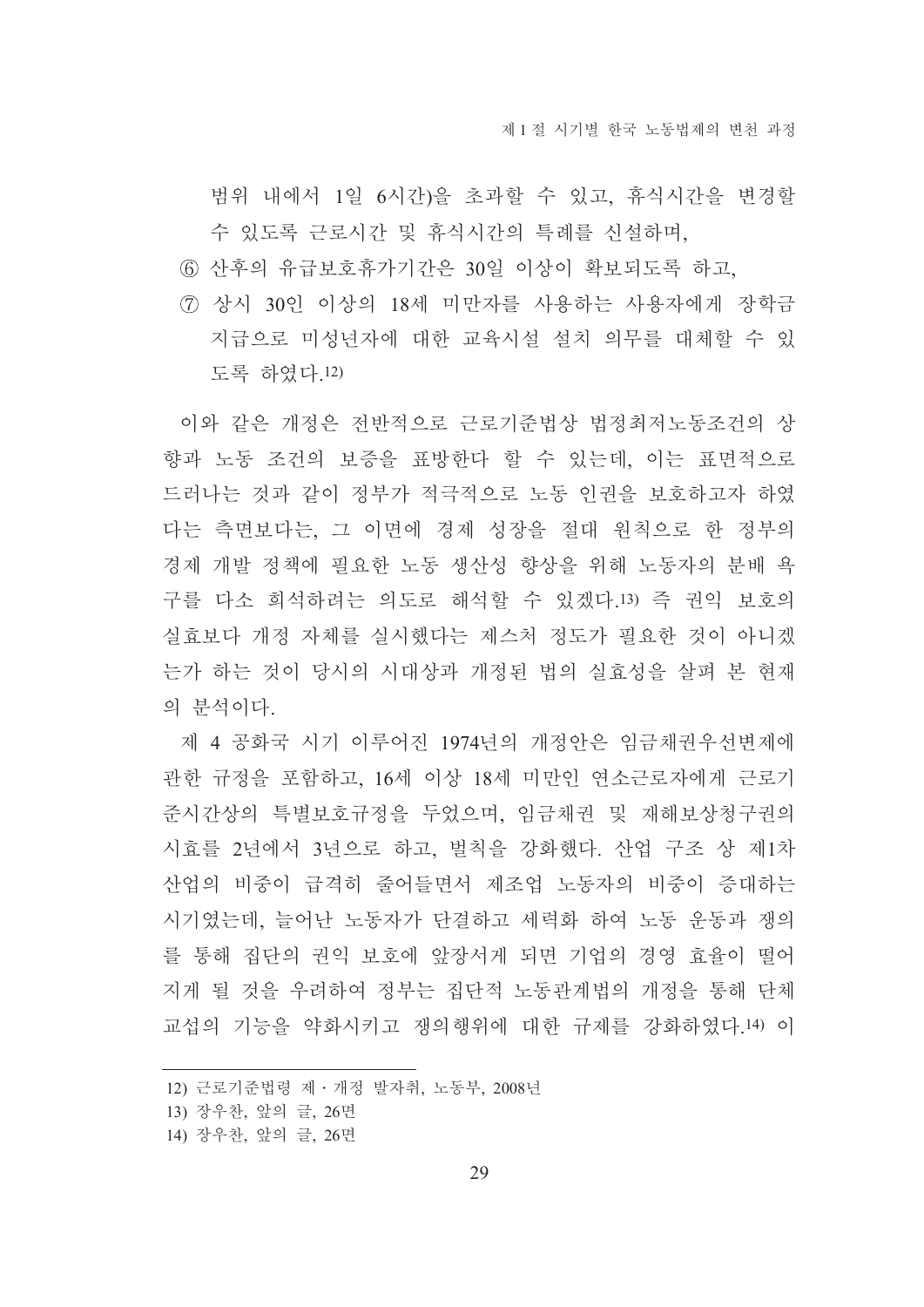는 노조의 세력화를 무산하고자 한 것으로 보인다. 반면, 개별적 근로 관계법은 오히려 산재보험과 직업훈련제를 개선 · 보완하는 방향으로 나아갔다.

이처럼 개별적 근로관계법은 정부주도의 경제개발계획 시기 동안 그 규범내용상으로는 근로자 권익 보호를 강화하는 방향으로 개정되 어왔다. 하지만 그 실효의 측면에서는 규범의 준수가 이루어지지 않 은 것은 물론이고 이와 같은 위반 현실에 대해 국가의 제제도 이루어 지지 않았다. 즉, 법의 후견적 입장으로서의 국가의 역할이 충실히 이 루어지지 않았고, 『근로기준법』의 보호 범위나 정도의 확대가 명목뿐 이었을 뿐 여전히 노동은 경제 정책에 종속되어 제 자리를 찾지 못하 고 있었다고 할 수 있다.

『근로기준법』의 제정과 개정에도 불구하고 법의 이행력이 없었음은 1960년대 근로자의 실질임금이 제대로 개선되지 못했다는 사실로 알 수 있다. 또한 해결되지 못한 근로자 실질임금의 문제는 임금쟁의가 당시 노동쟁의 발생의 평균 67.3%를 차지하는 것으로 그 심각성이 입 증된다. 1970년대 농촌 경제의 피폐화로 도시로 몰린 농촌인구가 형 성한 과잉인구는 취업자와 임금노동자의 증가를 불러 일으켰고, 장시 간 노동과 저임금이라는 열악한 근로조건을 발생케 했다. 최저생계비 에 미치지 못하는 저임금으로 생활을 영유하기 위해 근로자들은 더욱 근로시간을 늘려 연장근무와 휴일근무를 할 수 밖에 없었고, 고용주 의 입장에서는 또한 최대이윤 확보를 위해 『근로기준법』 준수는 무시 한 채 장시간 근무를 강요했다. 이는 국가의 경제 성장을 기업 부의 양적인 팽창으로 가늠했을 때 그 규모에 있어 성장을 이루었다고 판단 할 수 있지만, 성장에 따르는 정당한 분배는 행해지지 않는 기형적인 경제 구조를 초래하게 되었다. 또한 1980년대에 들어서 침체된 경기는 증대된 실업률로 이어지고 결국 임금 체불이 비일비재하게 되었다.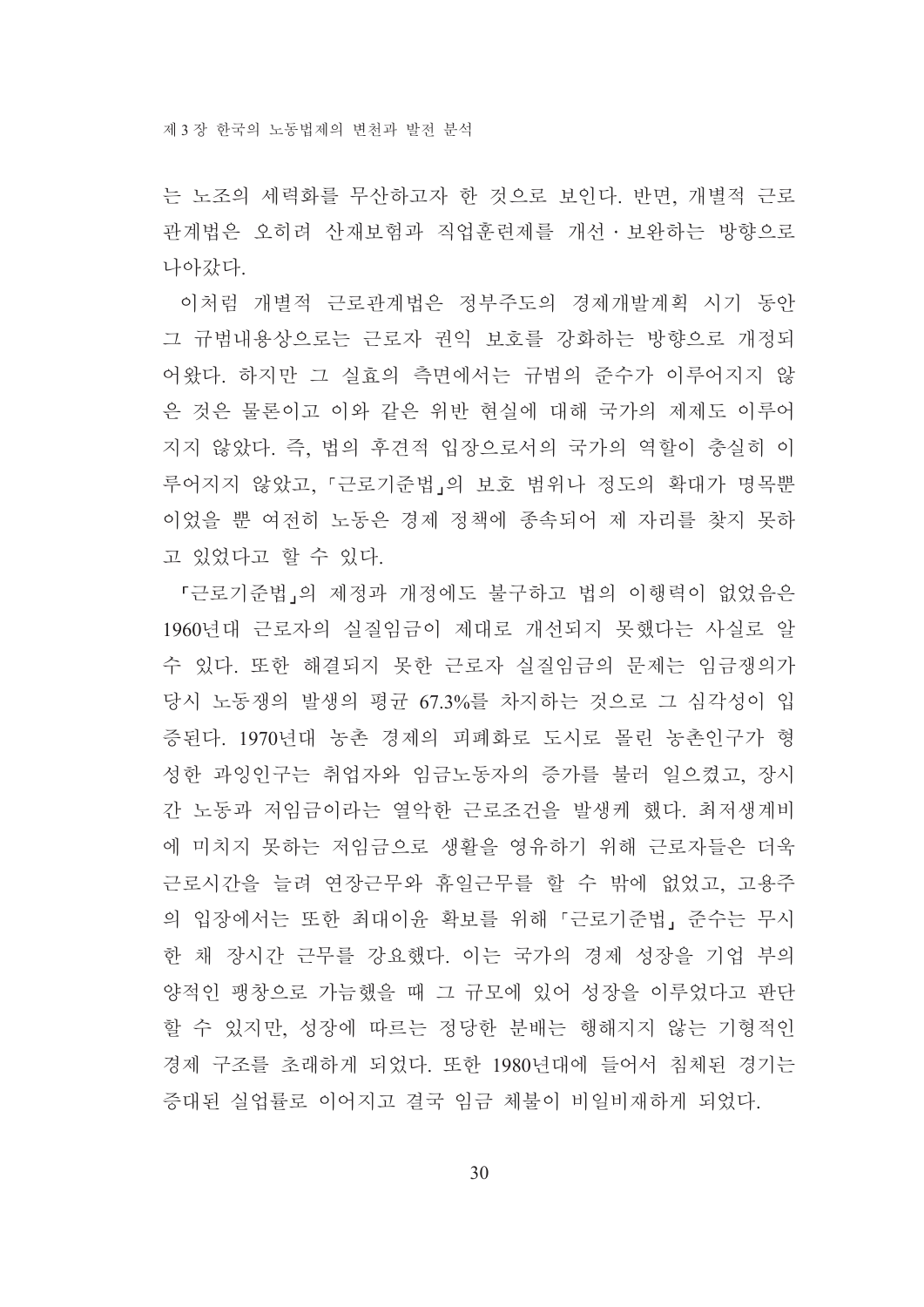1980년 공포 • 시행된 제5공화국 헌법(전문개정 1980. 10. 27. 헌법 제 9호)은 적정임금과 인간의 존엄성 보장 등의 규정을 포함하여 「최저임 금법, 등의 제정을 암시하고 있었는데, 악화된 노사관계에 빈번해진 노동쟁의는 그 심각함이 국가 안보의 위협이 될 수준이라 판단한 정부 는 결국 기존 「근로기준법」에서 보장하고자 하던 최저 임금 보장에 관 한 조항을 독립, 분화 하여 『최저임금법』으로 제정하게 된다.

이후 같은 해 개정된 『근로기준법』은 임금채권보장의 순위를 높이 고, 임금체불에 대하여 체형을 과할 수 있도록 하는 등 임금지불의 의지를 명확히 보였지만 다른 한 편으로는 근로시간을 합의에 의해 주 48시간단위로 운영할 수 있도록 하고 연소근로자 근로시간을 7시 간에서 8시간까지로 유연히 운영할 수 있는 기초를 만들어 근로자 권 익 보호의 입장에서 뒤로 한 발 물러난 것으로 보이기도 했다. 그렇 지만 「근로기준법」의 방향과 해석 기준을 '인간의 존엄성 보장'에 맞 추고 적정 임금의 보장에 노력할 것을 명기한 것은 근로자의 인간으 로서의 최저생활의 확보를 추구하는 정부의 확고한 의지를 드러내는 것으로, 개별적 근로관계법의 방향 제시를 함은 물론, 기존 규범의 해 석에 있어 기본 지침을 제시해주는 틀을 이루는 것이었다. 이는 이후 독립 제정된 「최저임금법」을 예고한 것이라 할 수 있다.

최저임금은 근로자의 생계비, 유사근로자의 임금 및 노동생산성을 고려하여 사업의 종류별로 결정하도록 하였는데, 최저임금심의위원회 가 심의 · 의결하여 노동부 장관이 결정하며, 위반한 사업주에 대하여 는 3년 이사의 징역 또는 1천만 원 이하의 벌금을 과하도록 하는 등 엄중히 벌하고자 하였다. 다만, 도입 당시 국민 경제에 미치는 영향을 최소화하기 위해 1988년에는 상시근로자 10인 이상의 제조업에 한하 여, 1990년에는 10인 이상의 전 산업에, 1999년 9월 1일부터는 5인 이 상의 사업으로 확대하게 하는 등 단계적 도입 계획을 함께하였다.

『최저임금법』으로 저임금근로자의 생활 안정을 도모함과 동시에 근 로자의 기능·기술의 개발이라는 측면에서 중요한 의미가 있는 최저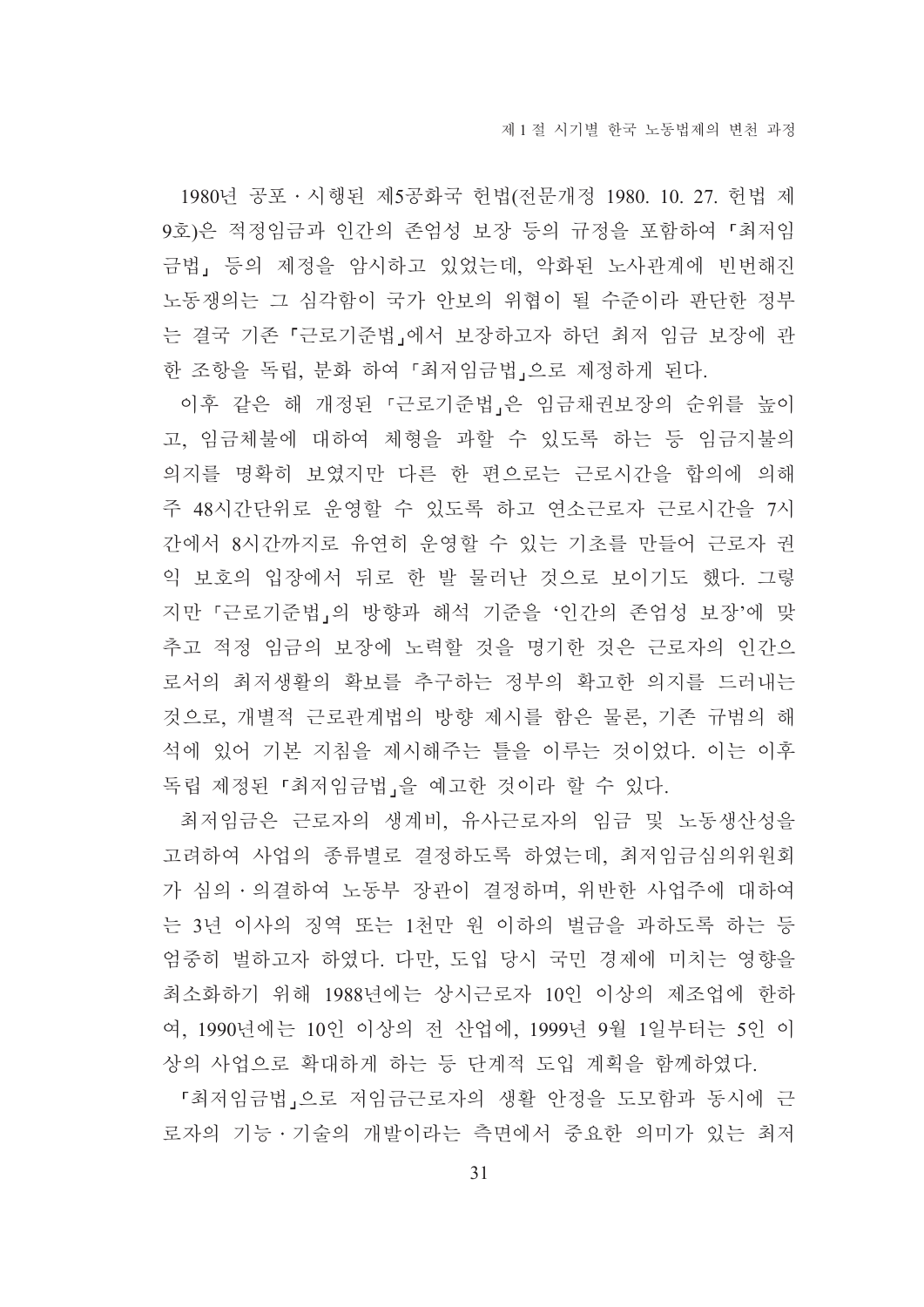임금제의 분화 · 제정은 일반적으로 채택되는 노사 간 단체교섭방식이 아니라 국가가 주도한 최저임금심의회의 주도로 임금의 문제를 풀어 나가는 형식이었다는 특징을 가진다. 이는 임금액은 본래 노사가 자 주적으로 결정하여야 하나 사용자에게 종속적인 근로자에게 일방적으 로 불공정한 저임금이 정하여 질 수 있으므로 국가가 노사의 임금결 정에 개입하여 그 최저기준을 설정하여 법적으로 보장함으로써 저임 금근로자의 생활안정을 도모하여 노동력의 원활한 재생산과 질적 향 상을 기하고 국민경제의 건전한 발전에 이바지하려는 것으로!5) 최저 임금법의 제정과 운용에 있어서도 국가가 주도적/후견적 역할을 했다 는 것이 특징적으로 나타난다 하겠다. ILO 조약상 최저임금제의 규정 이나 선진 외국의 최저임금제 시행 사례와 비교했을 때에는 여전히 시기적으로나 내용적으로 미흡한 면이 크지만, 그래도 최저임금법의 독립제정은 우리 개별적 근로관계법의 진보적 발전으로 평가된다.

## 3. 3기 (1987년 ~ 1996년) : 근로기준법의 지속적인 발달과 남녀고용평등법의 제정

1987년 6월 29일 '민주화 선언'을 통해 정치 민주화를 이룬 이후 한 국 사회는 폭발적인 노사분규를 겪게 된다. 이는 1960년대 이후 끊임 없이 계획되고 실행되어온 국가주도의 경제계발계획과 그에 따른 고 도의 압축적 경제 규모의 성장에도 불구하고 근로자에게 그 성장과 부의 적절한 분배가 이루어지지 않았던 데에 그 근원적인 원인을 찾 을 수 있겠다. 또한 경제 성장만을 추구함에 있어 조금이라도 걸림돌 이 될 수 있는 노동 운동과 쟁의를 미연에 방지하기 위해 축소. 억압 해 온 집단적 노동관계법으로 말미암아 노사의 대화가 단절된 상태였 음에도 그 부부적 워인을 찾을 수 있다. 이에 이 시기에서는 그동안

<sup>15)</sup> 노동관계 법제-개별적 노사관계법의 변천, 법제처, 2003면; 최재희, 앞의 글, 111 면 재인용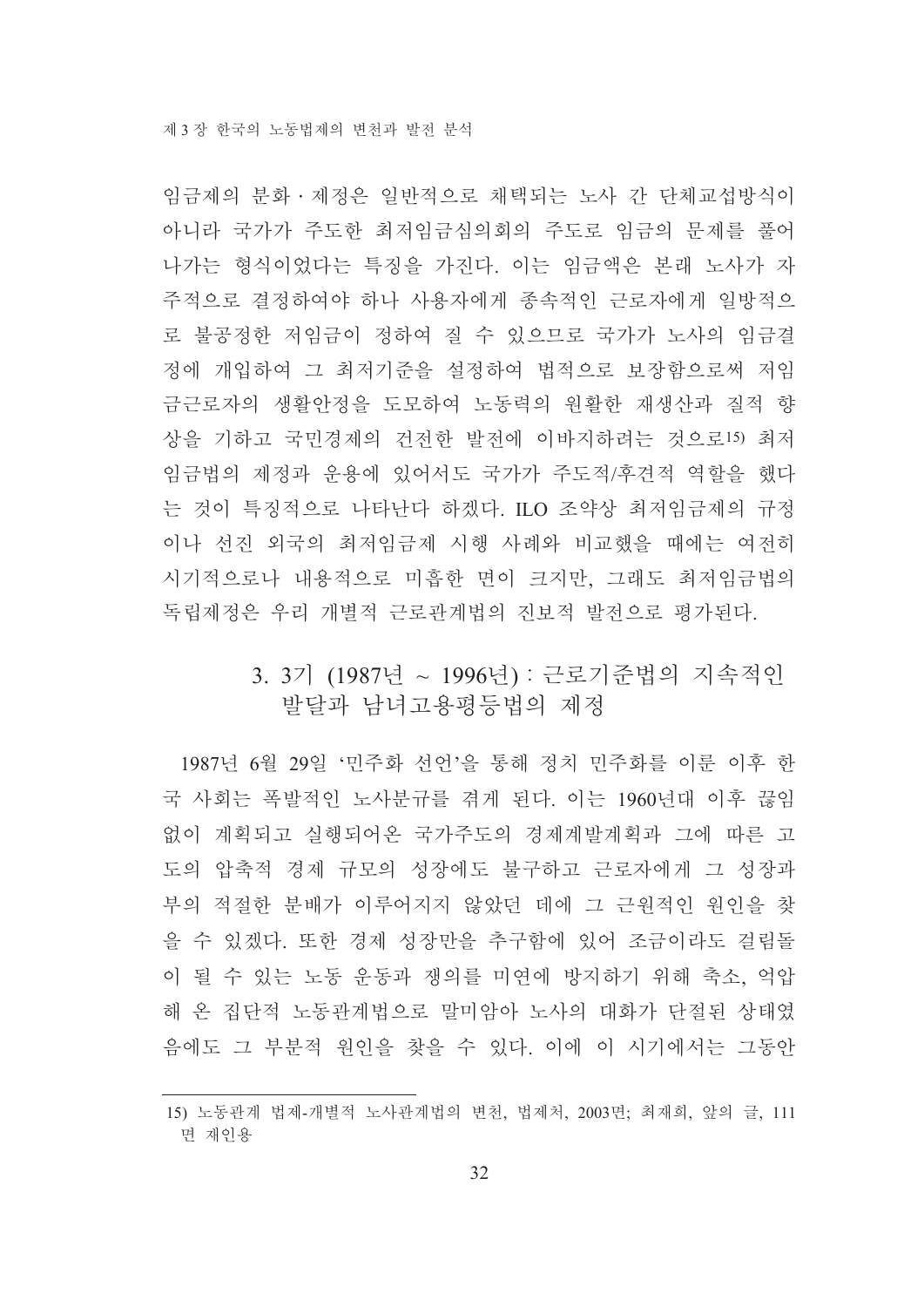일관적으로 취해오던 성장제일주의의 노선에서 벗어나 비로소 분배의 문제를 적극적으로 헌법과 노동입법의 개정을 통해 논의하게 된 시기 라 할 수 있겠다.16)

1987년의 개정 『근로기준법』은 임금채권의 최우선변제를 보장함으 로써 근로자의 최저생활을 보장하며, 변형근로시간제의 폐지를 통해 근로자의 장기간 근로를 막아 근로자를 보호하는 것을 주요 내용으로 한다. 또, 개정헌법 32조 1항에 국가의 최저임금제 시행 의무가 신설되 면서 1986년 제정 『최저임금법』의 헌법적 근거를 마련했다. 같은 시기 노동 법제는 남녀평등사상을 도입하여 부당한 차별을 금지하였다. 이 처럼 노동 법제가 전체적으로 근로자의 권익 보호의 방향으로 발전해 오면서 변형근로시간제도 폐지되었는데. 이는 국제 자유 경쟁의 시대 적 흐름에 역행하고 노동시장 유연화 요구를 수용하지 않는 것으로 해 석될 수 있지만, 다른 한편으로는 그간 지속적으로 논의되고 실현을 위해 노력해온 근로자 권익 보호의 측면에서는 맥락을 함께하는 법제 로 볼 수 있겠다.

종래에 『근로기준법』제 5조에서 금지한 남녀의 차별적 대우는 1989 년 4월 1일 독립 제정된 『남녀고용평등법』으로 그 추상적인 법규가 구 체화되었다. 또한 독립 「남녀고용평등법」은 법의 적용 범위를 고용의 모든 범위로 확대하여 포괄적으로 고용에 있어 남녀의 평등을 보장하 고자 했다. 이는 1960년대와 1970년대에 대부분의 근로조건에서 남성 에 비해 차별적 처우를 받아 왔던, 그러나 그 수에 있어 산업화에 절 대적으로 이바지했다 할 수 있는 여성근로자에 대한 성차별을 제도적 으로 개선하고자 하는 움직임으로, 고학력에 높은 사회적 지위를 가 진 여성 전문가나 단체의 주도와 여성계의 요청으로 1987년 『남녀고 용평등법 이 제정된 것으로 볼 수 있다.

16) 강현주, 앞의 글, 17면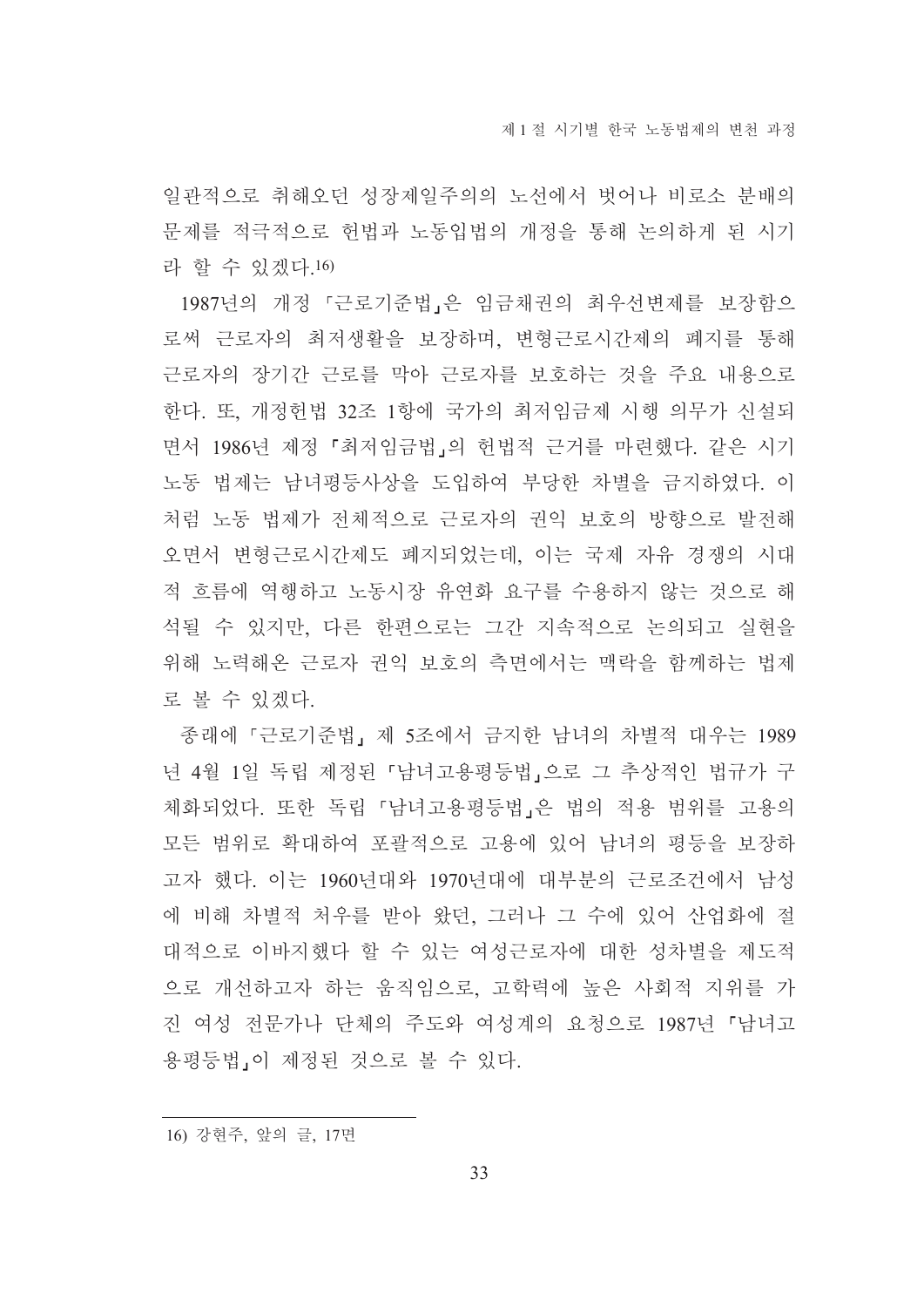「남녀고용평등법」은 기존 「근로기준법」 제5조의 균등처우조항의 규 제 범위 밖에 있던 채용단계에서의 차별대우 금지를 포괄하는 법제 로, "헌법의 평등이념에 따라 고용에 있어서 남녀의 평등한 기회 및 대우를 보장하는 한편 모성을 보호하고 직업능력을 개발하여 근로여 성의 지위향상과 복지증진에 기여함을 목적"으로 하고 있다. 제정의 주요 내용은 다음과 같다.

- 1 노동부장관은 여성취업의 촉진, 남 · 녀 평등한 기회 보장, 근로여 성의 모성보호에 관한 사항 등이 포함된 근로여성복지기본계획을 수립하도록 하였다.
- ② 사업주는 근로자의 모집, 채용, 교육, 배치, 승진, 정년, 퇴직 및 해고에 있어서 여성에게 여성인 것을 이유로 남성과 차별대우를 할 수 없도록 하였다.
- 3) 사업주는 생후 1년 미만의 영아를 가진 근로여성에게 1년 이내 의 무급의 육아휴직을 허용토록 하고 육아휴직을 이유로 불리하 처우를 하지 못하도록 하였다.
- 4) 남녀차별에 관한 분쟁을 조정하기 위해 지방노동행정기관에 고 용문제조정위원회를 설치하도록 하였다.

노동관계에 있어 남녀평등사상을 재천명한 『남녀고용평등법』은 그 러나 여성단체들의 의견을 충분히 수렴하지 않은 채 1987년 대선을 대 비하여 졸속으로 제정된 바, 그 실효성과 정밀성이 부족하다는 비판을 면하기 어려웠다.!7) 따라서 연이은 몇 차례의 개정은 여성법 전문가들 과 여성단체들의 법개정 운동에 의해 시작되었고, 차별의 정의 (제2조 의2 제1항), 동일가치노동 · 동일임금(제6조의2), 분쟁해결에서 입증책임 을 사업주가 부담하도록 하는 규정(제19조) 등의 신설과 함께 실효성

<sup>17)</sup> 박선영, 남녀고용평등법의 실효성 고찰, 사회법연구 15호(2010), 115; 조성혜, "노 동법제의 변천 과정 분석과 평가 - 근로기준법, 최저임금법, 남녀고용평등법, 비정 규직법을 중심으로-", 한국법제연구원 워크숍 자료, 2013. 5. 20, 46면 재인용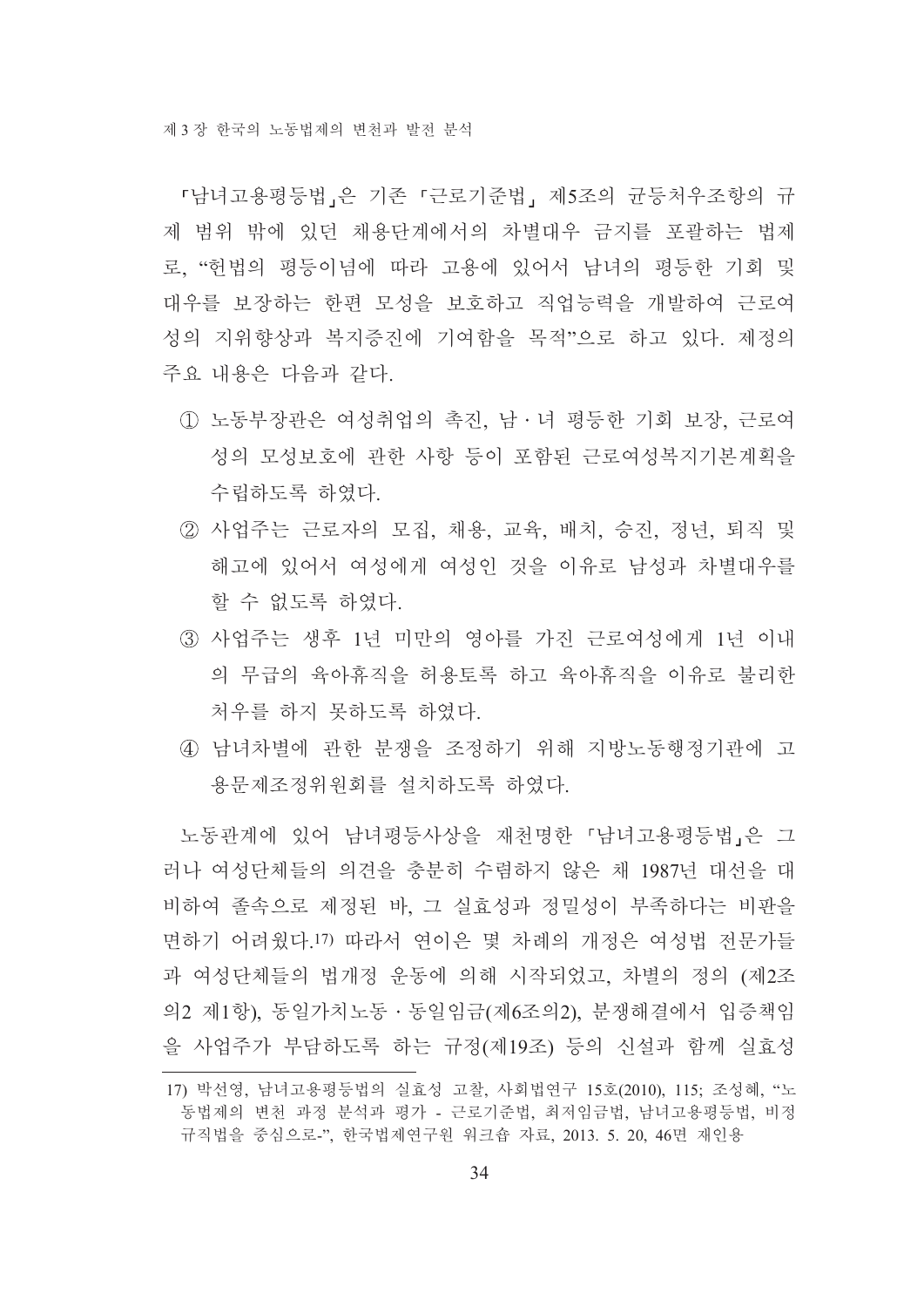을 강화하기 위한 벌칙 규정도 강화되는 (제23조, 제24조) 개정이 뒤따 랐다.18) 이후 7차 개정에 이르기 까지는 제정당시 부족했던 법문의 정 밀성 보안과 적용 범위의 확대, 실효성의 제고 등을 골자로 하였으나, 2007년 제8차 개정에 있어서는 '남녀고용평등과 일 · 가정 양립 지원 에 관한 법률'로 명칭이 바뀌고 그 내용에 있어서도 저출산 대책을 포함하는 전면 개정이 일어났다. 이는 2005년 여성 경제활동참가율이 처음으로 50%를 넘었으나 성별임금격차는 OECD 국가 중 최하위 수 주을 면치 못하고 있고, 이에 여성근로자의 결혼 · 출산 기피가 심각 한 저출산 · 고령화의 문제를 일으킨 것에 그 원인이 있다고 분석하여 출산과 육아의 지원이 남녀고용평등의 궁극적 해결책이라고 해석한 것으로 보인다. 하지만 「남녀고용평등법」의 제정 시 그 법의 목적이 남녀고용평등의 실현이었는데 개정법인 『남녀고용평등과 일·가정 양 립지원에 관한 법률」의 목적은 남녀평등의 실현과 일과과정의 양립지 원을 통해 국민의 삶의 질 향상에 이바지하는 것을 그 목적으로 두고 있는 바,19) 과연 이 두 개의 확연히 다른 목적이 한 법아래서 상생할 수 있는 것인가에 의문을 품지 않을 수 없다. 또한 일 · 가정의 양립 지원이 과연 의도했던 대로 성평등에 기여할 수 있을 것인가. 아니면 자칫 가사노동과 양육의 부담은 여전히 여성에게 지우 채 더 쉽게 할 수 있도록 하는 정책이라는 미명으로 도리어 여성 근로자에게 큰 부 닦으로 작용하는 것이 아닌가 하는 우려도 할 수 있을 것이다.

## 4.4기 (1997년 ~ 2005년) : 근로기준법 제 · 개정과 파견근로자 보호 등에 관한 법률 제정

1990년대 성장은 둔화되고 경상수지 적자폭은 커지는 와중에 대기 업의 연쇄부도와 동남아의 금융위기 등으로 금융 · 외환시장의 어려움

<sup>18)</sup> 조성혜, 앞의 글, 46면

<sup>19)</sup> 조성혜, 앞의 글, 58면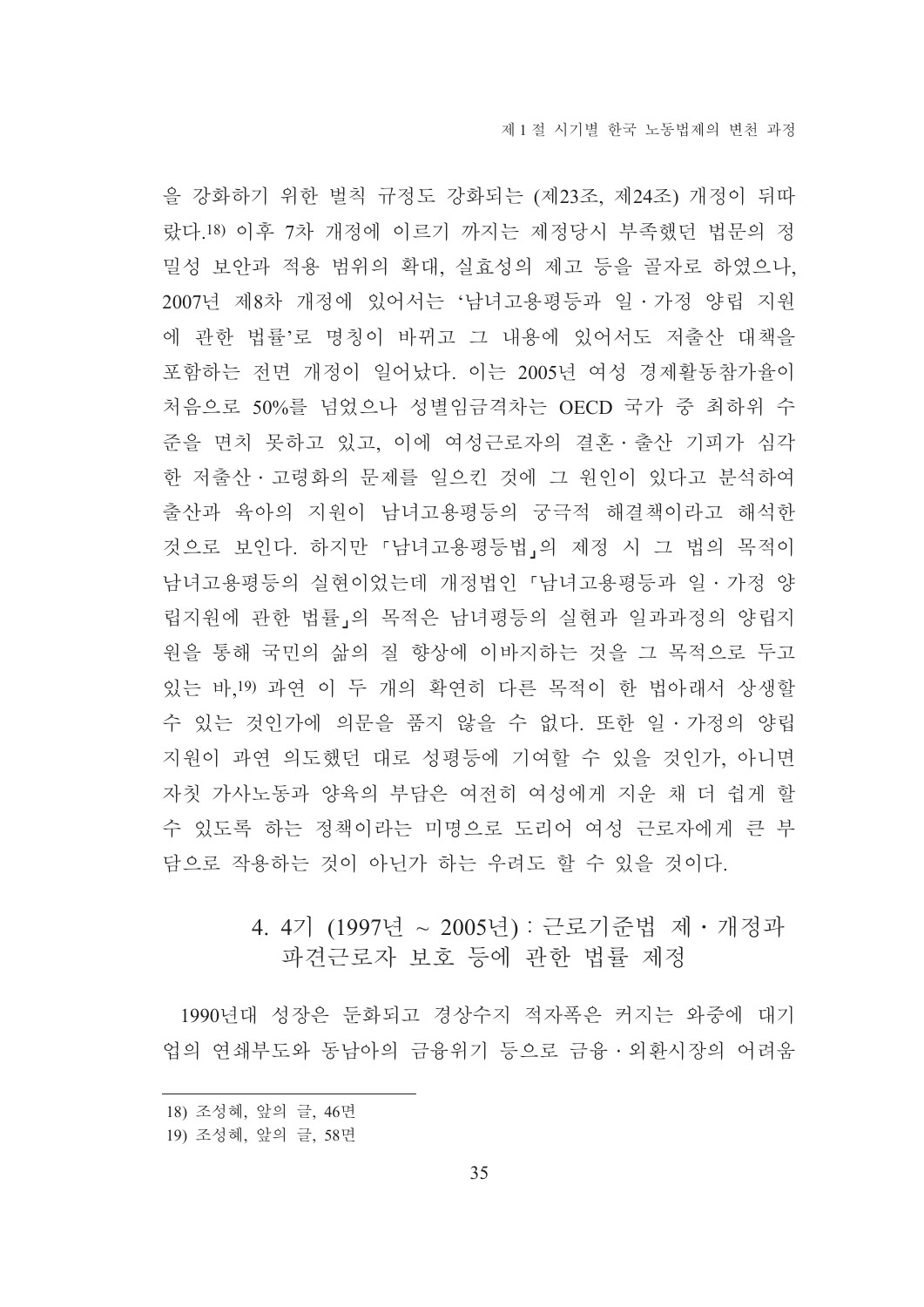이 가중된 나머지, 1997년 11월 우리 경제는 외환위기를 맞았고 국가 부도를 면하기 위해 IMF에 구제금융을 요청하기에 이르렀다. 고금리 로 중소기업은 줄이어 도산하였고 실업률은 1999년 사상 최고를 기록 하였다.

IMF하 수차례 제 · 개정된 『근로기준법』은 전반적으로 IMF가 요구 하는 안정화 프로그램과 구조조정 프로그램을 반영한 방향으로 발전해 나갔다. 고용관계를 신축적으로 운영할 수 있도록 하고 노동시간의 경 직을 유연화 하고자 하였으며 경영상 이유에 의한 해고에 있어서 절차 적 요건을 보안하는 방향으로 사용자와 근로자 양측 모두에게 보호책 을 마련하였다. 또한 주당 법정근로시간을 40시간으로 단축하고 휴가 를 통한 근로자의 삶의 질 향상을 꾀하였다.

IMF 긴급재정지워의 조건으로 요구된 강도 높은 구조조정에 포함된 노동시장개혁의 내용은 기업의 인수 · 합병(M&A)과 구조조정 시 해고 의 제한을 완화하는 방법으로 노동시장을 유연화하고, 민간직업소개사 업과 임시고용소개사업을 허용함으로써 적극적인 노동시장정책을 추진 한다는 내용을 포함한다.20) 이와 같은 노동 유연화의 제도적 도입 과 정에서 파견근로의 법제화에 대한 첨예한 논의가 있었는데, 비정규직 인력 사용은 증대하였는데 규정 법률은 없는 상태에서 근로자 파견제 도가 갖는 순기능을 살리면서 제도가 남용되지 않도록 장치를 마련한 다는 것을 목적으로 하는 경영계의 지지를 얻어 「파견근로자 보호 등 에 관한 법률」이 1998년 2월 20일 제정되었다.

『파견근로자 보호 등에 관한 법률 은 근로자파견이 허용되는 업무 를 지정하고, 기간을 합의에 의한 1회 연장이 가능한 1년을 기한으로 하며, 근로자파견 사업이 가능한 사업자의 자격을 5인 이상 근로자를 사용하는 사업으로 고용보험 · 국민연금 · 사업재해보상보험 · 의료보험

<sup>20)</sup> 이광택, 근로자파견법의 문제점과 개선방안, 국민대학교, 법학논총 11권 (1999, 2), 312면; 조성혜, 앞의 글, 재인용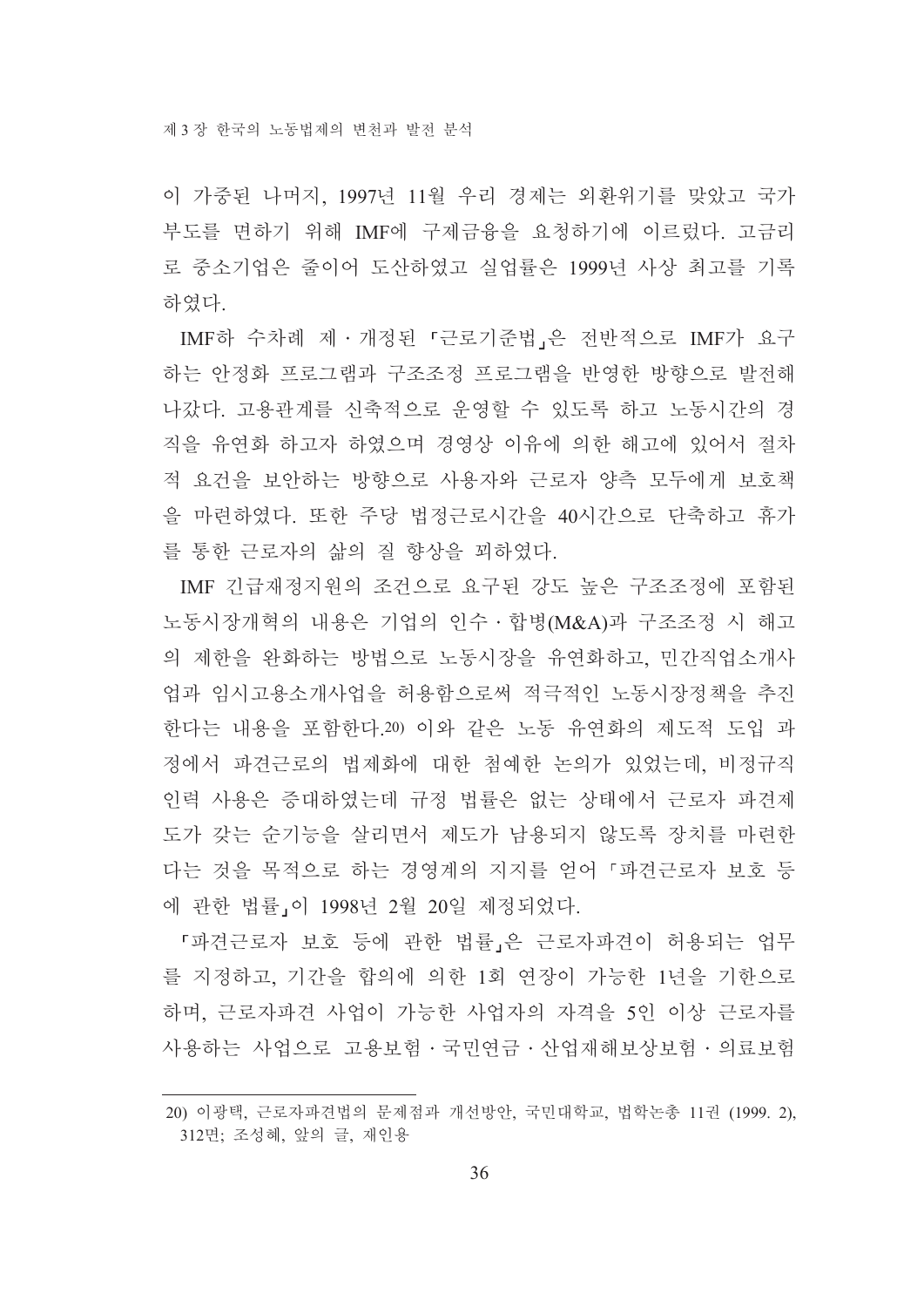에 가입되어 있고 일정 수준의 자본금과 사무실요건을 갖춘 사업자가 노동부 장관의 허가를 받도록 하는 등으로 그 자격 요건을 엄격히 규 정하고 있다. 또한 법에서 허용되는 경우라 할지라도 쟁의행위 중인 사업장에 쟁의행위로 중단된 업무의 수행을 위하여 근로자를 파견하 여서는 아니 되도록 하는 방법으로 파견근로자의 악용을 방지하고자 하였다.

5. 5기 (2006년 ~ 현재) : 비정규직 보호 법제 제정

1980년대 말 급격히 증가한 비정규직 근로자와 함께 증가한 고용불 안, 사회 안전망 취약 등에 대한 대비책이 필요하다는 목소리에 대응 하여 1998년 『파견근로자 보호 등에 관한 법률』이 제정되었고, 이어 임시직근로자, 시간제근로자, 아르바이트 등의 비정규직 근로자의 법 적 보호 기제로 『기간제 및 단시간근로자 보호 등에 관한 법률」이 2006년 12월 21일 제정되었다.

근로계약을 체결하는 자와 근로자를 사용하는 자를 달리하여 실제 근로자를 사용하는 자가 노동법상의 의무를 면하는 것이 문제인 파견 근로에 반해, 임시직 근로자, 시간제 근로자, 아르바이트 등의 비정규 직 근로자는 기업의 일시적 필요에 따라 전속성 없는 계약을 체결하여 노동법상의 보호를 배제하는 것이 문제이다.21) 노동법상의 보호와 복 지가 면해지기에 고용주의 입장에서 부담이 줄고, 이는 노동유연화를 끊임없이 요구하는 범세계적 경제 체제에서 우리나라 대기업뿐만 아니 라 중소기업, 영세기업 경영진 대부분에게 정규직 근로자를 비정규직 으로 대체해 인건비 부담을 덜 수 있도록 하는 법적 근거가 된다. 이 에 비정규직에 대한 임금 상의, 그리고 다른 모든 근로조건 상의 차 별대우는 개선되지 않으나, 비정규직 근로자의 수는 점점 늘어서

21) 조성혜, 앞의 글, 69면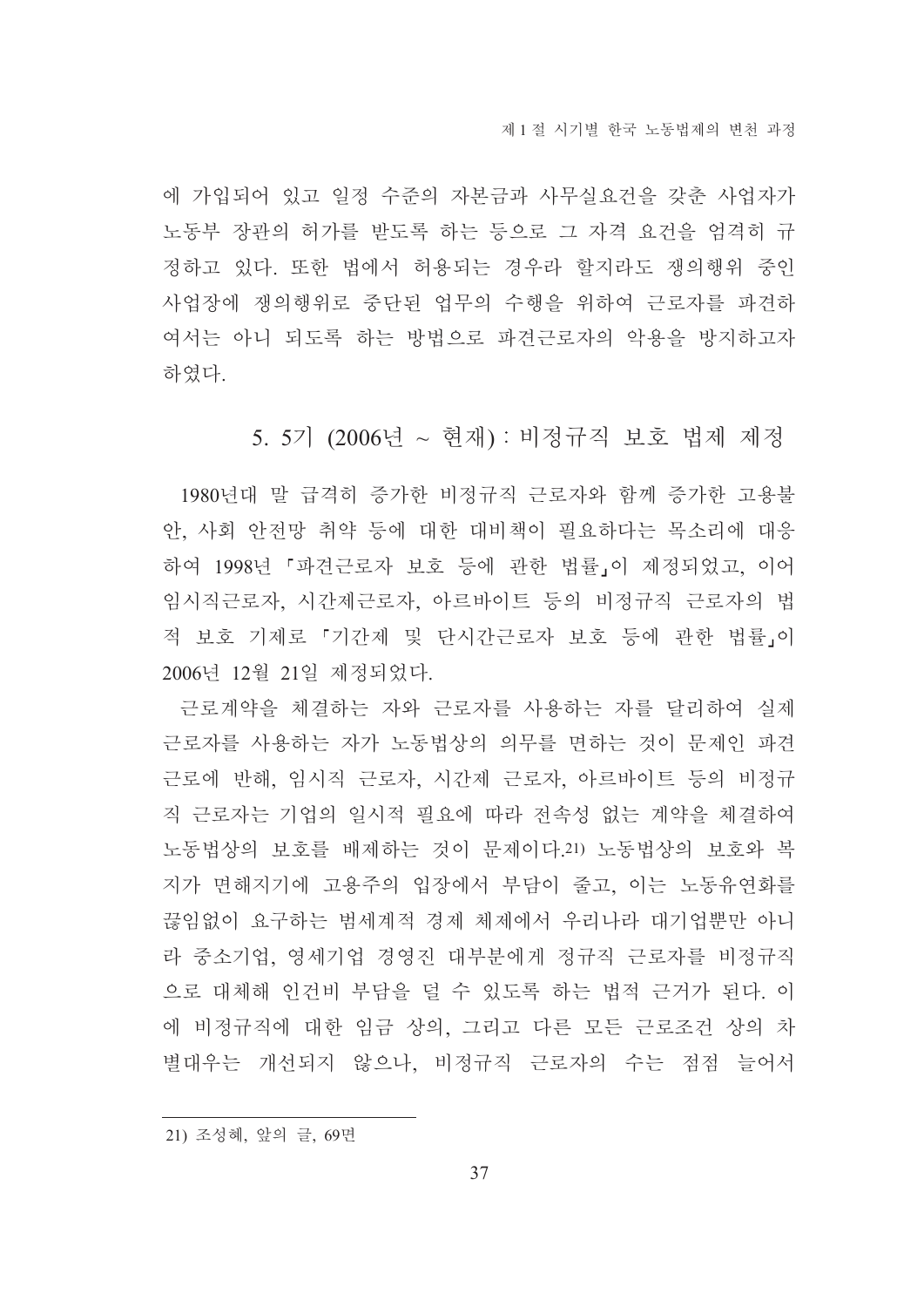2006년에는 급기야 전체 임금근로자의 1/3을 넘어섰고 22) 2013년 3월 기준으로는 전체 노동자의 절반을 넘어선 858만 명에 이른다.

1998년 제정되어 시행되어온 파견법은 2006년 제1차 개정을 맞아 파견근로자 보호를 강화하는 쪽의 규정이 신설 · 개정 되었다.23) 이후 의 7차 개정에서는 파견조건의 서면고지 의무를 위반한 경우의 처벌 규정을 개정하여 처벌의 합리성을 높였다.24) 그리고 2012년 2월 10차 개정에서는 불법파견의 경우 사용기간에 상관없이 사업주가 파견근로 자를 직접 고용하도록 명시하였다. 이는 종래에 불법파견이라도 2년 이상 근무 시에만 직접고용의 의무가 있었던 것과 비교해 볼 때, 불 법 파견된 근로자의 고용안정에 한 층 더 보호 기제를 마련한 것으로 보인다.

1997년 외화위기 이후 저임금의 노동력인 비정규직으로 기업이 근 로자를 대체함에 따라 비정규직은 전체 임금근로자의 1/3을 넘었지만. 그들에 대한 여전한 차별대우는 정규직의 62.8%에 불과한 비정규직의 월평균임금에서 여실히 드러난다.25) 낮은 임금뿐만 아니라 복지에서 소외된 비정규직의 열악한 근로혁실의 개선을 촉구하는 목소리가 높 아졌고, 2001년 노사정위원회에 의해 구성된 '비정규직 근로자 대책 특별위워회'가 비정규직 근로자의 권익 보호를 위한 제도개선 방안을 논의하기에 이르렀다. 그리하여 2006년 제정된 『기간제 및 단시간근 로자 보호 등에 관한 법률」을 통해 정부는 기간제 근로자의 사용기간 을 2년으로 제한하고 2년을 초과한 경우에는 무기계약을 체결한 근로 자로 간주하여 정당한 해고 사유 없이 계약의 만료를 이유로 고용을

22) 비정규직 보호 법률 해설, 노동부, 2006. 12, 3면

<sup>23)</sup> 파견근로자에 대한 차별금지 및 시정제도의 도입(제21조), 취업조건의 서면고지 의무화(제26조 제2항 및 제3항 신설) 등

<sup>24)</sup> 종래 1년 이하의 징역 또는 1천만원 이하의 벌금에 처하던 것을 1천만원 이하의 과태료 부과로 전환

<sup>25)</sup> 비정규직 보호 법률 해설, 노동부, 2006.12, 3면; 통계청 경제활동인구조사 부가조 사, 조성혜, 앞의 글, 재인용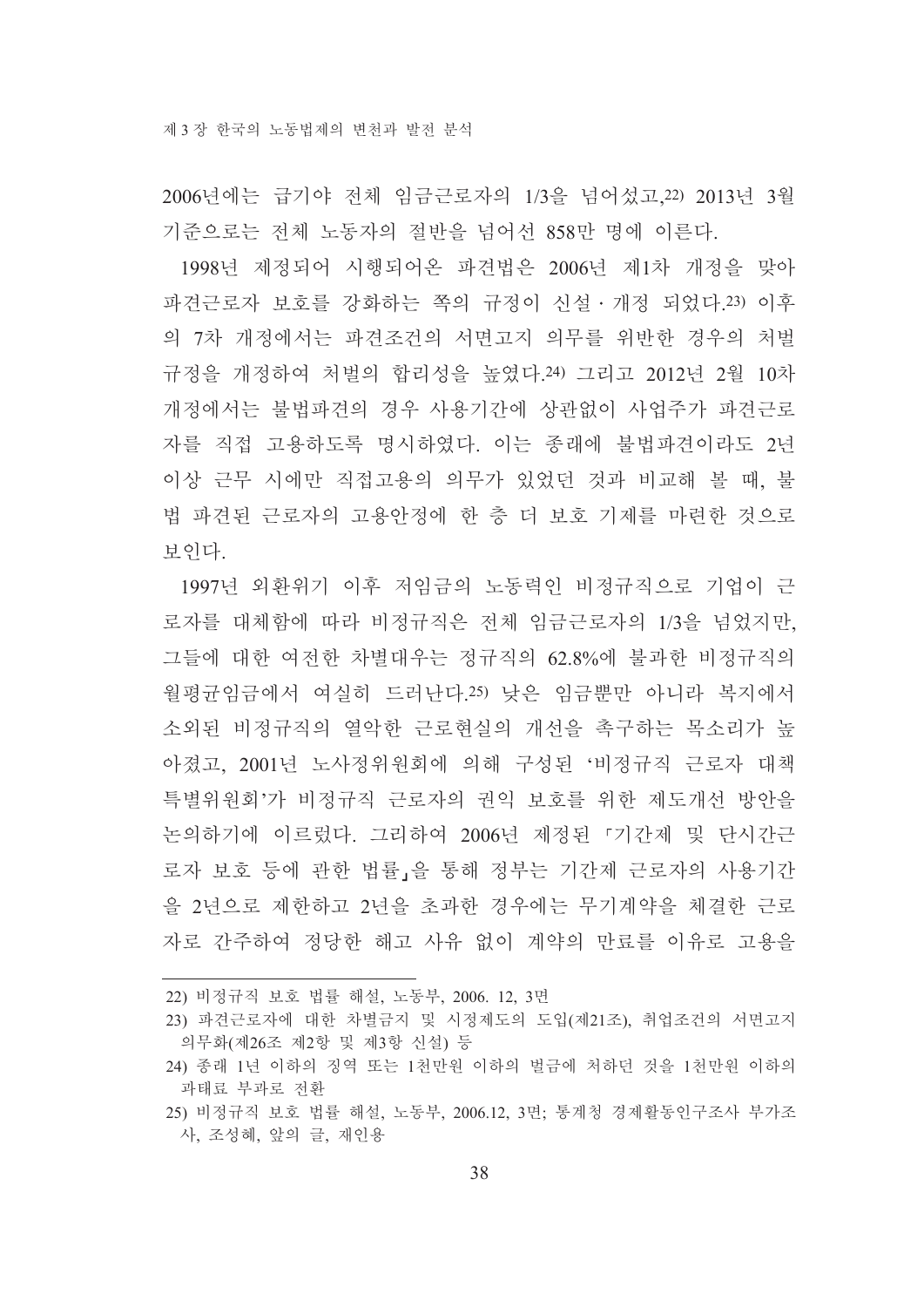종료할 수 없도록 하였다. 또 법정근로시간 이내라도 초과근로를 제 한하고, 단시간 근로자를 통상근로자로 전환하도록 노력해야 함을 명 시하고 있다. 또한 차별처우를 금지하고 근로조건을 서면으로 명시하 도록 하여 다방면으로 기간제 및 단시간근로자의 권익 보호의 법적 기준을 제공하였다. 이 법은 이후 세 차례의 개정을 통해 위반에 대 한 처벌 범위를 넓히려 노력했다.

# 제 2 절 한국 노동법제의 변천 과정 분석과 평가

1. 근로기준법의 변천 과정 분석과 평가

(1) 경제성장과 근로기준법의 발달

『근로기주법』은 1953년 제정 이후 6차례 개정을 거치고, 1997년 재 제정 후 현재까지 20차례 이상의 개정을 거쳤다. 이 수차례의 개정 중 몇 몇은 단순 법문의 정비 혹은 변경의 반영을 위한 것이고 또 몇 몇은 원래 「근로기준법」 상 보장하던 내용을 독립 법제로 분화하기 위한 것이었다. 따라서 1953년 제정 이후 현재까지의 발전 과정을 경 제성장과 여계하여 부석함에 있어서는 단수 법무의 정비를 포함한 모 든 제 · 개정을 세세히 살피기보다 현실적으로 국가의 경제정책이나 사회상과 직접 관련 있는 주요 제 · 개정을 중심으로 이해해 보는 것 이 더 그 목적에 부합할 것이다.26)

<sup>26)</sup> 산업구조의 변화, 노동시장 및 고용형태의 다양화 등을 이유로 당초 근로기준법 에서 규정하던 많은 부분들이 최저임금법, 산업안전보건법, 남녀고용평등과 일ㆍ가 정 양립지원에 관한 법률, 임금채권보장법, 파견근로자보호 등에 관한 법률, 근로자 퇴직급여보장법, 기간제 및 단시간근로자 보호 등에 관한 법률 등으로 분화되어 제 정 · 운영되어 왔다. 또 근로기준법은 그 개정의 사유가 국민이 알기쉽도록 법문을 정비하기 위해서(2007년 5월 17일), 민법의 호주제폐지에 따른 관련조문을 정비하 고자(2007년 5월 17일), 다른 법의 법명 변경을 반영하기 위해서(2007년 12월 21일) 등 경제성장에 영향을 받거나 영향을 주기 위한 개정이 아닌 경우도 수차례 있었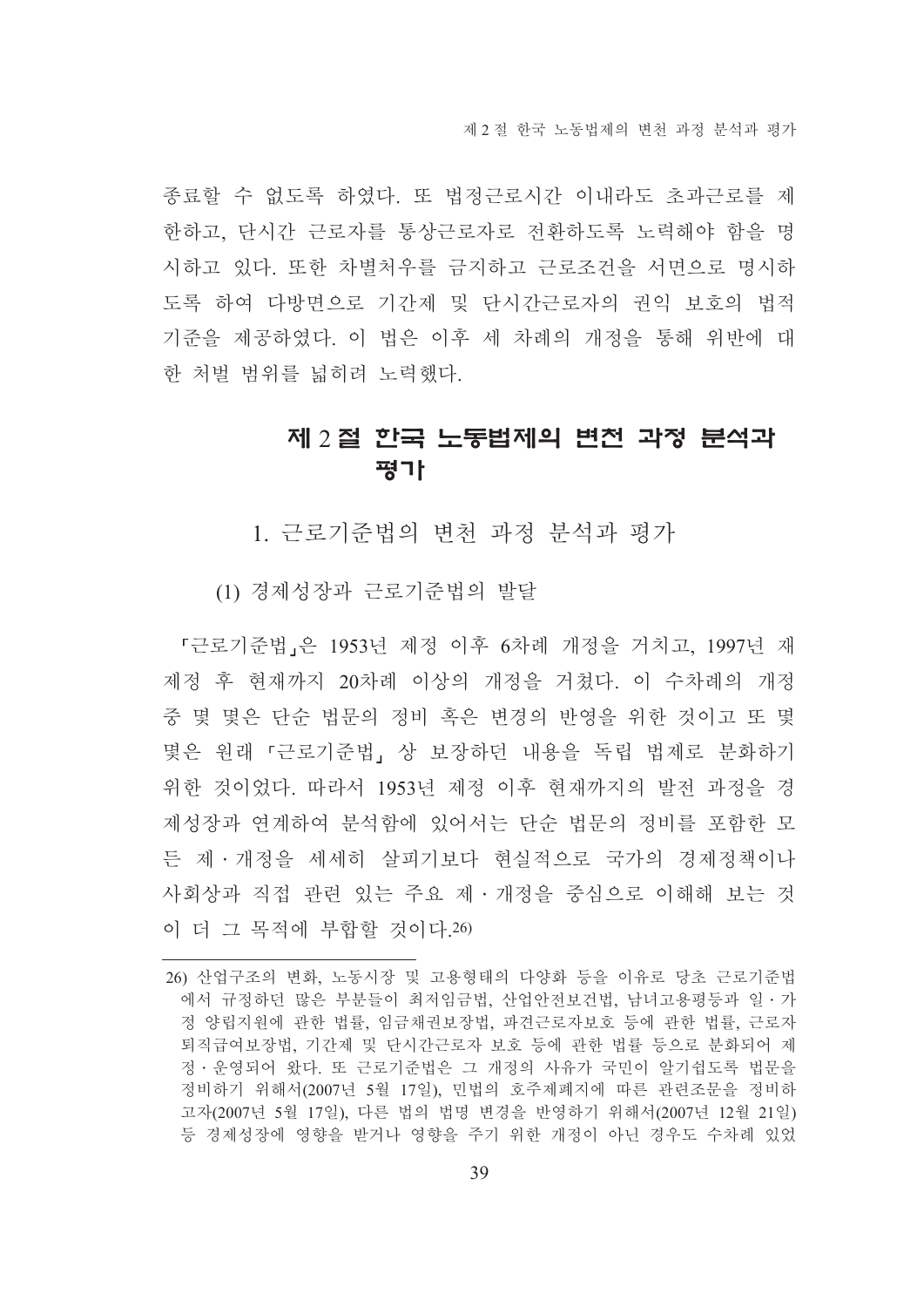제헌 헌법에 기반한 1953년 『근로기준법』의 최초 입법 이후 1960년 대에 들어 경제개발정책이 실시되기 전 까지, 극빈의 경제 상황인 현 실과 국제적 수준의 『근로기준법』과의 큰 간극을 메울 수 있는 방법도 없었고, 해결책을 모색해보고자 하는 정부의 노력도 보이지 않았다. 이 후 선 성장 후 분배를 기조로 고도 압축 성장을 보인 경제 규모에 반 해 이에 상응하는 적절한 분배가 이루어지지 않고 부익부 빈익빈이 가 중되자 근로자의 분배 욕구를 대변하고 노동권익을 보호하고자 하는 논의가 대두하기 시작하였는데, 그 때는 이미 경제개발 시동 이후 10 년의 시차가 있을 때였다. 이렇게 뒤늦게 비로소 분배에 관한 진지한 논의가 시작되었을 때에도 『근로기준법』은 여전히 노사의 합의에 의한 것이 아닌, 국가의 주도로 수차 개정이 이루어졌다. 따라서 「근로기준 법」의 개정 방향은 근로자의 권익 보호를 주목적으로 두고 이루어 졌 다기 보다. 여전히 국가의 경제정책에 종속되어. 노동조합운동의 제한 으로 말미암아 심하게 억압된 노동자의 욕구를 경제 개발에 해가 되 지 않는 범위 내에서 상당부분 희석하고 그리하여 노동 생산성을 높여 다시 경제 개발에 도움이 되는 쪽으로 유도하고자 하는 정부의 의도로 개정된 것으로 해석된다.

법제의 수차 개정을 통해 표면적으로나마 노동 권익의 보호 역할이 일관적으로 강화, 보충되었으나, 개별적 근로관계법의 특성상 보호의 주체가 국가가 되므로, 선진적이고 높은 수준의 권익 보호를 보장하는 법제를 가지고 있다는 것은 동시에 국가가 주도적으로 그 법제도의 실 행을 어떻게 강제하고 그 위반을 얼마나 효과적으로 규제하느냐에 따 라 실효성이 완전히 달라질 수 있는 문제일 것이다. 따라서 제도적으 로 보호 기제가 강화되었다는 것만으로 근로자의 권리를 정부가 효과 적으로 보호해 왔다라고 속단하기 힘든 것이 사실이다. 여전히 국가주 도하에 부배보다 성장을 중요시하는 경제 정책을 시행해 나감에 있어

다. 강현주, 앞의 글, 10면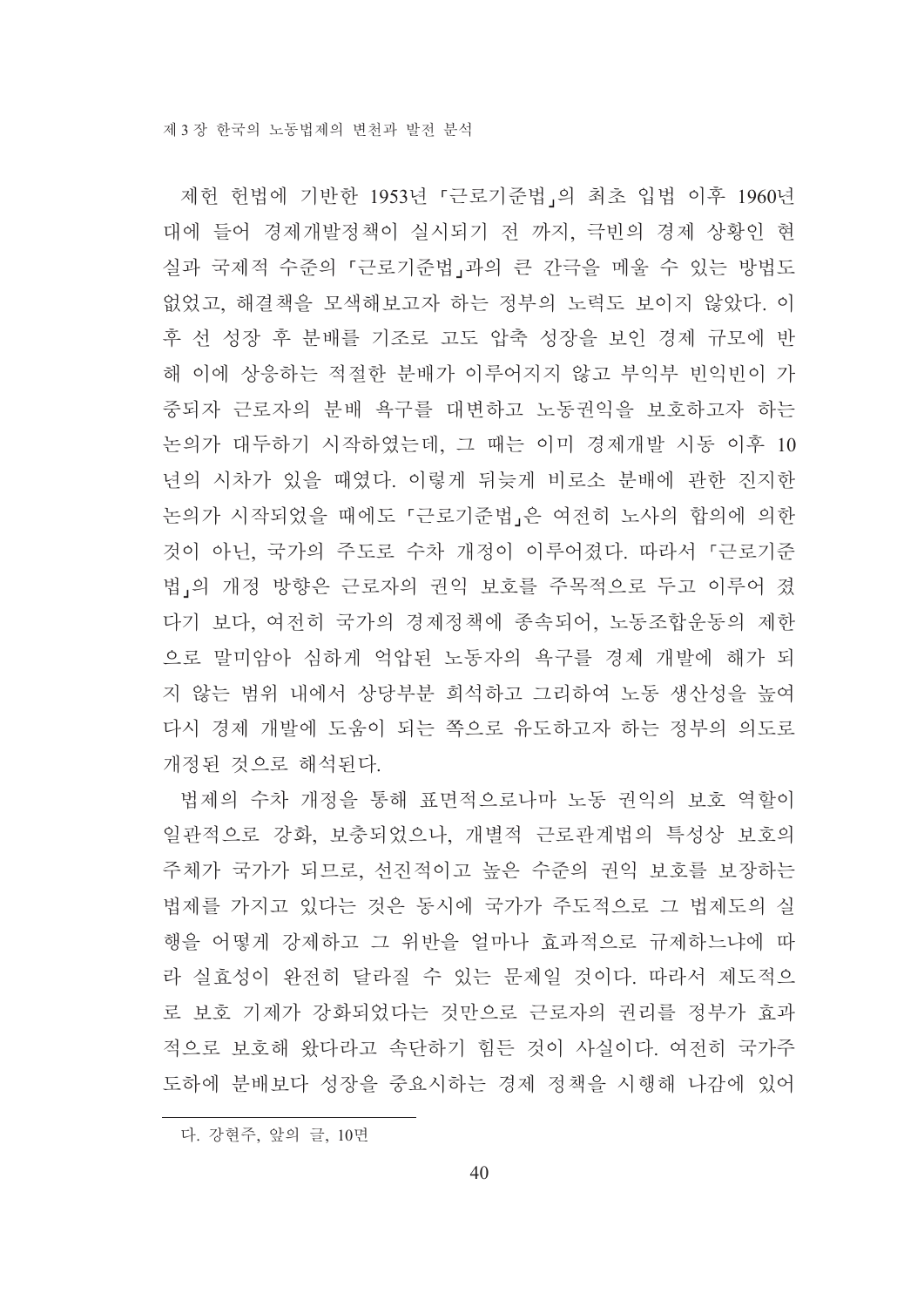근로 환경을 개선한다면 경제 성장에 있어 효율의 저하를 야기한다는 이유로 더 적극적으로 근로자 권익 보호 제도의 실행을 정부 차원에 서 주도하기가 쉽지 않았음이 명확하기 때문이다.

그렇지만 법의 실행에 있어 정부가 적극적이지 않다는 사실 때문에 법을 제 · 개정해 최소한의 기초라도 설립해 두었다는 공(功)을 과소평 가해서는 안 될 것이다. 실행에 있어 현재는 난항을 겪는다 하더라도 이상을 실현하는 데 있어 필요하고 주요한 보호망을 지속적인 법제 개 정과 제정을 통해 일단 법제화 해 두었다는 것은 근로자의 기본 권리 를 보장해 나가려는 최소한의 노력이 나타난 부분으로 볼 수 있다. 이 는 곧 규범의 실행력을 강화하고 현실화하겠다는 의지의 발현으로 해 석할 수도 있는 것이다. 실제로도 아래 표에서 나타나듯이 「근로기준 법,의 적용 범위가 점점 확대되는 추세를27) 볼 때에도 규범력이 증가 함을 알 수 있다. 이같이 규범력이 계속 증가한다면, 선진적 수준으로 제정해 두 법이 실효를 발휘하게 되고 이는 곧 법과 혀실의 일치를 가져오게 될 것이다.

|  | <표-2> 근로기준법 적용범위 관련 시행령의 변천 요약28) |  |  |  |  |  |
|--|-----------------------------------|--|--|--|--|--|
|--|-----------------------------------|--|--|--|--|--|

| 법 률          | 내 용                                    | 시행령                           | 내 용                                                                               |
|--------------|----------------------------------------|-------------------------------|-----------------------------------------------------------------------------------|
|              | 모든 사업 또는 사                             | 1954년<br>제정령                  | 15인 이해 전면배제<br>16인 이상 전면적용                                                        |
| 1953년<br>제정법 | 업장에 적용함을 선<br>언하고, 구체적 범<br>위는 시행령에 위임 | 1962년<br>개정령<br>(각령<br>제977호) | 15인 이하 전면배제<br>16인 이상 전면적용원칙<br>(*16~29인 사업장에 대해서는<br>퇴직금 연차유급휴가, 가산임금<br>제 적용제외) |

<sup>27)</sup> 배무기, 『노동경제학』, 법문사, 2003, 17면; 장우찬, 앞의 글, 16면 재인용

<sup>28)</sup> 장우찬, 앞의 글, 15면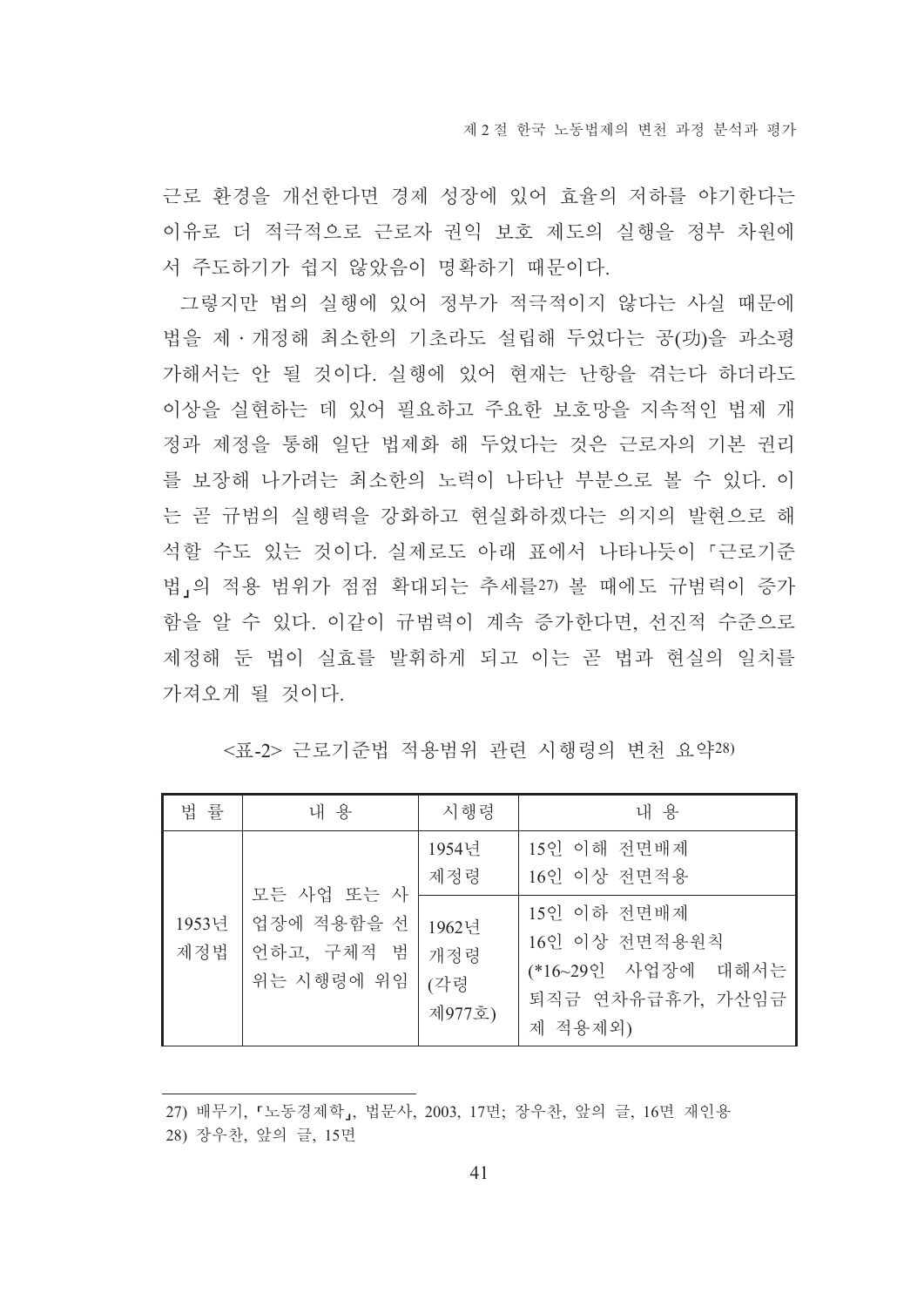#### 제 3 장 한국의 노동법제의 변천과 발전 분석

| 법 률          | 내 용                                                           | 시행령                | 내 용                                                                  |
|--------------|---------------------------------------------------------------|--------------------|----------------------------------------------------------------------|
| 1974년<br>개정법 | 상동                                                            | 1975년<br>개정령       | 4인 이하 전면배제<br>*5~15 부분적용<br>16인 이상 전면적용                              |
| 1987년<br>개정법 | 상동                                                            | 1987년<br>개정령       | 4인 이하 전면배제<br>*5~9 부분적용<br>10인 이상 전면적용                               |
| 1989년<br>개정법 | 5인 이상의 모든 사<br>업 또는 사업장에<br>적용함을 선언하고<br>4인 이하에 부분적<br>용함을 명시 | 상동<br>(시행령<br>미개정) | 상동                                                                   |
| 1997년<br>제정법 | 상동                                                            | 1998년<br>개정령       | *4인 이하 부분적용<br>(시행령 별표 1로 정함)<br>5인 이상 전면 적용                         |
| 2001년<br>개정법 | 상동                                                            | 2001년<br>개정령       | *4인 이하 부분적용<br>(법상의 여성보호관련규정의<br>개<br>정으로 인해 별표 1 개정)<br>5인 이상 전면 적용 |

(2) 근로기준법과 경제성장의 정반합적 상호작용과 발전

제헌 헌법 이후 1953년 『근로기준법』제정, 이후에 수차례에 걸처 실시된 제 · 개정, 『근로기준법』에 포함되어 보장하던 내용이 분화하 여 독립 제정된 후 수차 개정을 거친 「최저임금법」, 역시 독립법으로 제정되어 차별의 대상이었던 여성과 비정규직의 권익 보호를 이루고자 한 「남녀고용평등법」, 「파견근로자 보호에 관한 법률」, 그리고 「기간제 및 단시간근로자 보호 등에 관한 법률」 등 주요 개별적 근로관계법은 그 복잡다단한 제정과 개정 연혁에서 노사의 협의나 국회의 주도로 수 립 · 변화해 왔다 라기 보다는 정부가 주도한 형태를 보인다.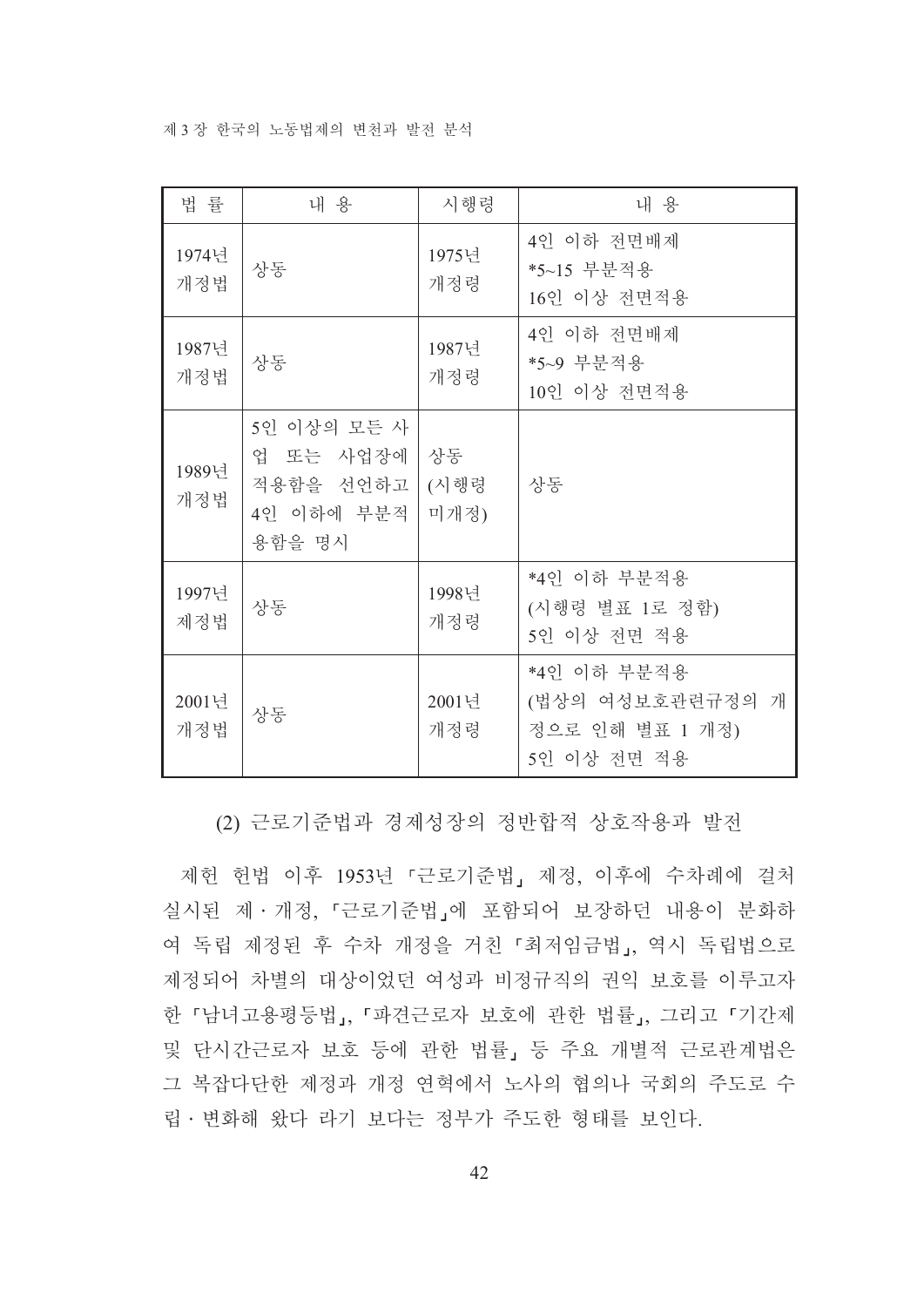선진적인 수준의 「근로기준법」을 도입하고 근로의 기준을 정함으로 써 근로자의 기본적 생활을 보장, 향상시키며 규형있는 국민경제의 발전을 기하려는 목적29)을 가졌던 1953년 『근로기주법』의 제정은 규 범의 선진적 수준은 놀라울 정도이나, 동시에 당시의 피폐한 전후 경 제사정과 의식수준을 고려하면 실효는 전혀 없는 법을 정부가 주도하 여 제정하였다는 것에서, 일본의 법과 미국의 법을 모방하여 도입하 였다는 평가를 받고 있다. 실효성도 없고 실행하고자 하는 정부의 의 지도 보이지 않는 근로기준법이 높은 보호수준을 포함하며 제정되었 다는 것은 규범이 현실을 앞섰다는 점에서 괴리를 보이며. 국제적 수 준의 근로기준법을 입법하였다 이상의 의미를 찾기 힘들다.

실효성이 없는 법제를 그대로 유지하기보다 그 규범력을 높이기 위 해 한국의 군정은 「근로기준법」의 개정을 주도하게 된다. 준수 가능한 기준으로 『근로기준법』 내용을 조정하여 제정 시의 『근로기준법』과 비 교할 때 실효성 있는 입법을 만들기 위한 것이라는 정부의 설명이 있 지만 내부동워형 성장전략에 맞추어 필요 노동력 동워을 용이하게 한 노동통제라는 평가30)도 받는 1차 개정은 내용에 있어 노동력의 자본화 를 꾀하며 실행 가능한 수준으로 개정하고자 함이 결국 근로자의 권익 보호 수준을 법제에서 낮추는 결과를 초래하였기에, 일견 발전이 아니 라 후퇴를 한 것이라 볼 수도 있다.31) 하지만 동시에 정부의 후견적 역할을 강화하는 수단으로 벌칙을 정비하고 근로감독체제를 갖추었기

<sup>29)</sup> 이홍재, "근로기준법 제정심의의 주요쟁점," 「서울대학교 법학」 제50권 제3호, 서 울대학교, 2009; 강현주, 앞의글 13면, 재인용

<sup>30)</sup> 이상희, "60년대 경제개발기 노동입법의 변천과 성질 규명," 「산업관계연구, 제 15권 제 2호, 한국노사관계학괴, 2005; 강현주, 앞의 글 13면, 재인용

<sup>31)</sup> 해고 수당제는 해고예고제로 바뀌고, 사용자의 귀책사유로 휴업할 때 지급해야 하는 휴업 수당을 노동위원회의 승인을 받으면 지급하지 않을 수 있게 하고, 법정 공휴일을 근로일로 인정하던 규정을 삭제하였으며, 유급휴가일수를 줄이고 휴가의 사용을 무기적치 또는 분할사용에 있어 제한을 두었으며, 법정 근로시간 초과 근무 와 휴게시간 변경을 일정 경우 가능하도록 예외를 두었다.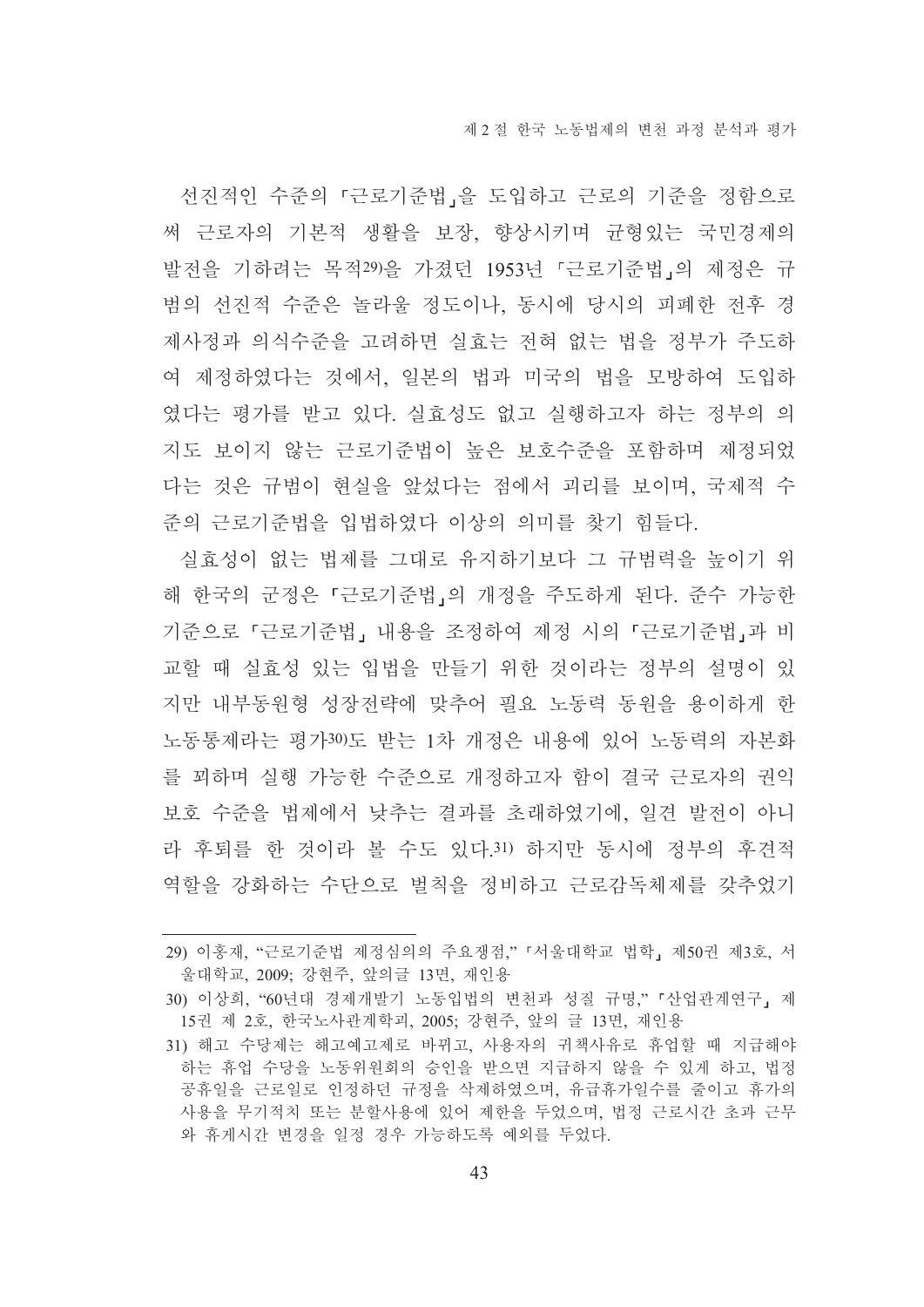에 법규의 보호 수준은 낮추었지만 법규와 실생활의 간극을 줄여 실 제 적용에 있어서의 실효성을 높이려는 노력은 보인다 할 수 있다.

유신헌법 아래 국가안보를 최우선 가치로 한 1970년대에 들어서는 노동3권의 유보를 초래했는데, 이런 안보우선주의 위에 세계적 불황과 경기침체가 더해져 「근로기준법」의 위반사례가 속출하였다. 근로자의 기본임금과 고용안정이 보장되지 않으면서 야기된 사회불안은 국가안 보에 대한 위협으로 이어졌고, 그 해결책을 제시하고자 「근로기주법」 은 다시 개정된다.32) 역시 노동자의 요구나 여소야대 국회의 발의에 의한 것이 아니라 정부의 주도로 행해진 개정은 규범력을 강화하는 방 향으로 이루어졌으나, 국가안보우선주위 못지않은 여전한 '선 성장, 후 분배'의 경제성장 제일정책은 근로자의 지위향상. 복리증진의 방향 으로 보충 · 강화된 개정 『근로기준법』 조차 실질적 근로조건개선으로 이어지지 못하게 하는 걸림돌이 되었다.

OECD가입과 WTO체제 경쟁시대에 들어서면서 정부는 기존의 국제 수지적자. 수출 부진, 성장률 두화 등의 경제 위기를 타개하기 위해 경쟁력 강화 정책을 추진하게 되었고, 이에 일환으로 「근로기준법」도 근로자의 권익을 축소ㆍ변형하는 방법으로 기업의 비용구조개선을 위 한 개정이 이루어졌다.33) 노동계의 측면에서는 일견 퇴보라고 볼 수 도 있는 개정이었다. 이후 노동 법제는 1997년 IMF를 겪으면서 노동 시장의 유연화를 위한 개정이 이루어지고, 근로자 보호의 측면에서 더한 퇴보를 겪게 된다.34) 다만, 국제사회의 경쟁력을 강화하는 것과

<sup>32)</sup> 근로기주법의 적용 범위를 16인에서 5인 이상으로 확대하고 임금채권우선변제에 관한 규정을 신설하였으며, 연소근로자에 대한 특별보호규정을 두고, 임금채권의 소멸 시효를 확대했다. 또한 벌칙을 강화하고 근로기준법상의 제 권한을 보건사회 부장관에게서 노동청장에게 이관하여 노동행정의 전문화와 합리화를 기하였다.

<sup>33)</sup> 경영상의 이유에 의한 해고 규정을 별도로 상세히 규정하고, 탄력근로제를 도입 하여 신축적 운영 가능성을 제고하였다.

<sup>34) 1998</sup>년 2월 20일 개정은 고용조정의 요건을 보다 명확히 하고 경영악화를 방지하 기 위한 사업 양도, 인수, 합병의 경우도 정당한 경영상의 필요로 명문화되었다. 근 로자대표가 협의나 협상을 할 수는 없고 통보만 받을 뿐이었으며, 시행 시기도 공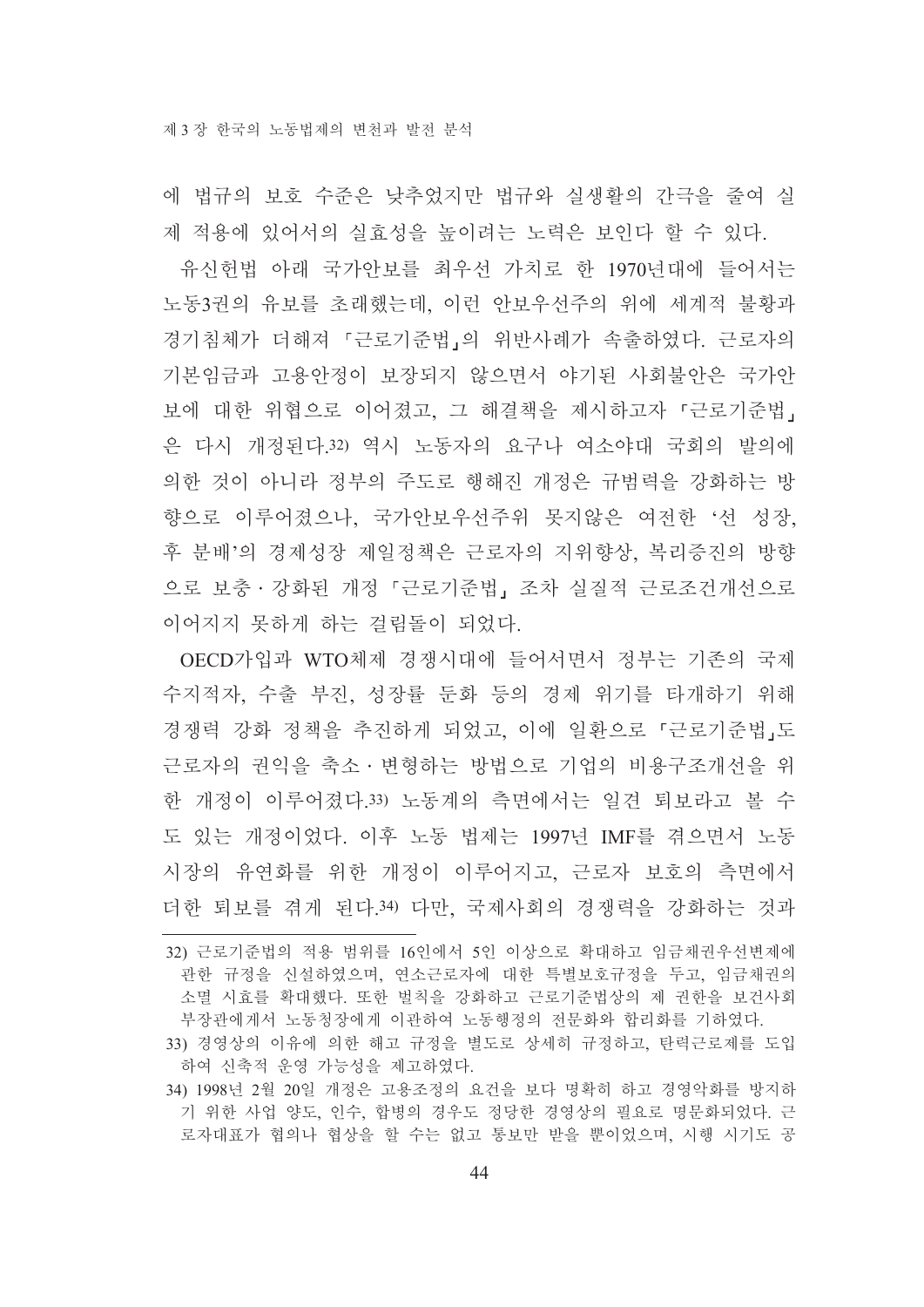함께 국제노동환경과 국제요구수준에 부응하기 위해 여성근로자나 저 임금근로자의 근로조건개선에 있어서는 일부 진전이 있었다.

2. 최저임금법의 변천 과정 분석과 평가

(1) 경제성장과 최저임금법의 발달

경제개발의 목표 아래 종속적이고 제한적인 변화 양상을 보여 온 「 근로기준법,은 근로자의 권익을 보호하고 이익을 대변하고자 하는 그 본래의 목표를 이루기에는 실행력이 크게 미치지 못하는, 애초에 제 정 시부터 그 내용과 수준에 있어서는 선진국에 뒤지지 않으나 실제로 이행능력은 없어 허울 좋은 규범뿐인 법이었다. 이와 같은 「근로기준 법 은 제정 후 20년간 수차례 개정을 통해 근로자 권익 보호의 수준을 현실에 맞추면서도 그 이행력을 높이고자 했으나 경제 개발 계획의 실 시 후 10년이 지난 1970년대까지 이르러서도 여전히 선 성장 후 분배 의 경제 성장 제일 기조를 유지하는 정부의 정책으로 현실과의 괴리 를 줄이고자 하는 개정의 목표는 수차례 개정에도 달성되지 못했다고 볼 수 있다. 따라서 경제의 양적 팽창에 밀려 항상 불합리하고 열악한 근로조건을 받아들이기만 해야 했던 근로자의 적절한 분배에 대한 욕 구는 시간이 갈수록 더욱 팽배해졌다.

『근로기준법」의 실행능력 부족으로 보장하지 못하는 여러 문제 중 가장 실생활에서 근로자에게 크게 영향을 미치는 것은 단연코 임금의 문제였다. 노동을 통해 최소한의 인간다운 생활을 영위할 수 있는 임 금을 보장하는 문제는 그 중차대성에 기인하여 기존 『근로기준법』내 에서 보장하던 내용을 분화하여 「최저임금법」으로 독립 제정하게 되었 다. 1987년 민주화 선언 직전 인간의 존엄성을 그 가치 기준으로 설정 하여 최저 수준의 임금을 정하는 「최저임금법」이 탄생하였고, 이후 헌

보 즉시 였다. 강현주, 앞의 글, 재인용.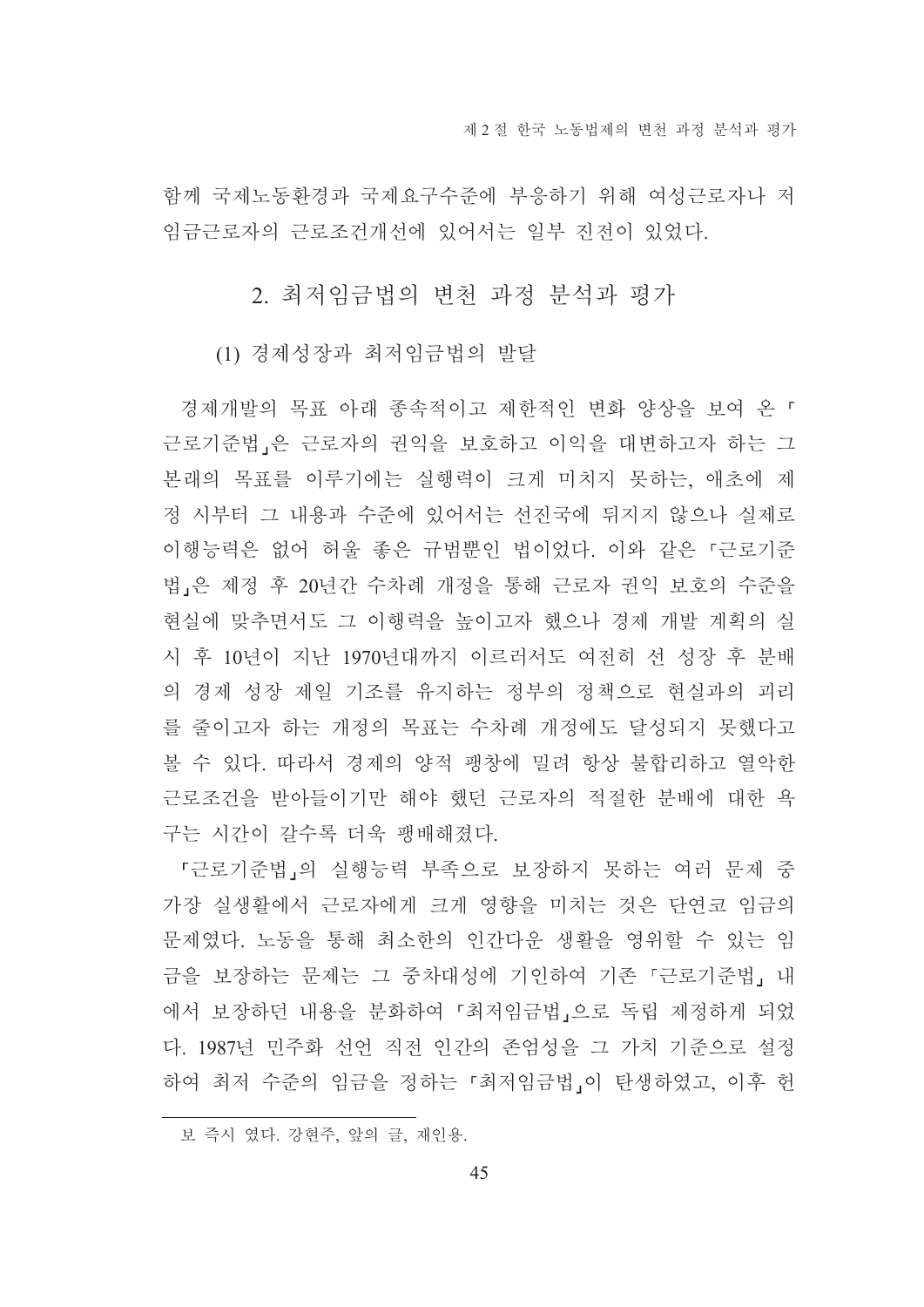법의 개정에서 그 근간을 명백히 함과 동시에 국가의 최저임금제 시행 의무를 규정하였다.

우리나라 경제는 여전히 국가 주도의, 성장을 제일 목표로 삼은 정 책이었고 이에는 최저임금법 제정 시까지도 크게 변화가 없었다. 하 지만 근로자의 의식 고취와 분배 욕구 팽배에 따라 임금 문제의 해결 을 더 이상 도외시 할 수 없는 바. 다른 나라들처럼 노사자치를 통해 타결을 꾀하기보다. 그동안 노동 법제에 있어 취해온 입장대로 임금 문제의 해결마저 국가 주도적 입법화를 통해 합의점을 모색하였고, 이것이 정부 주도 최저임금제 제정으로 나타났다. 이는 노사 관계에 있어서나 근로자의 기본 권익 보호에 있어서나 정부가 경제 정책과 그 성과를 고려하여 제편하고 시행하는 것에 용의한 구조로, 결국 노 동 법제가 경제에 종속되어 변화 · 발전해 왔다는 것을 단편적으로 보 여주다

#### (2) 최저임금법과 법제의 규범력

제5공화국 정부는 국가안보에의 위협요소가 된 분배구조상의 심각한 문제를 해결하는 것에 역점을 두고 '인간의 존엄성을 보장하도록' 「근 로기준법」을 개정35)함과 함께 곧 「최저임금법」을 분화 · 제정하였다. 그러나 이전의 「근로기준법」 제 · 개정에서처럼 분배의 문제를 노사의 협의로 풀어나가지 않고 노조의 단체행동은 철저히 통제하면서 정부의 주도로 적정임금을 보장하고자 했던 것은 노사의 공동 이익을 도모36) 하고 노사 화함을 조장하고자 하는 다부히 정치적인 움직임이었다.

<sup>35)</sup> 하나의 사업내에 직종별 퇴직금 지급률의 차등을 둘 수 없도록 하고, 임금채권의 우선변제 순위를 상향조정하였으며, 도급사업에서 하수급인의 근로자 임금보장을 위하여 직상수급인에게 연대책임을 부과하도록 하고, 근로시간 경직성 완화를 위해 합의하에 주 단위 운영이 가능하게 하며, 연소자의 근로시간을 조절하고, 임금체불 에 체형을 과할 수 있게 하였다.

<sup>36)</sup> 국회, 국가보위입법회의 경제 제2위원회 회의록 제14호(80.12.26) 2면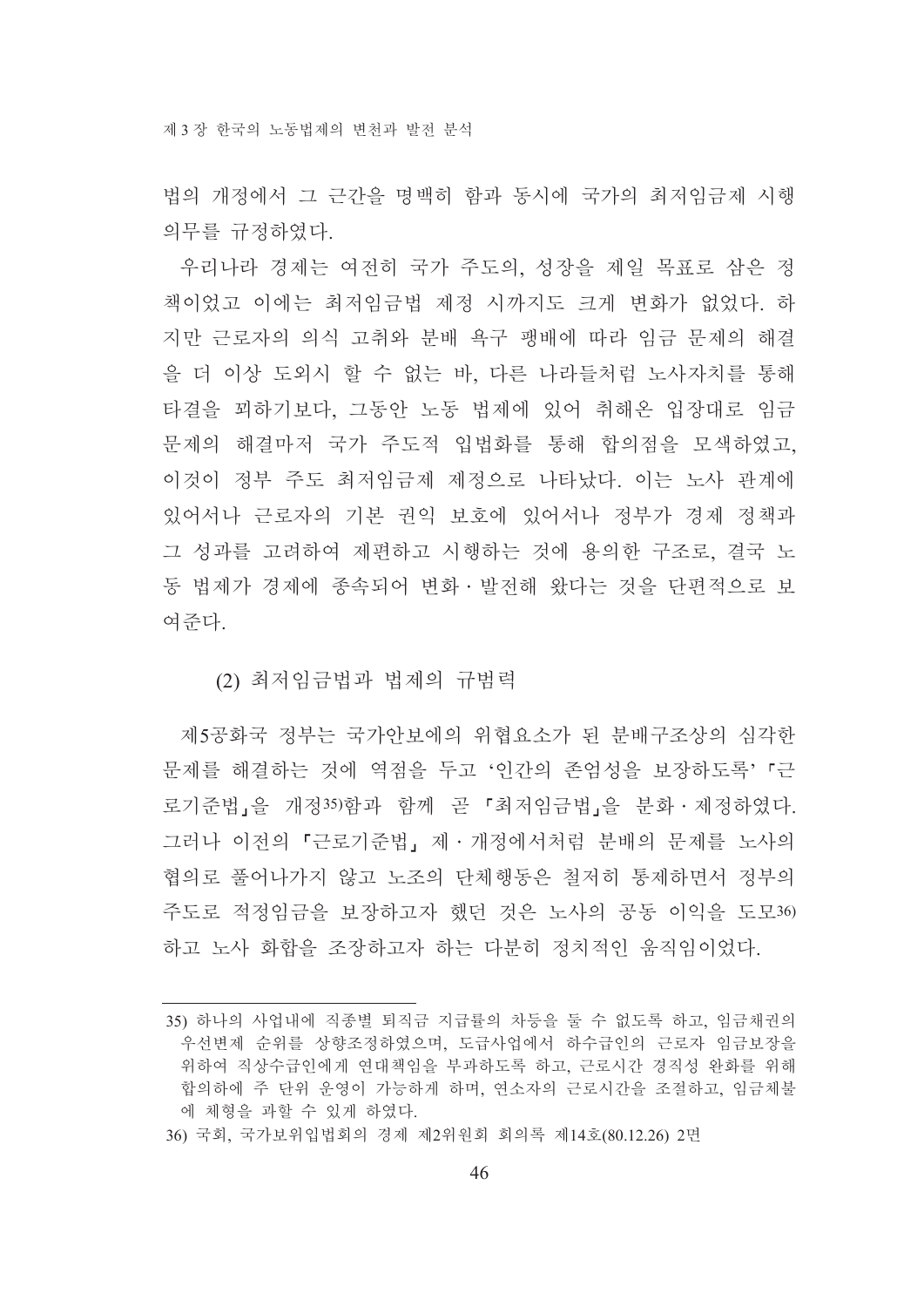이 시기 독립 분화 · 제정된 최저임금제는 심화된 분배의 문제에 최 저임금에 미치지 못하는 저임금노동자의 생활을 보장함으로써 사회 안정을 꾀했다. 하지만 노사 간 단체교섭을 통해서가 아닌 정부가 주 도하여 법제화한 최저임금제는 그 설립에 있어 특별한 의의를 찾을 수 있겠지만, 여전히 규범력에 있어서는 한계를 보인다.

민주화 선언 이후 그간 제·개정된 『근로기준법』과 『최저임금법』은 규범력이 낮아 법제의 존재에도 불구하고 불균형한 분배의 문제가 해 결되지 않았고, 이에 근로자의 노사분규가 폭발적으로 발생했다. 이에 정부는 현실과 법제와의 간극을 메우고자 지속적으로 수차례 『근로기 준법,을 개정해 한 편으로는 보호의 수준을 현실적으로 조정하면서 도, 다른 한 편으로는 보장 범위를 넓히고 위반 시 벌칙 등의 재정비 를 통해 정부의 규범력을 강화해 나갔다 37)

3. 남녀고용평등법의 변천 과정 분석과 평가

(1) 경제성장과 남녀고용평등법의 발달

법 제도의 실행에 영향을 받아 경제가 발전을 할 수도 퇴보할 수도 있고, 또 반대로 경제의 발전에 말미암아 법의 제 · 개정이나 실행이 이루어지는 경우도 있었다. 이렇게 법과 경제가 상호 영향 아래 발전 해 온 예 중, 경제성장이 입법에 특히 명확한 영향을 끼친 사례는 우 리의 역사에서 『남녀고용평등법』의 발전에서 찾아볼 수 있겠다.

빈곤의 수준이었던 1950년대 전후 우리나라의 경제, 그리고 그에 비 해 크게 나아지지 않았던 1960년대 경제 사정에서는 여성 노동자가 경제의 동력인 노동의 한 주축을 담당했음에도 불구하고 여전히 사회 적 약자일 수밖에 없어 그 평등에 대한 논의 자체가 발생하기 힘들었

<sup>37)</sup> 근로기준법의 적용 범위를 확대하고 근로시간을 단축 조정하였다. 해고 구제 제 도를 신설하고 벌칙을 강화하였다. 최저임금법의 적용 범위도 확대되었다.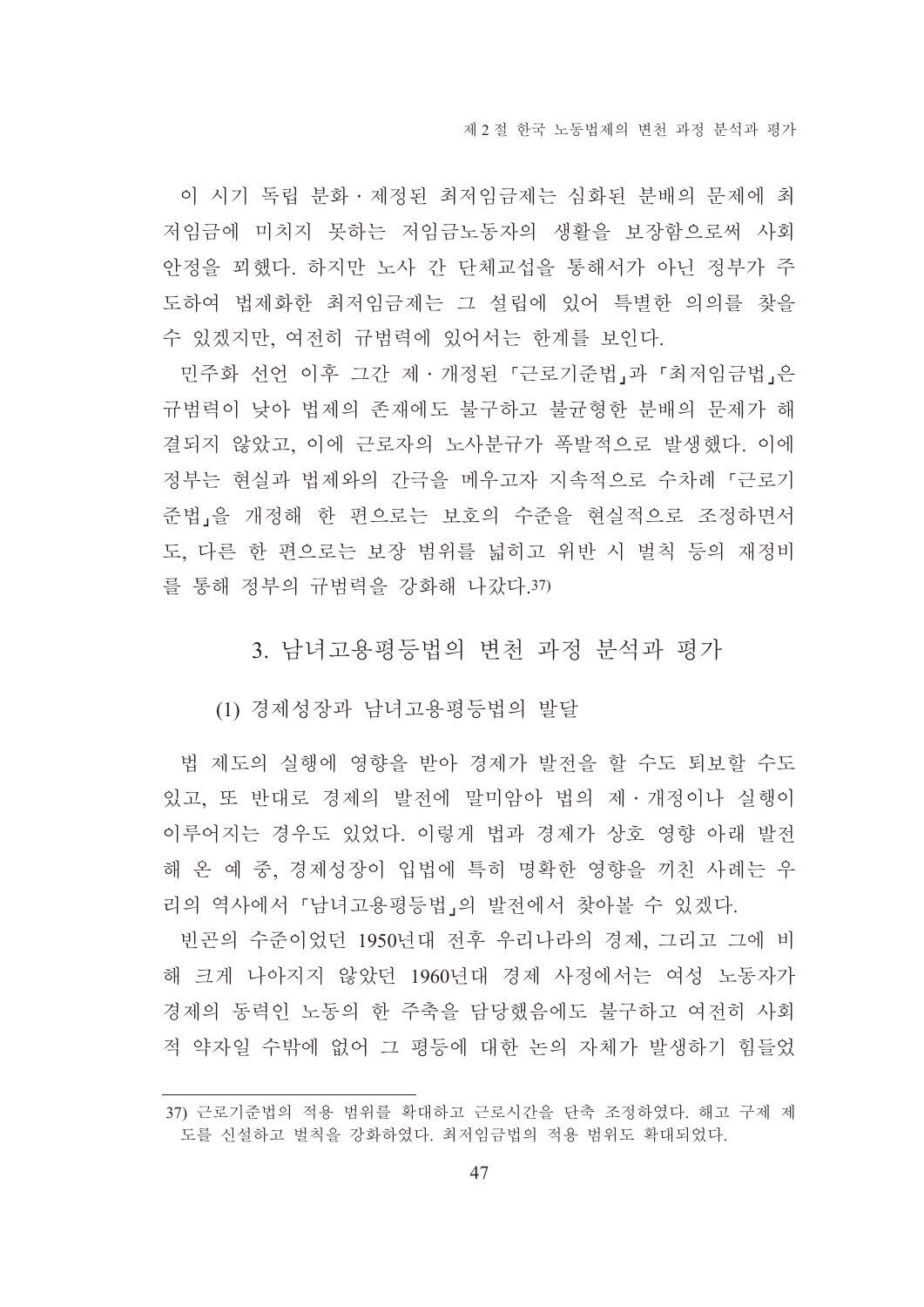다. 산업화 시대 경제성장의 주역을 담당했던 여성근로자들은 임금을 비롯한 모든 근로 처우에서 남성근로자에 비해 차별을 받았고, 이는 이후 고학력 여성계 인사들의 높은 사회참여율과 요구로 1987년 「남 녀고용평등법, 제정으로 이어졌다. 이후에도 경제 성장률과 『남녀고 용평등법,은 비교적 지속적으로 한 궤적을 그리며 함께 발전해왔다.

### <표-3> 여성경제활동인구38)

(단위 : 천명, %)

|               | 2003  | 2004                                                                  | 2005 | 2006                                                   | 2007 | 2008 | 2009 | 2010 | 2011 | 2012 |
|---------------|-------|-----------------------------------------------------------------------|------|--------------------------------------------------------|------|------|------|------|------|------|
| 15세이상<br>여성인구 |       | 19,220 19,405 19,683 19,899 20,086 20,273 20,496 20,741 20,976 21,254 |      |                                                        |      |      |      |      |      |      |
| 여성경제<br>활동인구  | 9,418 | 9,690                                                                 |      | 9,860 10,001 10,092 10,139 10,076 10,256 10,416 10,609 |      |      |      |      |      |      |
| 여성경제<br>활동참가율 | 49    | 49.9                                                                  | 50.1 | 50.3                                                   | 50.2 | 50   | 49.2 | 49.4 | 49.7 | 49.9 |

1989년 4월 1차 개정, 1995년 8월 2차 개정, 1999년 2월 3차 개정은 각각 차별의 정의, 동일가치노동 · 동일임금, 실효성 강화를 위한 벌칙 규정 등을 두었으며, 채용 시 신체적 조건이나 미혼 조건의 제시 금지 등의 규정으로 고용 평등의 구체적인 방안을 제시하였다. 또한 직장내 성희롱 예방을 위한 교육의 실시, 가해자에 대한 징계 및 피해자에 대 한 불이익조치금지 등의 의무를 사업주에게 부과하는 등 한 층 더 발 전한 고용평등의 규정이라 할 수 있다.

여성의 사회 참여율이 높아지고 경제활동이 증가했지만, 그에 따라 '일하는 엄마'로 가사와 육아, 그리고 일을 병행해야 하는 여성 근로자 의 부담은 함께 증가하기만 했다. 경제활동 중인 여성은 출산 이후 육 아의 부담에 따라 어쩔 수 없이 퇴직을 선택하게 되고 이는 개인적 뿐

<sup>38)</sup> 조성혜, 앞의 글, 40면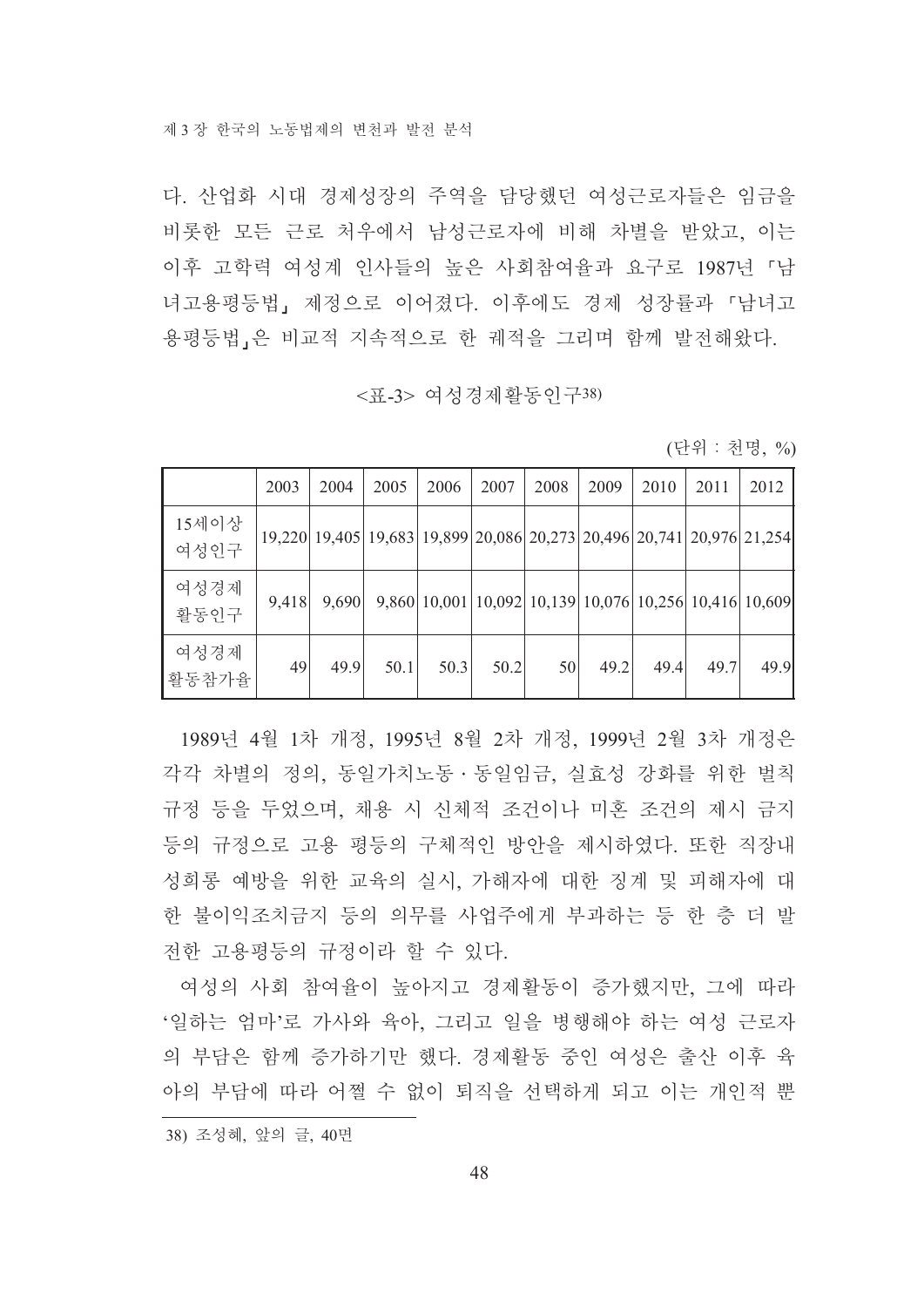만 아니라 사회적으로도 노동인구의 큰 손실로 이어졌다. 또한 이미 사회 활동층인 젊은 여성의 결혼과 출산 기피는 출산률의 하락으로 이어져 심각한 사회 문제로 대두되었다. 이에 절반에 가까운 노동인 구인 여성의 육아를 지원하여 여성근로자의 사회활동과 가사를 병행 하는 것을 도움으로써 경제활동중인 여성이 결혼과 육아로 사회활동 을 포기하지 않도록, 혹은 결혼과 출산을 기피하지 않도록 하여 궁극 적으로는 저출산 현상을 타개하는 것을 목표로 「남녀고용평등법」은 2007년 11월 23일 「남녀고용평등과 일·가정 양립지원에 관한 법률」 로 명칭을 바꾸게 되었다. 그 개정의 주요 내용은 다음과 같다.

노동부 장관으로 하여금 사업장의 남녀차별개선, 모성보호, 일ㆍ가정의 양립실태를 파악하기 위하여 정기적인 실태조사를 하 도록 하였다(제6조의3 신설).

사업주로 하여금 고객 등 업무와 밀접한 관련이 있는 자가 업무 수행 과정에서 성적인 언동 등을 통하여 근로자에게 성적 굴욕감 또는 혐오감을 느끼게 하여, 근로자가 이로 인한 고충 해소를 요 청한 경우에는 근무장소 변경, 배치전환 등 가능한 조치를 취하도 록 노력하고 성희롱 피해를 주장하거나 고객 등으로부터의 성적 요구 등에 불응한 것을 이유로 해고나 그 밖의 불이익한 조치를 하지 못하도록 하였다(제14조의2 신설).

또한 사업주는 근로자가 배우자의 출산을 이유로 휴가를 청구하 는 경우에는 3일의 휴가를 주도록 하되, 근로자의 배우자가 출산 한 날부터 30일이 지나면 청구할 수 없도록 하였다(제18조제14조 의2 신설).

나아가 사업주는 근로자가 혀행 전일제 육아휴직 대신 주 15시 간부터 30시간까지의 범위에서 근무하는 육아기 근로시간 단축을 신청할 경우 허용하도록 하며, 허용하지 않는 경우 서면으로 그

49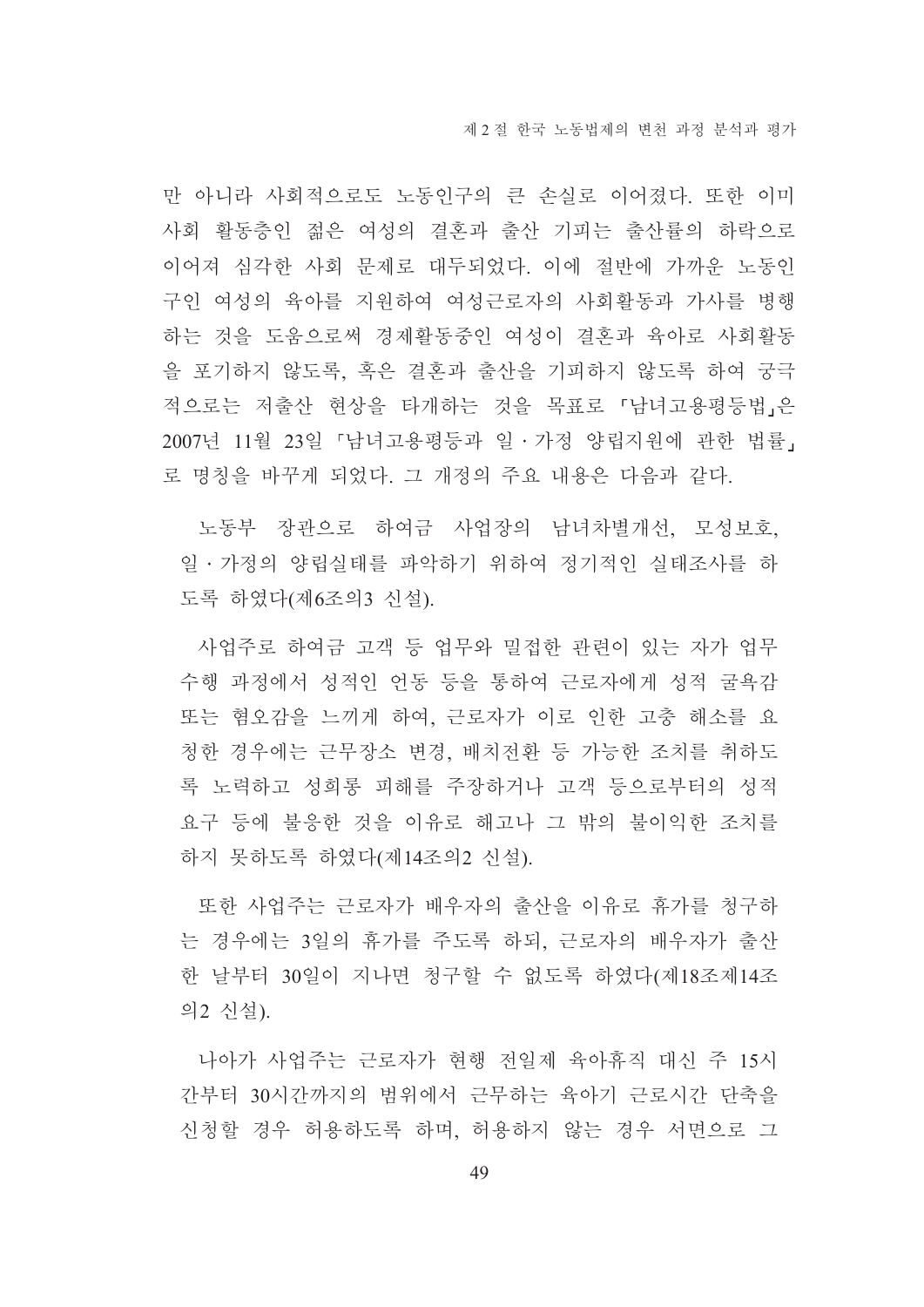사유를 해당근로자에게 알려주도록 하고 육아기 근로시간 단축을 하는 근로자의 근로조건은 근로관계 당사자 간에 서면으로 정하 도록 하였다(제19조의2 및 제19조의3 신설).

그리고 노동부장관은 일 · 가정 양립프로그램의 도입 · 확산 등을 지워하기 위하여 조사 • 여구 및 홍보 등의 사업과 전문적인 상담 서비스 등을 사업주와 근로자에게 제공하여야 하며 이를 공공기 관 또는 민간에 위탁할 수도 있도록 하였다(제22조의3 신설).39)

「남녀고용평등과 일·가정 양립지워에 관한 법률」은 이 법이 「남녀 고용평등법 이었을 때의 제정 목적이었던 고용에 있어서 남녀의 평등 한 기회보장 및 대우가 한 축을 이루고, 그것에 「남녀고용평등과 일 · 가정 양립지워에 관한 법률 로 개정되면서 모성보호와 일 · 가정 양립지워의 내용이 더해져 총 네 개의 장으로 구성되어 있다.40) 내용 상 고용상의 평등과 일 • 가정 양립지워이 대칭축을 이루고 있는 모양 이데, 일 · 가정 양립 지워을 통해 궁극적으로 양성의 평등을 도모한 다는 취지로 해석하자면 결국 고용상의 남녀평등과 일 · 가정 양립지 원이라는 두 개의 다른 목표가 같은 목표를 향해 상호 보완하는 관계 라고 해석할 수 있겠고, 그것이 이 법을 「남녀고용평등법」에서 「남녀 고용평등과 일ㆍ가정 양립지원에 관한 법률 로 개정한 이유이기도 하 겠다 41)

<sup>39)</sup> 남녀고용평등법 제 · 개정 이유, 국가법령정보센터, 법제처

<sup>40)</sup> 실체법적 내용은 제1장 총칙, 제2장 고용에 있어서 남녀의 평등한 기회보장 및 대우 등, 제3장 모성보호, 제 3장의 2 일 · 가정의 양립 지원으로 이루어져 있다. 조 성혜, 앞의 글, 58면

<sup>41) 『</sup>남녀고용평등법』의 목적은 "이 법은 헌법의 평등이념에 따라 고용에 있어서 남 녀의 평등한 기회 및 대우를 보장하는 한편 모성을 보호하고 직장과 가정생활의 양립과 여성의 직업능력개발 및 고용촉진을 지워함으로써 남녀고용평등 실현을 목 적으로 한다"였으나 「남녀고용평등과 일 · 가정 양립지원의 법률, 로 개정 후에는 "이 법은 대한민국헌법의 평등이념에 따라 고용에서 남녀의 평등한 기회와 대우를 보장하고 모성 보호와 여성 고용을 촉진하여 남녀고용평등을 실현함과 아울러 근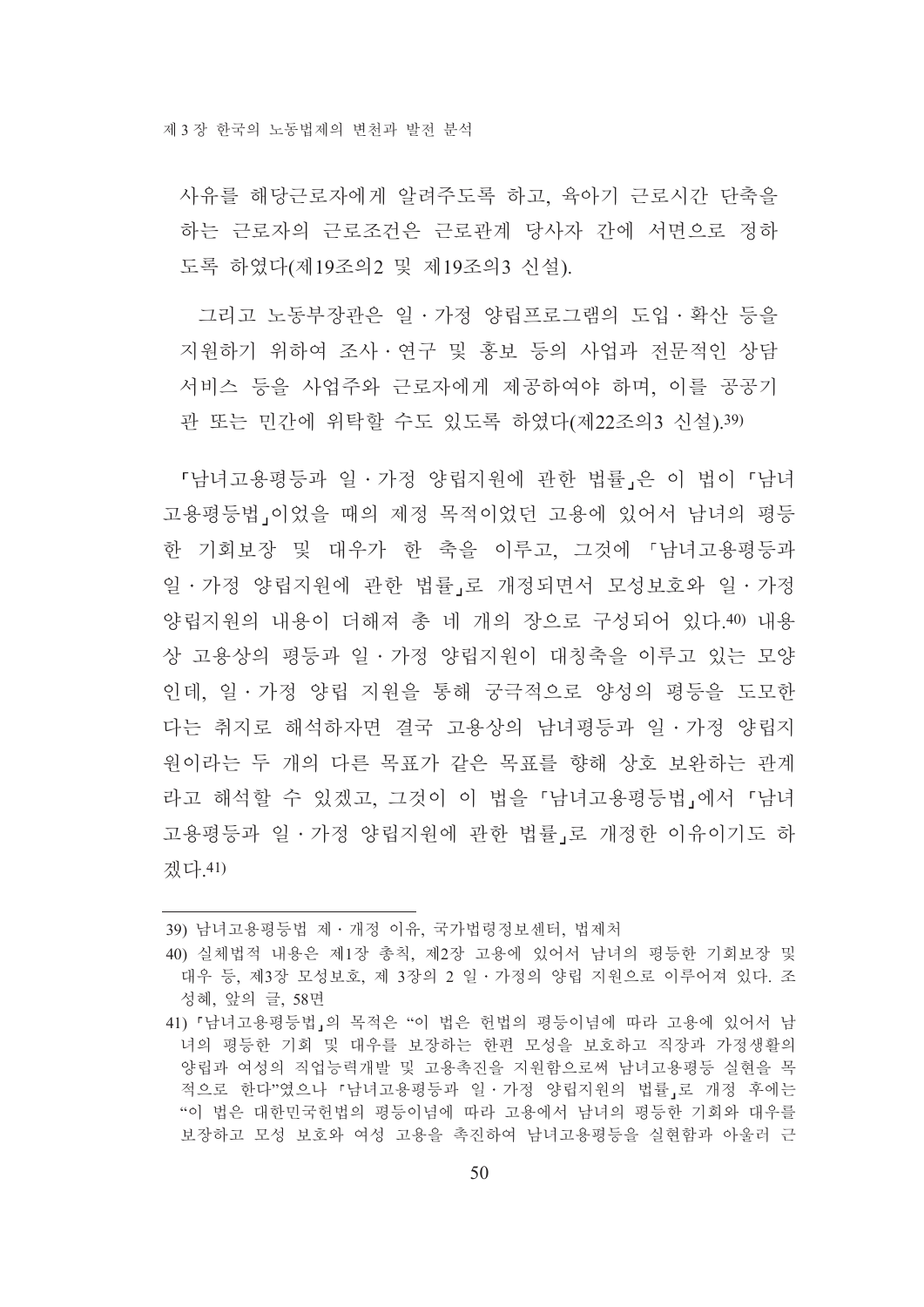하지만 과연 일 · 가정 양립지원이 이루고자 하는 바, 즉 여성근로자 의 출산과 육아 지워을 통한 출산률 제고가 남녀고용평등에서 목표로 하는 고용에 있어서 차별 철폐와 얼마나 그 뜻을 함께 하기에 하나의 법에서 함께 규정하는가는 여전히 의문점으로 남아 있다. 두 목적이 서로 보완하는 관계로 해석하여 하나의 법률안에서 같이 규정하고 있 지만, 실제로는 두 목적의 상호 보완 및 시너지 효과 창출보다 오히 려 한 쪽으로 치우치고 다른 쪽은 경시될 우려가 있기 때문이다.

일ㆍ가정 양립지원에 관한 법률에서는 배우자 출산휴가를 신설하고 육아기의 근로시간을 단축하거나 휴가, 휴직을 가능케 하며, 근로시간 단축 후 직장으로의 복귀를 지원하고, 육아 휴직을 분할 사용 가능케 하여 탄력적인 운용을 보장하였으며, 또한 가족돌봄휴직 등을 제정하 였다. 이는 그 적용 대상이 여성근로자로 한정되지 않고 그 배우자인 남성근로자에게도 육아와 일의 병립을 도모하다는 점에서 남녀고용평 등과도 같은 지향점을 가진다고 생각할 수 있겠으나, 그러한 해석은 근로형태와 노동현실을 고려하지 않은 채 이상적인 방향으로만 시야를 고정한 풀이라고 할 수 있겠다. 예컨대 비정규직 종사자와 10인 미만 의 영세사업장내 근로자 중 여성과 남성의 비율을 비교해보면 여성근 로자가 월등히 큰 비중을 차지하고 있다는 것을 알 수 있는데42). 2005

로자의 일과 가정의 양립을 지워함으로써 모든 국민의 삶의 질 향상에 이바지하는 것을 목적으로 한다"고 그 목적이 바뀌었다. 즉 종전 법의 최종 목적은 남녀고용평 등의 실현인 반면 개정법의 궁극적인 목적은 남녀고용평등을 실현함과 아울러 근로 자의 일과 가정의 양립을 지원함으로써 모든 국민의 삶의 질 향상에 이바지하는 것 으로 변경된 것이다. 다시 말해 남녀평등실현과 일과 가정의 양립지원 이라는 두 가지 내용을 함께 이룸으로써 국민의 삶의 질 향상에 이바지하는 것을 그 최종 목 표로 하는 것이다.  $5 - 55$ 

|  | 42) <표-4> 성별 비정규직 문포 |  |  |  |  |
|--|----------------------|--|--|--|--|
|--|----------------------|--|--|--|--|

| (단위 |  | 천명, | $\frac{0}{0}$ |
|-----|--|-----|---------------|
|-----|--|-----|---------------|

|      |        | 2012  |         |       |  |  |  |  |  |  |  |
|------|--------|-------|---------|-------|--|--|--|--|--|--|--|
|      | 전 체    | 낚     | 율<br>ЫI | ∞     |  |  |  |  |  |  |  |
| 정규직  | 11,823 | 7,377 | 62.4    | 4,445 |  |  |  |  |  |  |  |
| 비정규직 | 5,911  | 2,757 | 46.6    | 3,154 |  |  |  |  |  |  |  |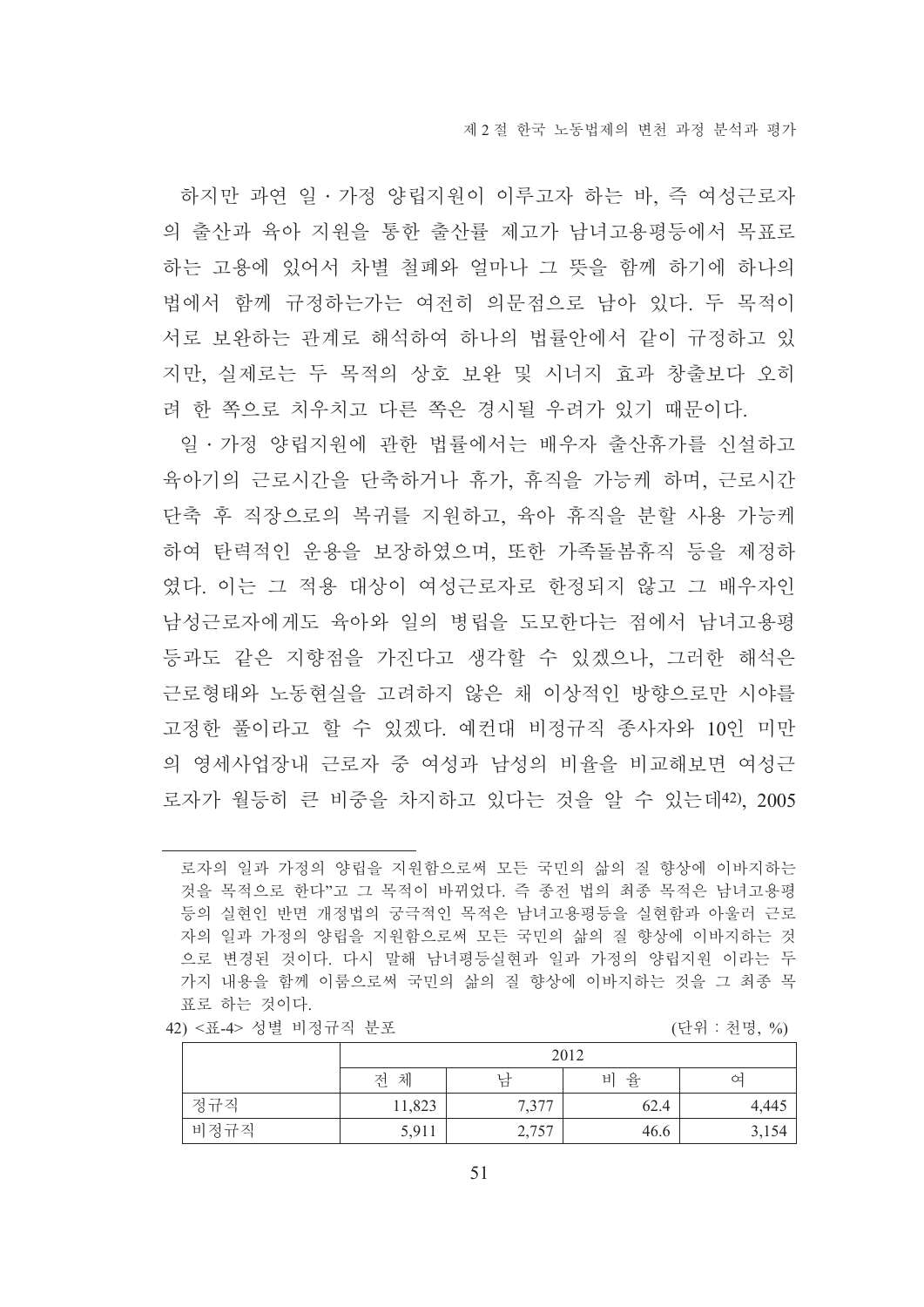년 이후 지속적으로 50% 이상을 차지하는 여성의 경제활동참가율을 고려해 보거데 대다수의 여성근로자가 정규직이나 대기업이 아닌 비정 규직, 영세사업장 근로자임을 알 수 있다. 이는 남녀고용평등의 실현이 아직 미비하다는 것에서 그 원인을 찾을 수도 있겠지만, 한 편으로는 일 • 가정 양립의 문제에 있어서 여전히 여성이 기존의 성역할에 기반 하여 가사와 양육의 주 책임자이기 때문에 과중한 업무와 책임을 요하 는 정규직으로의 진출이 힘들다는 것에서도 그 답을 찾을 수 있을 것 이다. 즉, 일·가정 양립지원은 그 본질적인 해결책으로 남성과 여성이 함께 일과 가사노동을 해 나갈 수 있도록 지원한다기보다 여성이 보다 쉽게 육아와 가사를 맡아 가족돌봄노동의 담당자 역할을 할 수 있게 함으로써43) 결국에는 여성으로 하여금 가사도 돌보고 경제활동도 놓치 지 않도록 유도한다고 볼 수 있다. 이는 고용상 남녀평등도, 진정한 의미의 일ㆍ가정 양립 지워도 이루기 위한 법제라고 보기 힘들다.

경제활동과 사회생활에 있어 남성근로자에 뒤지지 않는 고학력 여 성근로자들이 결혼과 출산에 주저하는 이유는 「남녀고용평등법」 시행 25년이 지난 현재도 OECD 최하위 수준인 임금격차, 모성보호를 핑계 삼아 자행되는 여성근로자 채용 기피. 그리고 여전히 현장에서 작용하

|          |        |       | 2012 |       |
|----------|--------|-------|------|-------|
|          | 체<br>전 | 남     | 비 율  | 여     |
| - 한시적근로자 | 3,403  | 1,668 | 49.0 | 1,735 |
| - 시간제근로  | 1,826  | 506   | 27.7 | 1,320 |
| - 비전형근로  | 2,286  | 1,202 | 52.6 | 1,084 |
| * 일일     | 871    | 582   | 66.8 | 289   |
| * 파견     | 214    | 101   | 47.2 | 114   |
| * 용역     | 682    | 371   | 54.4 | 310   |
| * 특수형태   | 545    | 187   | 34.3 | 358   |
| * 재택가내   | 69     | 10    | 14.5 | 59    |

출처 : 통계청 경제활동인구 부가조사, 조성혜, 앞의 글 44면, 재인용

43) 조성혜, 앞의 글, 58면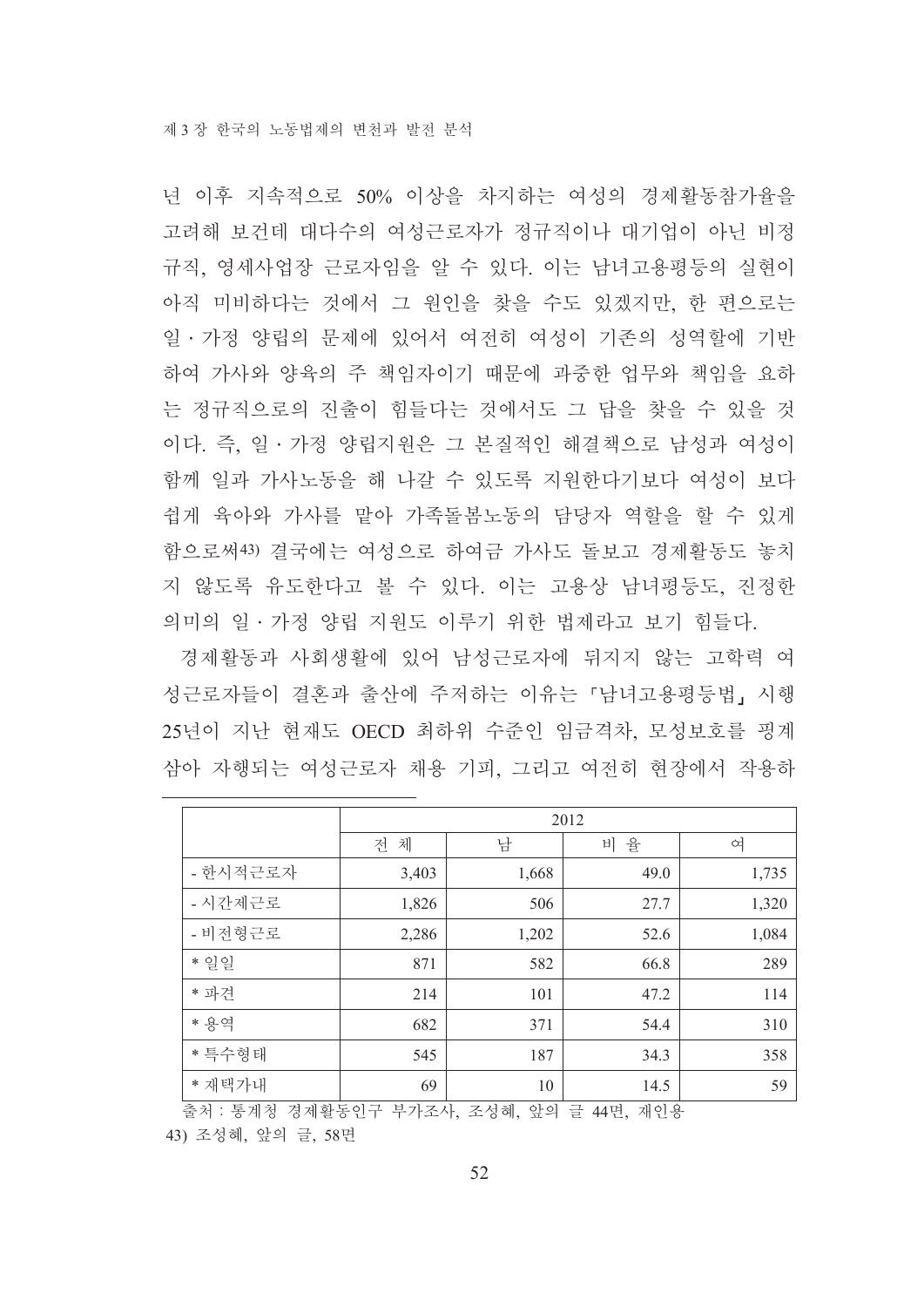는 여성이라는 이유로 받는 보이지 않는 차별 등이 있겠다. 그 모든 장애물을 헤치고 경제활동과 노동시장에서 당당히 제목소리를 내고 있 는 여성근로자이기에 출산과 육아로 단절되는 경력은 두려움으로 다가 오게 되고, 직장과 사회의 출산·육아에 대한 배려 없음은 출산을 미 룰 수밖에 없는 상황으로 몰아가고. 이는 다시 사회 전체에 저출산ㆍ 고령화라는 심각한 문제로 돌아왔다.

이에 정부는 저출산·고령화에 대응하기 위하여 제1차 저출산고령사 회기본계획(2006-2010)에 이어 제2차 저출산고령사회기본계획(2011-2015) 를 추진하게 되었다.44) 이러한 노력의 일환으로 2007. 12. 14. 『가족친 화 사회환경조성 촉진에 관한 법률 (법률 제8695호, 시행 2008.6.15.)을 제정하여 가족가치를 확산하였고 가족친화기업 인증제를 확대하였다. 또한 경력단절여성 등의 경제활동 촉진을 통하여 여성의 경제적 자립 과 자아실혂을 목적으로 2008. 6. 5. 「경력단절여성 등의 경제활동촉진 법」(법률 제9101호, 2008. 12 .6. 시행)을 제정하였다.45)

『남녀고용평등법』이 『남녀고용평등과 일·가정 양립 지워에 관한 법률」로 그 목적을 제정비하고 명칭을 바꾼 것도 출산률 제고를 위한 움직임의 일환으로 보인다. 하지만 1987년 입법 당시 남녀 고용의 평 등을 목적으로 가진 『남녀고용평등법』을 기존의 성역할에 기반해 여성 의 고용평등을 진작하기에는 무리가 있는, 그보다 출산률 제고와 육아 에 더 초점을 맞추는 「남녀고용평등과 일 · 가정 양립지원 등에 관한 법률」로 개정한 것이 과연 그 본래의 목적과 얼마나 부합하는가, 자칫 본질을 희석하고 법제가 이루고자 하는 방향을 다른 곳으로 돌려버리 는 효과를 가지지 않는가, 하는 문제는 심각하게 고민해야 할 것이다.

<sup>44)</sup> 이삼식, 2012년 저출산 · 고령화 대응 정책의 변화와 전망, 보건복지포럼(2012. 1), 52-64(52); 조성혜, 앞의 글 57면, 재인용

<sup>45)</sup> 조성혜, 앞의 글, 57면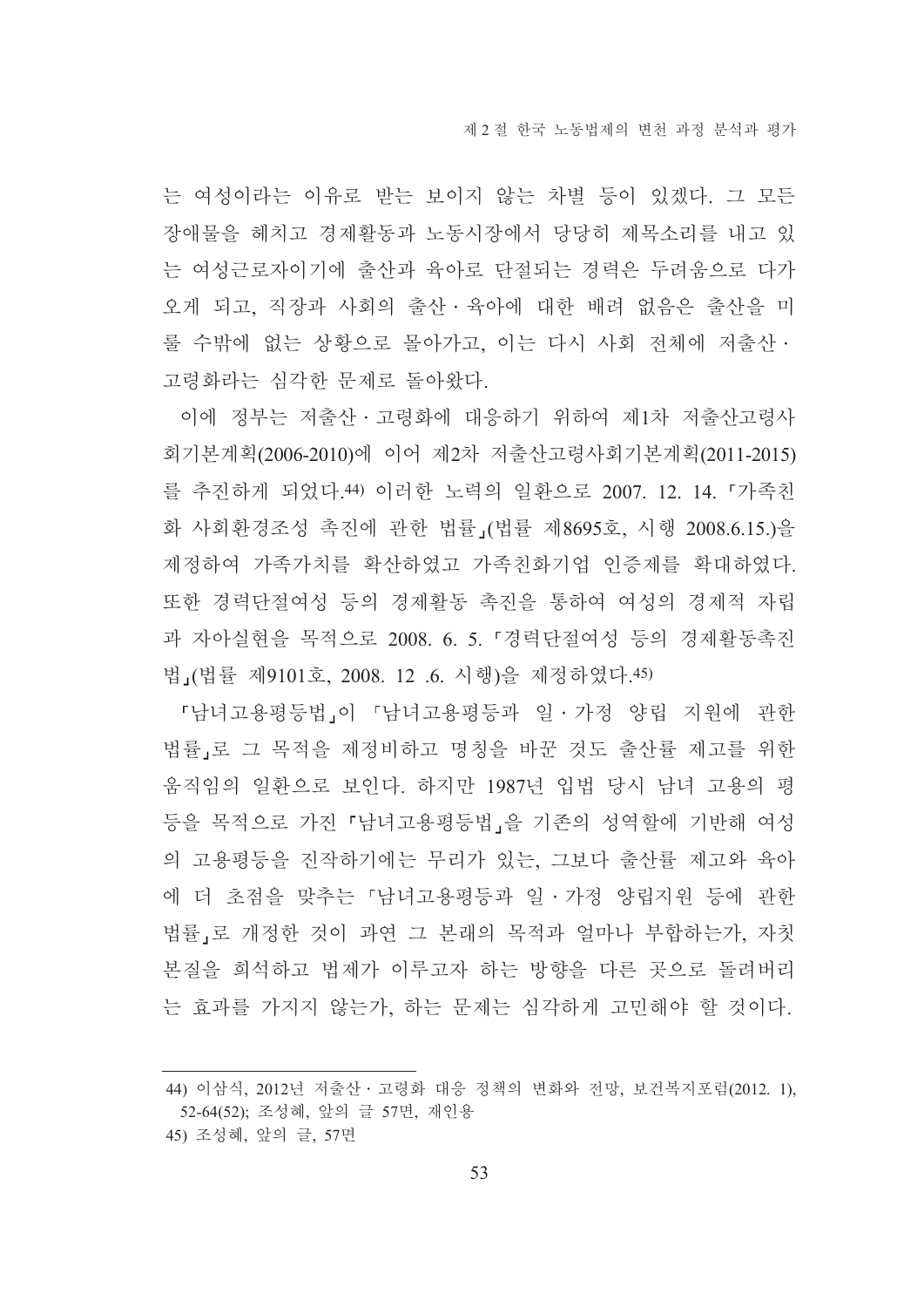(2) 남녀고용평등법과 여성노동력의 기여

근로기주법상의 규등처우 조항으로부터 파생되어 「남녀고용평등법,46) 이 독립 제정되었는데. 이는 1979년 UN의 여성차별철페조약 후 신군 부의 UN가입이 그 정치적 배경으로 보이며, 경제 · 사회적으로는 고학 력 여성의 사회진출 비율이 점점 늘어나면서 고용에 있어 여성에 대한 차별을 시정해야한다는 압박이 있었던 것으로 보이다.

국제사회의 압박과 국내 정치 · 사회적 이유로 졸속 제정된 『 남녀고 용평등법」은 제정 2년만인 1989년 제1차 개정을 통해 차별의 정의, 동 일가치노동 · 동일임금 등의 신설된 규정을 통해 정밀함을 더했고 벌칙 규정을 강화해 실효성도 높였다.

고용 시부터 차별을 금지하는 「남녀고용평등법」이 제정되어 사회활 동에 참여하는 여성의 목소리를 대변하였고, 이후 「남녀고용평등법」은 여성의 용모에 대한 차별을 금지하는 법안 신설, 배우자인 남성근로자 의 육아휴직 신청 가능 등으로 그 평등의 보장 범위를 넓혀갔다. 하지 만 이후 절반에 가까운 노동인구인 여성의 육아를 지원하여 여성근로 자의 사회활동과 가사를 병행하는 것을 도움으로써 경제활동중인 여성 이 결혼과 육아로 사회활동을 포기하지 않도록. 혹은 결혼과 출산을 기 피하지 않도록 하여 궁극적으로는 저출산 현상을 타개하는 것을 목표 로 『남녀고용평등법』은 『남녀고용평등과 일·가정 양립지원에 관한 법률」로 명칭을 바꾸게 되었다. 이는 고용과 근로에 있어서 남녀 근 로자의 평등한 보호를 목적으로 갖는 본래의 「남녀고용평등법」에 모 성 보호와 여성 고용을 촉진하여 남녀고용평등을 실현함과 아울러 근 로자의 일과 가정의 양립을 지원함으로써 모든 국민의 삶의 질 향상 에 이바지하는 것이라는 새로운 목표를 한 법제에 더한 것으로 과연

<sup>46)</sup> 이전 균등처우조항에서 고용 이후의 차별을 금지해왔다면, 남녀고용평등법은 고 용의 과정에서부터 차별을 금지하여 여성근로자의 피고용권에 있어 진일보했다 볼 수 있다.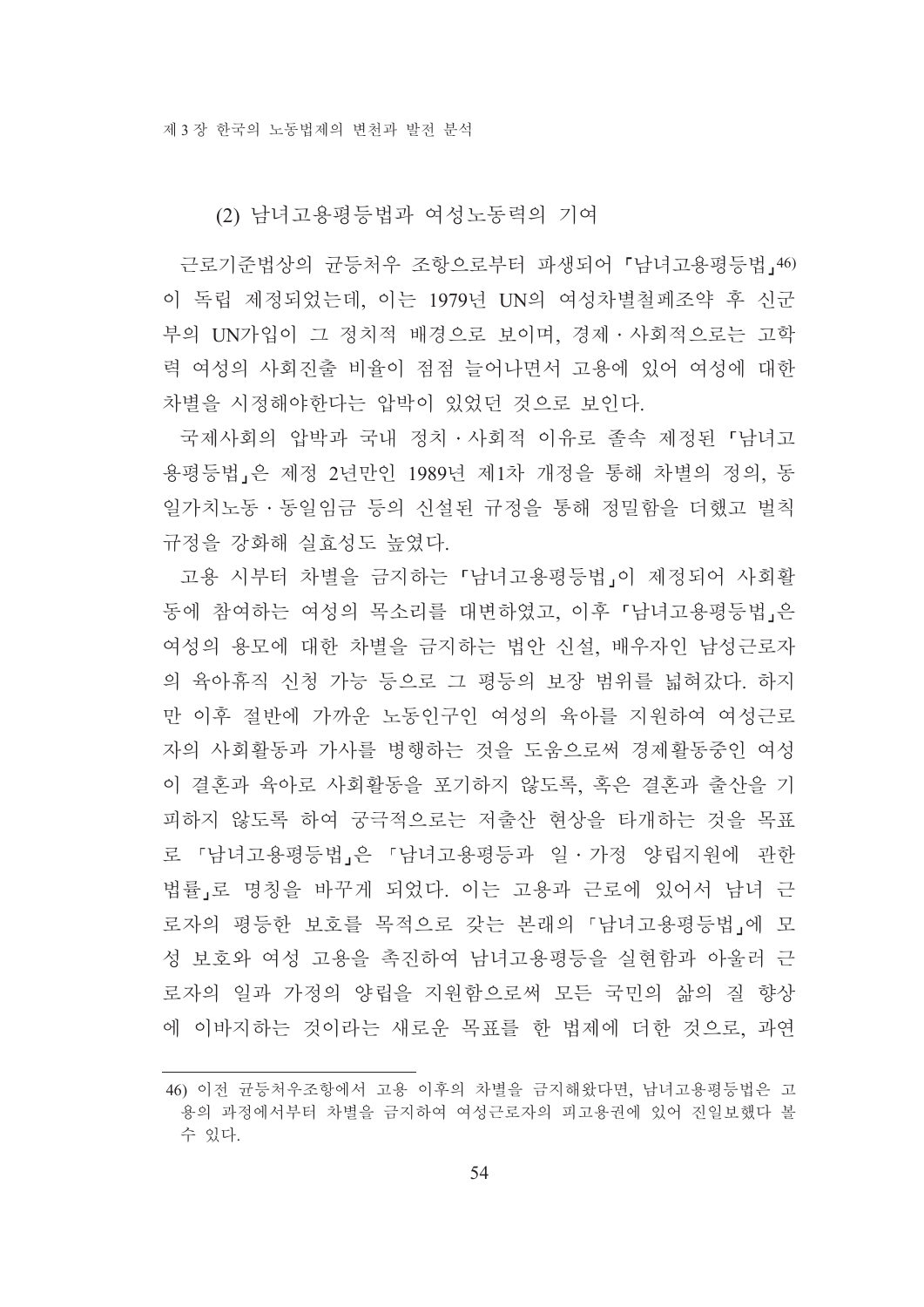이 두 가지 목표가 양립할 수 있는가는 의문이다. 특히 일 · 가정 양립 지원은 기존 성역할에 기반을 두어 자칫 여성근로자에게 가사와 육아 의 부담을 전가한 후 법제도를 통해 사회가 그 책임을 덜어주겠다는 입장이라 과연 이런 태도가 여성근로자가 남성근로자와 함께 평등한 고용에 이르는 데에 얼마나 도움이 될 것인가 회의적이다. 또한 현재 비정규직이나 기간제 노동자 등에 치우쳐 있는 여성의 고용 형태와 그 원인으로 꼽히는 것이 여성의 가사와 육아에 대한 부담이라는 것 을 생각한다면 일 · 가정 양립지원을 「남녀고용평등법」에 더하여 모성 보호와 가사 · 육아를 여성의 분야로 전제하는 것 보다 비정규직과 기 간제 일자리에 편중되어 있는 여성근로자의 정규직 · 전문직 진출을 지원하기 위한 방안을 「남녀고용평등법」 상에 제도화하고, 모성보호 와 가사 · 육아에 대한 지원은 별도의 법으로 규정함이 옳을 것이다. 그 편이 경제성장과 더불어 비교적 일관적이고 지속적으로 이루어진 여성근로자에 대한 보호 입법의 방향과도 일치한다.

## 4. 비정규직법의 변천 과정 분석과 평가

(1) 경제성장과 비정규직법의 발달

전후 극빈의 경제에서 시작하여 정부 주도의 고도 압축 경제 성장을 이루기까지 성장 제일의 정책 아래서 노동 인권을 비롯한 많은 가치가 적절히 지켜지지 못하고 논외로 간주되어 왔다. 그 가운데에서도 여성 과 비정규직으로 대표되는 사회적 약자는 경제성장에 중요한 축을 담 당했음에도 여성이라는 이유로 혹은 비정규직이라는 이유로 채용에서 부터 임금, 복지 등 제반 근로 조건에 있어 직 · 간접적인 차별을 받 아 왔다. 그러나 이들에게 행해지는 근로조건의 차별은 반대로 고용 주에게 있어서는 적은 비용으로 고용의 부담도 덜한 효율적인 근로자 고용의 형태로 인지되는 바, 「직업안정법」(제33조 제1항)47)과 근로기

<sup>47)</sup> 제 33조 (근로자공급사업) ①누구든지 노동부 장관의 허가를 받지 아니하고는 근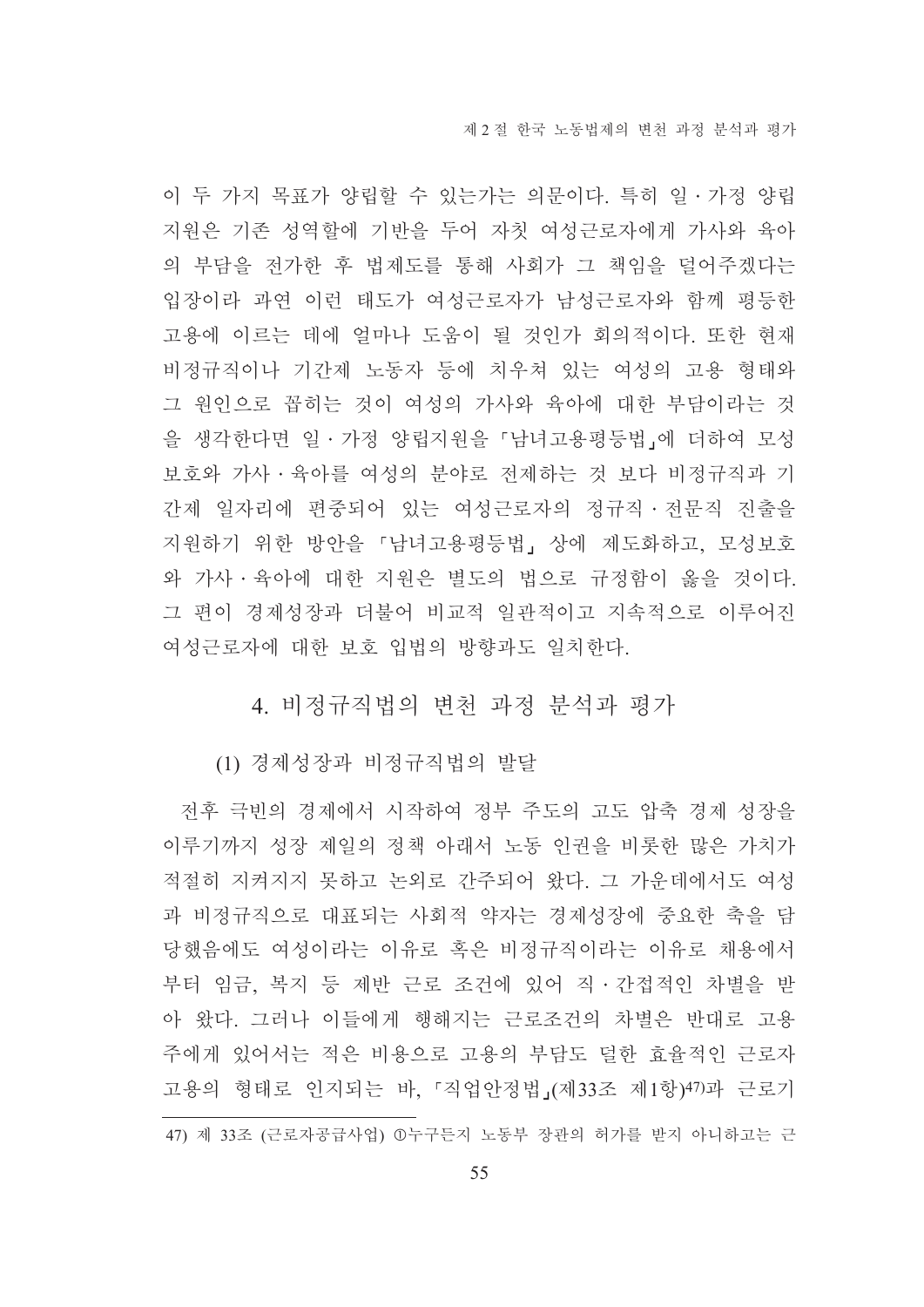준법상 중간착취의 배제(제8조)에 해당되어 금지됨에도 불구하고,48) 비정규직 근로자의 수는 지속적으로 늘어났다.

<표-5> 정규직과 비정규직의 시간당 임금총액49)

(단위 : 워. %)

|          | 2010   | 2011   |
|----------|--------|--------|
| 정규직 근로자  | 14,388 | 15,299 |
| 비정규직 근로자 | 8,236  | 9,372  |
| 임금격차     | 12.6   |        |

출처 : 고용노동부 고용형태별 근로실태조사(매년 6월, 연 1회 실시)

<퓨-6> 비정규직고용동향50)

(단위 : 천명)

|        |          | 2008 | 2008 | 2009    | 2009 | 2010 | 2010 | 2011 | 2011 | 2012 | 2012 |
|--------|----------|------|------|---------|------|------|------|------|------|------|------|
|        |          | 상반기  |      | 하반기 상반기 | 하반기  | 상반기  | 하반기  | 상반기  | 하반기  | 상반기  | 하반기  |
|        | 임금근로자    | 100  | 100  | 100     | 100  | 100  | 100  | 100  | 100  | 100  | 100  |
|        | 정규직      | 64.8 | 66.2 | 66.6    | 65.1 | 66.9 | 66.6 | 66.2 | 65.8 | 66.7 | 66.7 |
|        | 비정규직     | 35.3 | 33.8 | 33.4    | 34.9 | 33.1 | 33.3 | 33.8 | 34.2 | 33.3 | 33.3 |
| 비<br>율 | - 한시적근로자 | 20.3 | 20.4 | 19.8    | 21.3 | 19.3 | 19.2 | 19.7 | 19.7 | 19.5 | 19.2 |
|        | *기간제     | 14.3 | 14.7 | 15.9    | 17.1 | 14.4 | 14.6 | 14.4 | 15.2 | 14.7 | 15.3 |
|        | - 시간제근로  | 8.1  | 7.6  | 8.2     | 8.7  | 9.2  | 9.5  | 9    | 9.7  | 9.8  | 10.3 |
|        | - 비전형근로  | 14.6 | 13.3 | 13.5    | 13.9 | 13.1 | 13.4 | 13.5 | 13.9 | 13   | 12.9 |

출처 : 통계청

로자공급사업을 하지 못한다. ②노동부장관이 제1항의 규정에 의한 허가를 하고자 하는 경우에는 고용정책심의회의 심의를 거쳐야 한다. 3제1항의 규정에 의한 허가 의 대상과 요건은 대통령령으로 정한다.

48) 이상희, 파견근로자보호등에관한법률의 법적 과제와 개선 방안, 노동법논총제4호 (2002), 77-106(77), 조성혜, 앞의 글 59면, 재인용

- 49) 고용노동부 고용형태별 근로실태조사, 앞의 글 42면, 재인용
- 50) 통계청, 조성혜, 앞의 글 42면, 재인용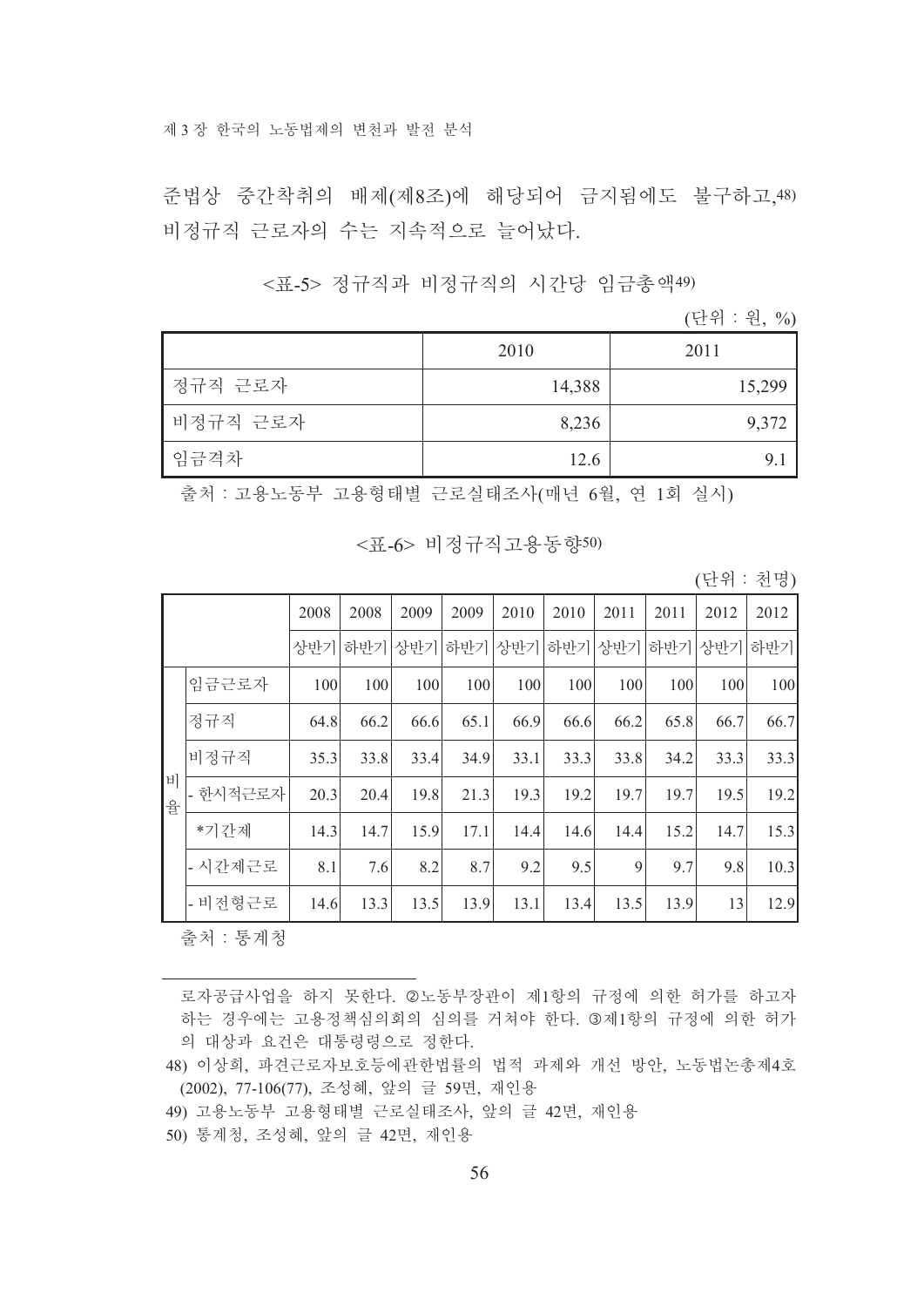제 2 절 한국 노동법제의 변천 과정 분석과 평가



[그림] 비공식 고용 비중 추이51)

#### <표-7> 비공식 고용의 유형별 분포52)

(단위 : 천명, %)

|               |        |  |                                   |     | 최저임금 미만 퇴직금 미수혜 공적연금 미가입  비공식 고용                                 |  |
|---------------|--------|--|-----------------------------------|-----|------------------------------------------------------------------|--|
| 전 체           |        |  |                                   |     | $(1,899)(100.0)$ 6,181 $(100.0)$ 6,108 $(100.0)$ 7,044 $(100.0)$ |  |
| 미준수           |        |  |                                   |     | $1,758$ (92.6) $1,658$ (26.8) 4,946 (81.0) 5,539 (79.4)          |  |
| 적용제외          |        |  |                                   |     | $141 (-7.4) $ 4,522 ( 73.2) 1,162 ( 19.0) 1,452 ( 20.6)          |  |
| • 특수형태근로      |        |  | $75 (-3.9)  - 604 (-9.8)  - 593 $ |     | (9.7)                                                            |  |
| • 가사서비스업      | $66$ ( |  | $3.5$   149 ( 2.4)                | 149 | $2.4$ )<br>$\left($                                              |  |
| • 1년 미만 근속    |        |  | $3,972$ (64.3)                    |     |                                                                  |  |
| • 주15시간 미만 근로 |        |  | $452 (-7.3) $                     | 452 | (7.4)<br>$\left($                                                |  |

자료 : 통계청(2011.8), 『경제활동인구조사 근로형태별 부가조사..

자료 : 통계청, 「경제활동인구조사 근로형태별 부가조사」, 각 연도 8월.

<sup>51)</sup> 김기선, "노동법제의 변천 과정 분석과 평가 - 근로기준법, 최저임금법, 남녀고용 평등법, 비정규직법을 중심으로-", 한국법제연구원 워크숍 자료, 2013. 5. 20, 31면 52) 김기선, 앞의글, 32면, 재인용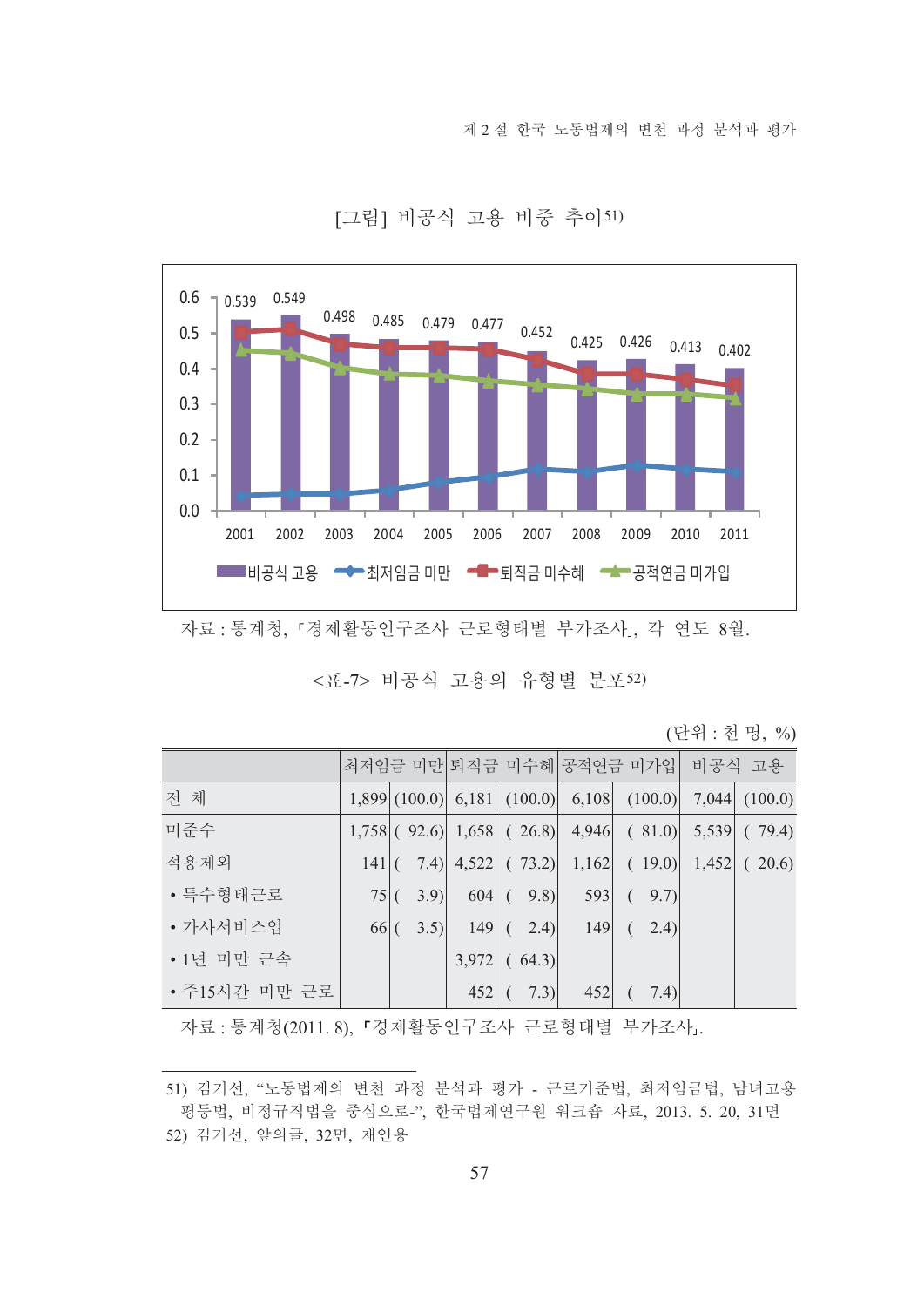#### <표-8> 비공식 고용의 규모53)

(단위 : 천 명, %)

|        |        |             |                        | 규모     | 비중      |
|--------|--------|-------------|------------------------|--------|---------|
| 전 체    |        |             |                        | 17,510 | (100.0) |
| 공식 고용  |        |             |                        | 10,466 | (59.8)  |
| 비공식 고용 |        |             |                        | 7,044  | (40.2)  |
|        | 미수혜 여부 | 최저임금        |                        | 1,899  | (10.8)  |
|        |        | 퇴직금         |                        | 6,181  | (35.3)  |
|        |        | 공적연금        |                        | 6,108  | (34.9)  |
|        | 미수혜 분포 | 1개 미수혜 최저임금 |                        | 174    | (1.0)   |
|        |        |             | 퇴직금                    | 706    | (4.0)   |
|        |        |             | 공적연금                   | 543    | (3.1)   |
|        |        |             | 2개 미수혜 최저임금, 퇴직금       | 57     | (0.3)   |
|        |        |             | 최저임금, 공적연금             | 146    | (0.8)   |
|        |        |             | 퇴직금, 공적연금              | 3,896  | (22.2)  |
|        |        |             | 3개 미수혜 최저임금, 퇴직금, 공적연금 | 1,522  | (8.7)   |

자료 : 통계청(2011.8), 『경제활동인구조사 근로형태별 부가조사』.

비정규직 근로자는 통상적으로 한시적근로자, 시간제근로자, 비전형 근로자를 모두 아우르는 개념인데, 한시적 근로자는 '고용의 지속성' 을 기준으로 분류한 비정규직이며, 근로계약을 정한 자 또는 정하지 않았으나 계약의 반복갱신으로 계속 일할 수 있는 근로자와 비자발적 사유로 계속 근무를 기대할 수 없는 자로 나뉘어진다. 시간제 근로자 는 '근로시간'을 기준으로 분류한 비정규직으로, 근로시간이 짧은 근로 자 (파트타임 근로자)를 가리킨다. 또한 비전형근로자는 '근로제공방 식'을 기준으로 분류한 비정규직인데, 파련근로자, 용역근로자, 특수형 태근로자, 가정내 근로자(재택, 가내), 일일(호출)근로자로 분류된다.54)

<sup>53)</sup> 김기선, 앞의글, 30면, 재인용

<sup>54)</sup> 통계청, 비정규직 고용현황; 조성혜, 앞의 글 43면, 재인용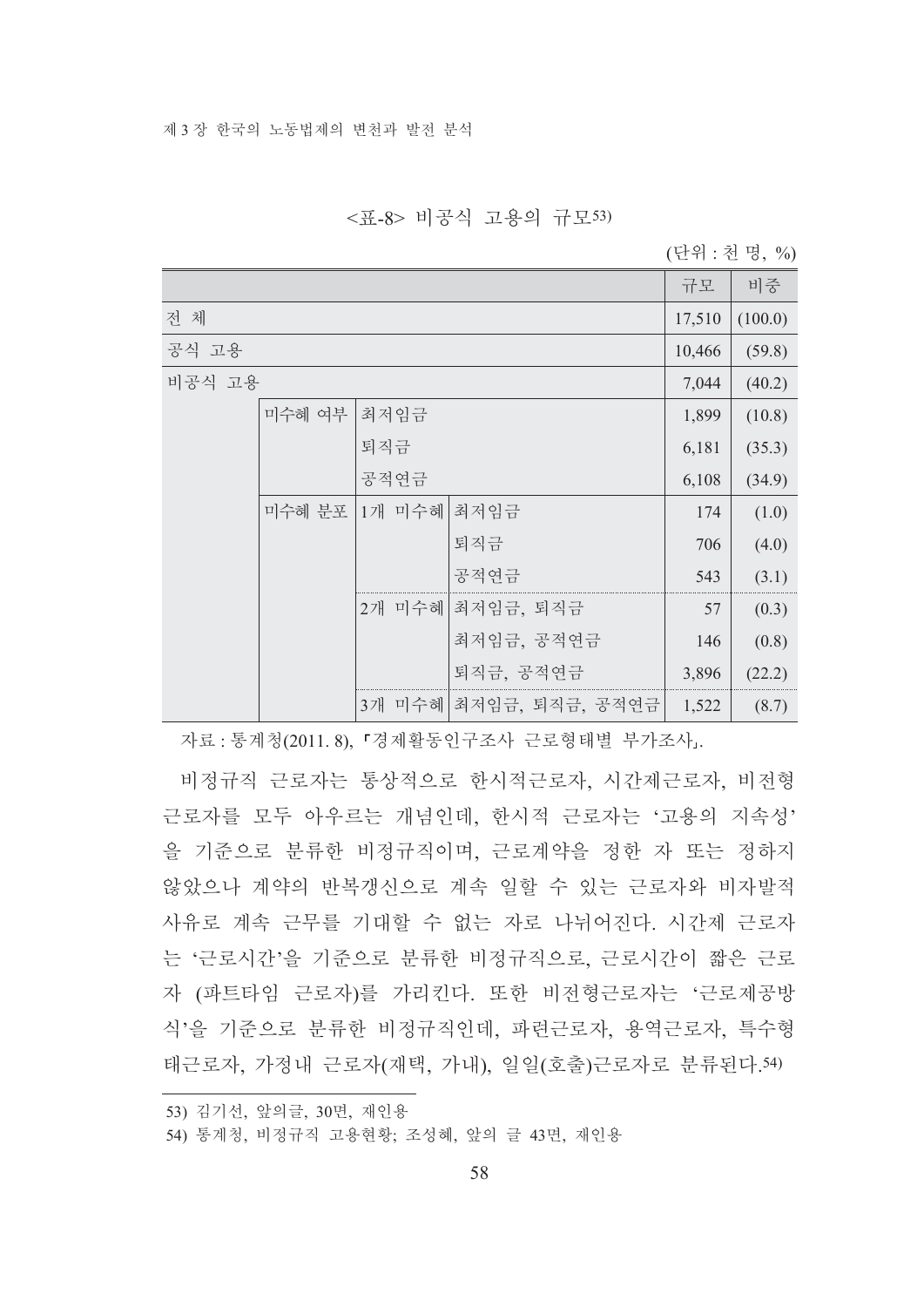비정규직 근로자는 1990년대 이후 급증하여 현재에는 전체 임금근 로자의 절반을 넘어선지 오래다. 이와 같은 비정규직 근로자의 급증 추세는 성장을 최우선 목표로 하는 국가의 경제 정책과, 그 정책 하 에 정부에서 제공하는 경제 •사회적 후원을 보장받으며 이윤추구만을 도모하는 기업이 그 배경이 되었다 하겠다. 정규직 근로자를 고용하 는 것 보다 해고가 비교적 용이한 비정규직 근로자를 고용함으로써 비용을 절감하고, 용역업체를 통한 고용으로 노무 관리의 부담으로부 터 벗어나며 근로기준법상 사용자의 책임을 면하고자 하는 것이다.55) 기업의 존재이유와 궁극적 목표가 단기적인 이윤추구만이라고 한다면 이와 같은 비정규직의 고용은 실제로 최선의 경영 전략이라고 할 수 있겠다. 또한 비용과 책임의 절감을 통해 최대한의 수익을 올리고, 그 것이 자본의 형성에 이바지해서 우리 경제의 양적 팽창에도 도움이 되 었다라고 본다면, 이 또한 경제성장에 있어 꼭 필요한 고용양태이며, 노동법제는 이를 제한할 것이 아니라 활성화하는 것이 옳을 것이다. 이것이 근로자파견제도의 도입과 「기간제 및 단시간근로자 보호 등에 관한 법률」의 제정을 찬성한 정부와 재계의 입장이며, 또 어느 정도 는 외환위기를 겪으면서 IMF의 구조조정요구를 따르는 것과 함께 고 용의 유연성을 보장하기 위한 혁실적인 대응으로 볼 수 있다. 따라서. 노동계에서 주장하는 비정규직의 철폐 또는 비정규직의 정규직 전환 은 재계의 입장에서는 이같은 기업의 논리에서 보자면, 기업의 국제 경쟁력 악화에 이은 기업의 해외이전으로 인한 국내 일자리의 감소를 초래하게 되는. 경제성장에 있어 독이 되는 구조 전화이라고 해석할 수밖에 없을 것이다.

하지만 반대의 입장에서, 비정규직 근로의 형태를 인정하고 비정규 직 근로자의 권익을 보호하는 법제를 제정하고 실행하는 것 보다 비 정규직 근로자를 정규직화 하는 것을 주장해 왔던 노동계의 목소리도

<sup>55)</sup> 조성혜, 앞의 글, 42면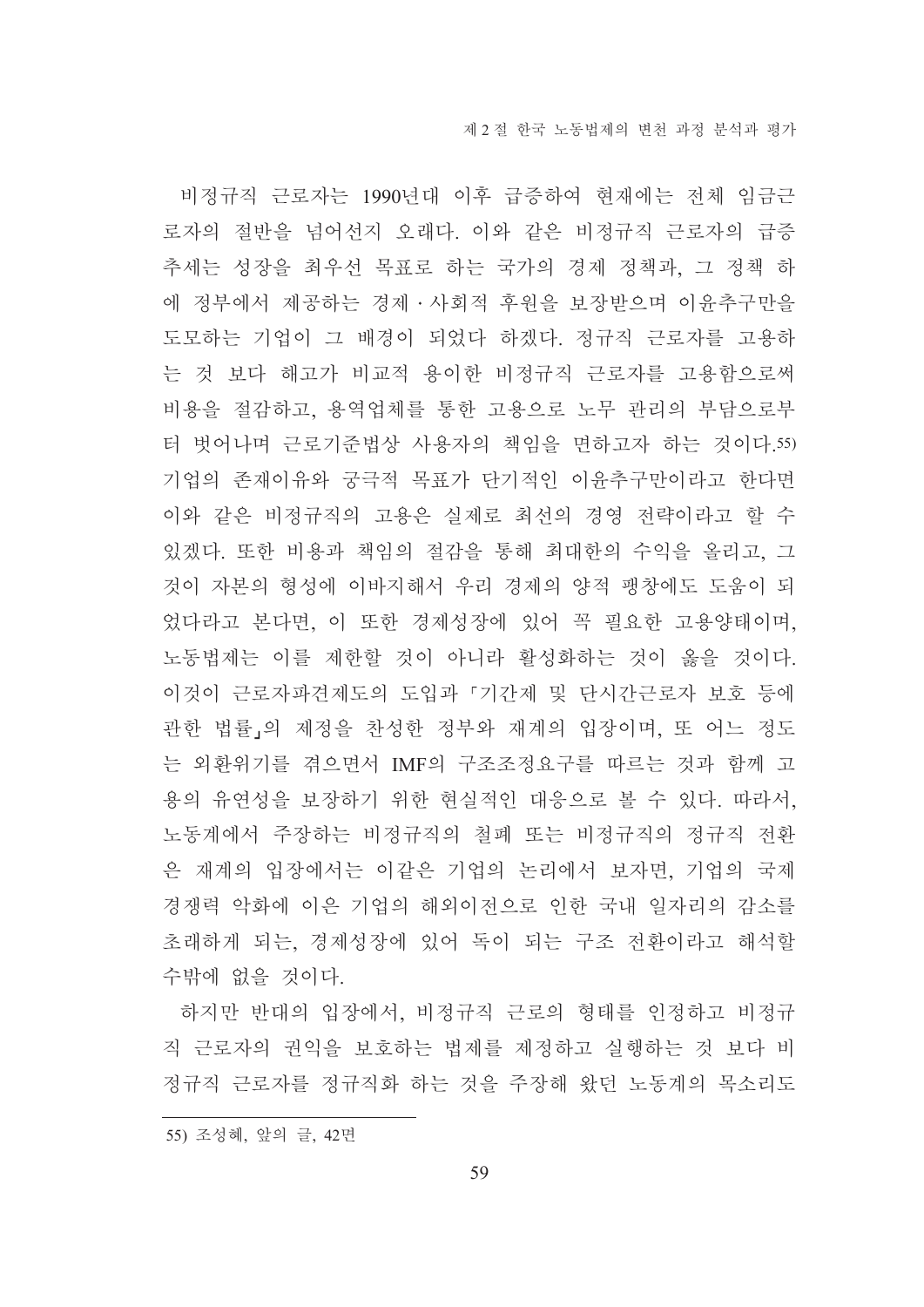소속 근로자 집단의 이익만을 위해 내는 것은 아님을 주목해야 할 것 이다. 단순히 노동계가 근로자의 임금 등 근로조거을 정규직 노동자의 수준으로 보장하는 것만을 목표로 비정규직의 정규직화를 요구한다기 보다는, 조금 더 거시적인 안목으로 비정규직 근로자에 대한 차별이 우리 사회에 어떤 영향을 미치는 지 고려해야 할 것이다. 비정규직 근 로는 태생적으로 고용의 안정을 보장하지 못해 정규근로자의 고용안정 을 해치고 노동시장의 이중화구조를 심화시켜 장기적으로 노동시장의 위축을 가져오리라는 주장이 노동계의 입장이었다. 근로자와 그 가족 의 삶의 질을 악화함으로써 사회 불안을 유발하게 되고, 이는 재계가 최상의 목표로 두는 성장을 통한 이윤추구에도 궁극적으로는 저해하 는 요소가 될 것이다. OECD 가입국 중 비정규직 비율이 한국만큼 높은 나라가 없을 정도로 이미 너무 높은 한국의 비정규직 근로자 비율은 국제통화기금으로부터 '노동시장의 이중적 구조가 한국 경제 의 저해 요소가 됐고 햣후 발저도 제약할 것'이라는 우려의 목소리도 있다

우리 사회에 정규직에 더불어 또 다른 큰 축을 이루는 근로자집다 으로 부상한 비정규직 근로자들에 대한 차별과 보호기재 미비에 기인 하여 비정규직법으로 통칭되는 「파견근로자 보호에 관한 법률, 56)과

- 근로자파견 대상업무
- •전문지식, 기술 또는 경험 등을 필요로 하는 업무로서 대통령령으로 정하는 업무
- •출산, 질병, 부상 등으로 결워이 생긴 경우 또는 일시적?간헐적으로 인력확보가 필요한 경우에는 법령으로 금지하는 업무를 제외하고 허용(근로자대표 또는 과 반수 대표 노동조합과 사전에 성실히 협의)
- 파견기간 : 1년 이내 (당사자 합의시 1년 더 연장 가능)
- 파견근로자 보호 조치
- 파견근로자와 일반근로자를 부당하게 차별대우하지 않도록 함
- ·파견근로자의 성별·종교·신분 등을 이유로 파견계약을 해지 할 수 없도록 함

<sup>56) &</sup>quot;경제위기극복을 위한 사회협약(98. 2. 6)"에서 합의한 파견법에 대한 내용은 다 음과 같다.

<sup>&</sup>quot;정부는 '98년 2월 임시국회에 다음과 같은 내용의 "파견근로자보호등에관한법률 (안)"을 제출한다.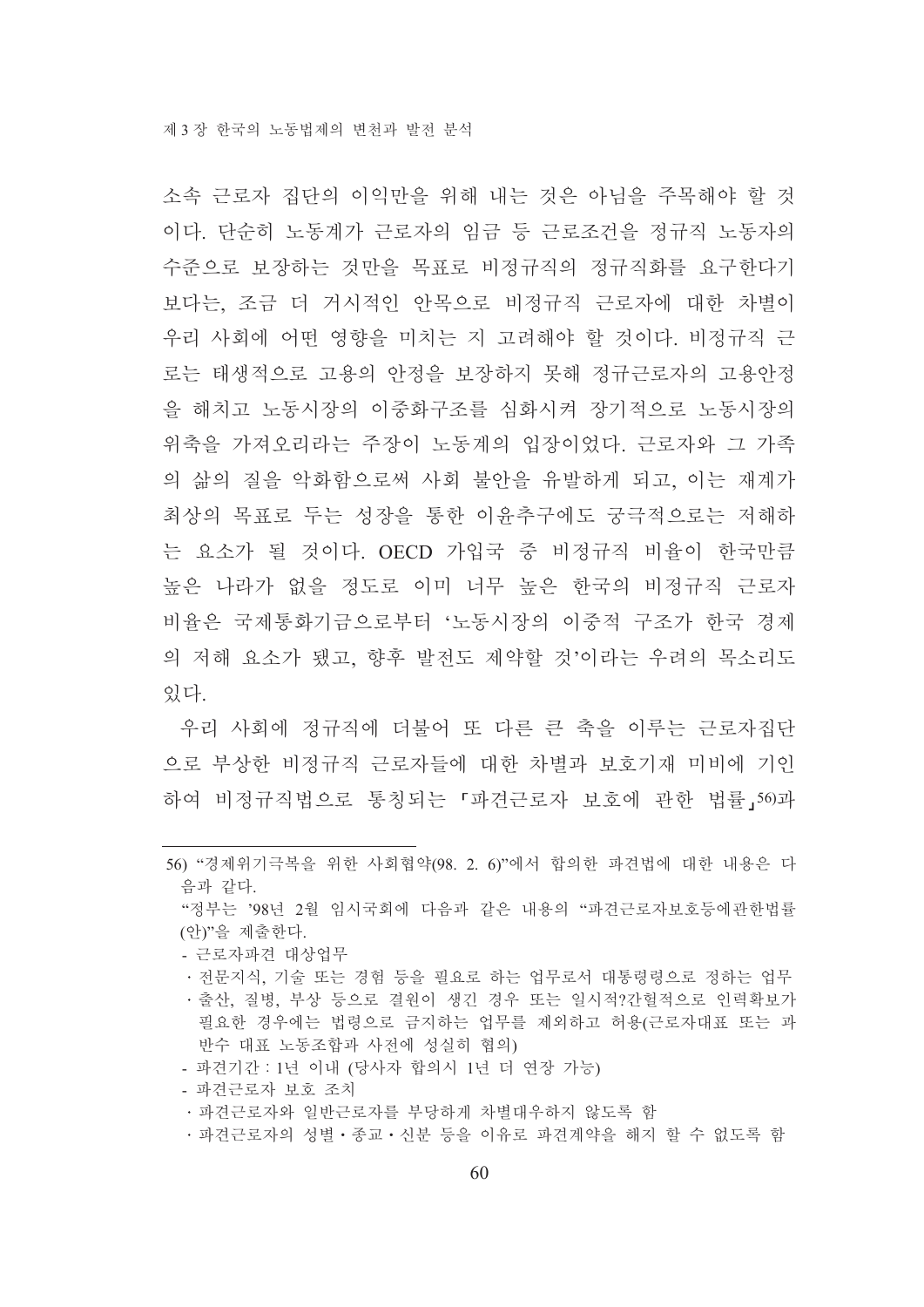제 2 절 하국 노동법제의 변처 과정 부석과 평가

『기간제 및 단시간근로자 보호에 관한 법률 57)이 논의 끝에 제정되었 으나 과연 비정규직법이 워래의 제정 목적이었던 비정규직근로자의 합 법화를 통한 실질적 권익보호를 얼마나 실효성 있게 행해왔는지는 의 문이다. 관련 법제의 제정 시 원래의 의도는 비정규직 근로자에 대한 차별을 철폐하고 정규직 근로자와 같은 수준의 고용안정과 근로조건

- ㆍ경영상 이유에 의한 해고후 대통령령으로 정하는 일정기간 동안 당해 업무에 파 견근로자 사용을 금지함
- 파견근로자에 대한 사용자의 책임소재를 명확히 함
- · 파견사업주 : 임금, 산재보상 등을 책임
- 사용사업주 : 근로시간, 휴일, 산업안전보건 등". 노사정위원회, 경제위기극복을 위한 사회협약(98. 2. 6), 9 참조; 조성혜, "노동법 제의 변천 과정 분석과 평가 - 근로기준법, 최저임금법, 남녀고용평등법, 비정규 직법을 중심으로-", 한국법제연구원 워크숍 자료집, (2013, 5, 20) 63면 각주 50 재인용
- 57) 이 법은 2년을 초과하지 않는 범위 안에서(기간제 근로계약의 반복갱신 등의 경 우에는 그 계속 근로한 총기간이 2년을 초과하지 아니하는 범위 안에서) 기간제 근 로자를 사용할 수 있다고 정하였다(제4조 제1항 본문). 다만 사업의 완료 또는 특정 한 업무의 완성에 필요한 기간을 정한 경우, 휴직·파견 등으로 결원이 발생하여 당해 근로자가 복귀할 때까지 그 업무를 대신할 필요가 있는 경우, 근로자가 학업, 직업훈련 등을 이수함에 따라 그 이수에 필요한 기간을 정한 경우. 고령자고용촉진 법 제2조 제1호의 고령자와 근로계약을 체결하는 경우, 전문적 지식 기술의 활용 이 필요한 경우와 정부의 복지정책 · 실업대책 등에 따라 일자리를 제공하는 경우로 서 대통령령이 정하는 경우, 그 밖에 제1호 내지 제5호에 준하는 합리적인 사유가 있는 경우로서 대통령령이 정하는 경우에는 2년을 초과하여 기간제 근로자를 사용 할 수 있다고 정하였다(제4조 제1항 단서).

그리고 위 단서의 사유가 없거나 소멸되었음에도 불구하고 2년을 초과하여 기간제 근로자로 사용하는 경우에는 그 기간제 근로자는 기간의 정함이 없는 근로계약을 체결한 근로자로 본다고 정하였다(제4조 제2항).

또 사용자는 기간제 근로자 또는 단시간근로자임을 이유로 당해 사업 또는 사업장 에서 동종 또는 유사한 업무에 종사하는 기간의 정함이 없는 근로계약을 체결한 근로자에 비하여 차별적 처우를 하여서는 아니 된다고 정하였다(제8조 제1항 및 제2항).

그리고 기간제 근로자 또는 단시간근로자는 차별적 처우를 받은 경우 노동위원회 에 3개월 내에 그 시정을 신청할 수 있도록 하였다(제9조 제1항). 법제처, 국가법령 정보센터, 조성혜, 앞의 글, 72면 재인용

<sup>•</sup> 파견시 미리 파견근로자에게 취업조건을 알려주도록 함

<sup>-</sup> 근로자 파견의 제한

<sup>•</sup>쟁의행위 중인 사업장에 쟁의행위에 영향을 미칠 목적의 파견은 금지함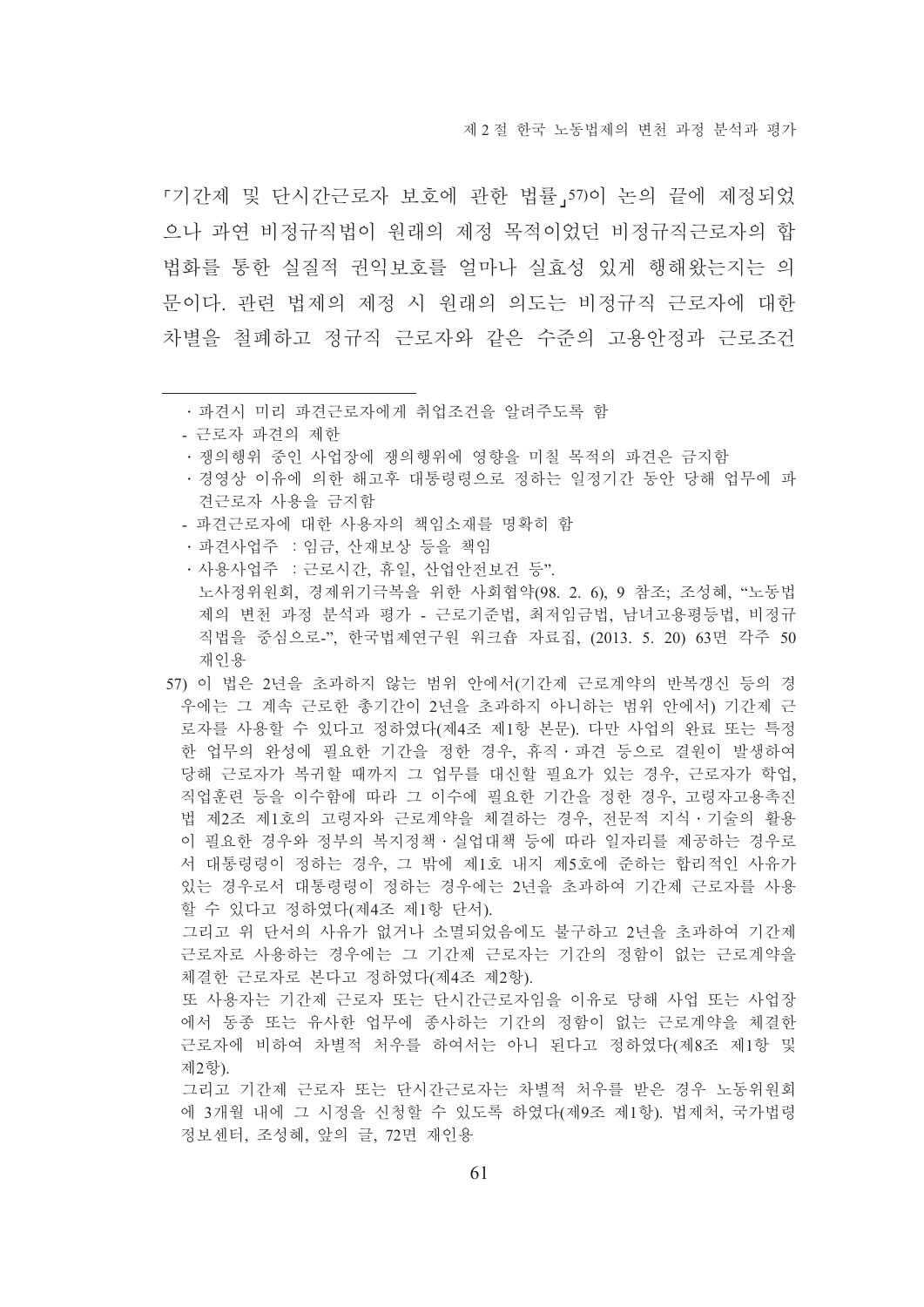보장을 하고자 함이었으나, 실제로 입법화되어 고용관계에서 적용이 될 때 사측은 그 제정 목적과 그에 상응하는 경제적 비용을 회피하고 자 해. 법 적용이 오히려 근로자의 이익에 상반하는 결과를 가져오기 도 했다. 58)

비정규직 근로자 보호를 위해 제정된 법제가 오히려 비정규직 근로 자에게 해가 되어 작용한 예로 파견근로자 보호 등에 관한 법률의 제 정에 반대급부로 등장한 사내하도급 문제를 들 수 있다. 인건비 절감 을 도모하고 노동 유연화를 추구하는 추세에 편승하여 사측은 근로자 를 정규직으로 직접 고용하기보다 불법 파견 인력으로 사용하였지만 59). 당시 파견법이 제정되기 전에는 용역업체를 통한 근로자의 사용 이 『직업안정법』(제33조 제1항)60)과 『근로기준법』 상 중간착취의 배제 (제8조)에 해당되어 불법인 상황이었다.61) 이에 근로 실상으로는 파견

- 59) 당시 불법시되고 있는 근로자파견사업이 실제 얼마나 존재하고 있는가에 대하여 정확하게 파악하기는 어려웠고, 유일한 공식통계는 경제기획원이 발행한 "총사업통 계조사보고서"뿐 이었다. 이 조사에 의하면 1986년 인력공급업에 종사하는 사업체 수는 398개, 종업워수는 8.814명이었던 것이 1991년에는 사업체수 1.363개, 종업원 수 27.072명으로 5년 사이 3배 이상이 증가한 것으로 나타났고, 업체의 총매출액은 4,957억원으로 1986년에 비해 7배 이상이 늘어났다고 한다. 김유성, 신고용정책시대 의 몇 가지 과제, 서울대학교 노동법연구회, 노동법연구 제4호 (1994), 3-24(5) 조성 혜, 앞의 글, 60면 재인용
- 60) 당시 직업안정법 제33조는 다음과 같이 정하고 있었다.
- "제33조 (근로자공급사업) 1 누구든지 노동부장관의 허가를 받지 아니하고는 근로 자공급사업을 하지 못한다.
	- ② 노동부장관이 제1항의 규정에 의한 허가를 하고자 하는 경우에는 고용정책심의 회의 심의를 거쳐야 하다
- 3 제1항의 규정에 의한 허가의 대상과 요건은 대통령령으로 정한다."
- 61) 이상희, 파견근로자보호등에관한법률의 법적 과제와 개선 방안, 노동법논총제4호 (2002), 77-106(77), 조성혜, 앞의 글, 59면 재인용

<sup>58)</sup> 기간제 및 단시간근로자 보호 등에 관한 법률에는 기간제 근로계약이 2년 이상 계속되면 무기계약으로 간주한다는 보호 규정이 있다. 이는 비정규직 근로자인 기 간제 근로자의 점진적 정규직화를 꾀하고자 하는 규정이었는데, 반대로 경영자측에 서는 2년 계약 이후 정규직으로의 전환을 피하고자 오히려 근로계약을 2년에 못 미 치게 하는 방법을 사용하고 있고, 이는 보호 규정이 되려 근로자의 고용 계약을 제 한한 예로 들 수 있겠다.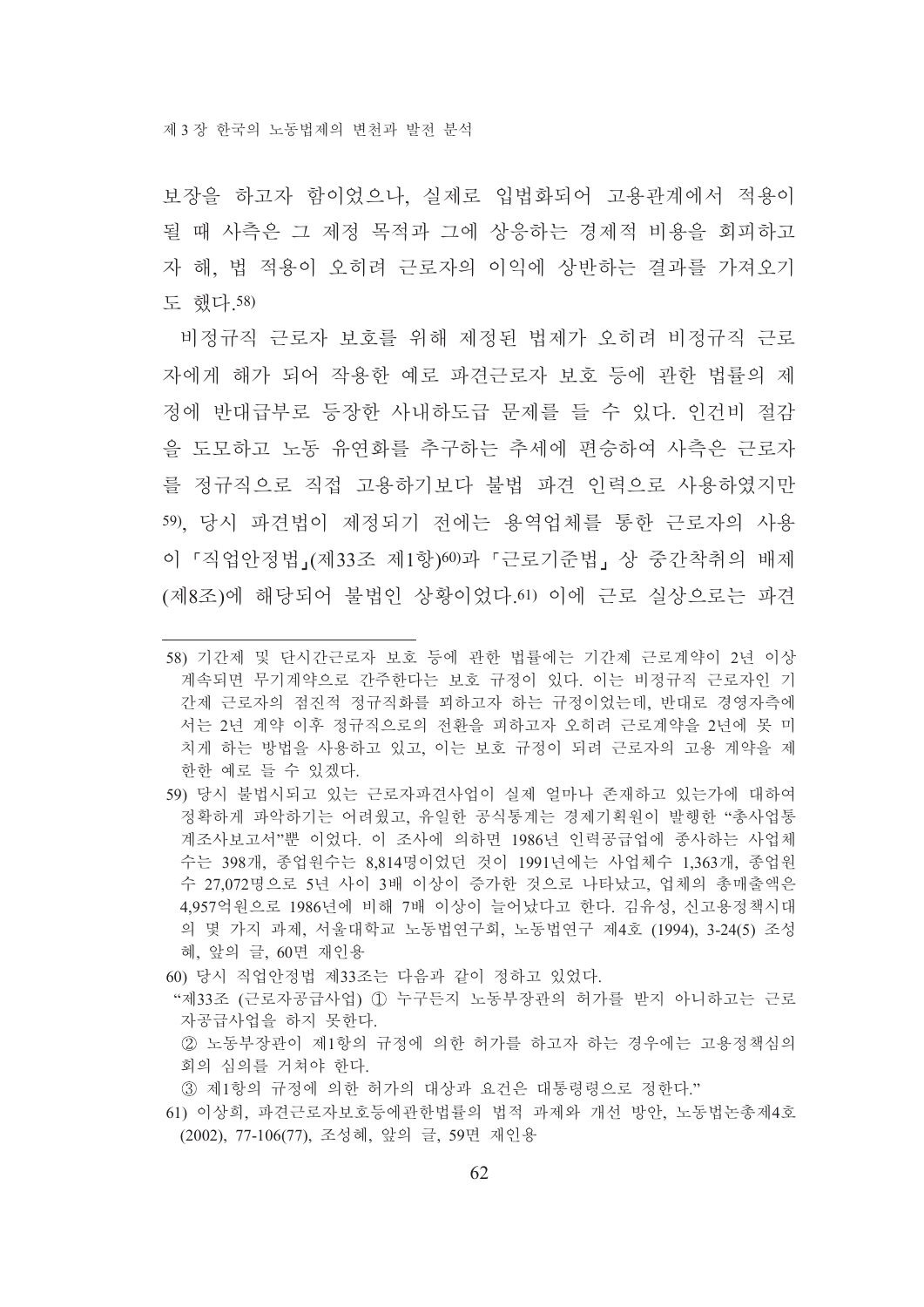근로자 수가 증가하였으나 대다수가 노동법상의 보호는 받지 못하고 있었고. 법규상으로는 일부 업종을 제외하고는 파견 근로 자체를 인 정하지 않고 있었기에 혀실과 법제의 괴리가 컸다 하겠다. 이에 용역 업체를 통한 근로자의 불법적 사용을 막을 수 없다면 차라리 법제 화ㆍ양성화 하여 파견근로자를 보호하자라는 목적으로 『파견근로자 보호등에 관한 법률」에 대한 논의가 정부와 재계에서 도입되었다. 하 지만 파견법 제정 후 파견대상업무로 제한된 업종은 원래 제정 의도 처럼 파견근로자를 사측이 직접 고용하고 따라서 고용안정을 보장하 는 형태로 운영되기보다 법의 규제를 피해 근로자를 직접고용하지 않 고 여전히 고용부담 없이 사용할 수 있는 불법 사내하도급이라는 비 정규직 근로 형태로 파행 운영 되었다. 결국 파견근로자의 확산을 막 고 근로자를 노동법으로 보호하고자 파견법을 제정하여 파견 대상 업 무를 제한한 것이 불법 사내하도급이라는 비정규직 근로자를 등장하 게 하는 계기를 마련한 것이라 할 수 있겠다.62)

현재 우리나라에서 사내하도급을 불법으로 간주하는 경우는 크게 두 가지로 분류할 수 있다. 하청 사업주의 실체가 없으면서 원청 사업주 가 사내하도급 근로자를 지휘·감독하여 사실상 직접 고용하여 묵시적 근로관계가 인정되는 때와63) 하청 사업주의 실체는 있다 하더라도 워 청 사업주가 이들을 지휘 · 감독하는 것이 파견근로의 사용사업주와 같 은지라 허가를 받지 않은 불법 파견업체(하청업체)로부터 역무를 제공 받은 것으로 되는 때이다. 64) 결국 원청 사업주는 하청근로자를 지휘 · 감독할 수 없다는 전제로 불법파견 여부를 판단하고 있는 것이다. 65)

62) 조성혜, 앞의 글, 75면

65) 조성혜, 앞의 글, 75면

<sup>63)</sup> 대법원 2008. 7. 10. 선고 2005다75088 판결: 조성혜, 앞의 글 75면, 재인용

<sup>64)</sup> 대법원 2008. 9. 18. 선고 2007두22320 전원합의체 판결: 조성혜, 앞의 글 76면, 재인용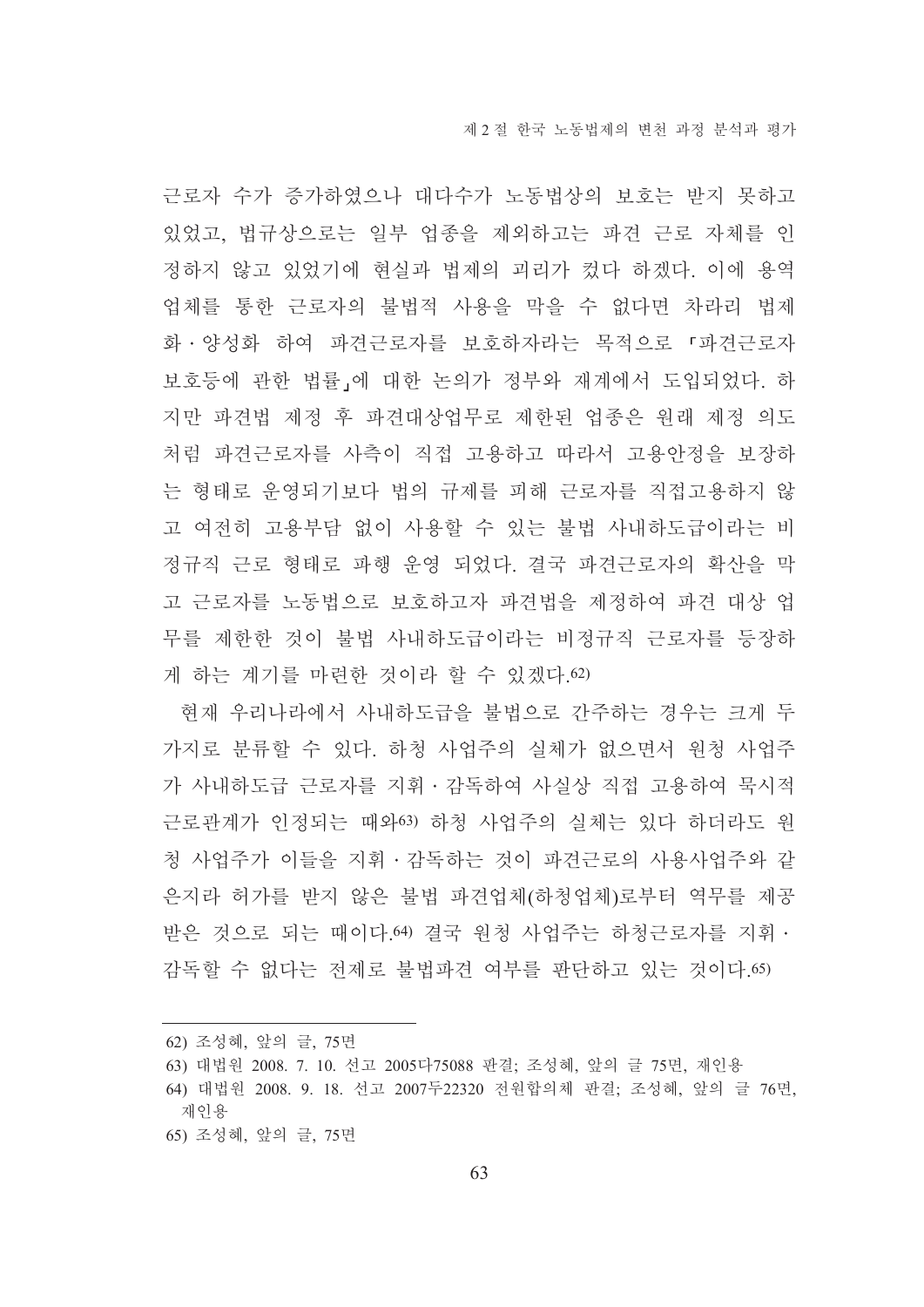이렇게 불법 사내하도급의 문제가 파견법에서 그 연유를 찾는다고 하였을 때, 파견법에서 대상업무를 제한하지 않았더라면 파견근로자 의 사용이 자유로워 불법 사내하도급이 지금처럼 무분별하게 확산되 지는 않았을 수 있다는 의견60도 있다. 하지만 지적되었듯이, 파견근 로의 경우 사용사업주의 책임이 완전히 면제되는 것은 아니기 때문에 사업주들이 노무관리의 부담을 아예 피하고자 사내하도급을 선호했을 가능성이 없다고 할 수는 없다. 그리고도 이미 오래 전부터 경제가 글 로벌화함에 따라 업무의 외주화가 대세로 된 터라 반드시 파견법의 대 상업무제한 때문에 사내하도급이라는 생산방식이 등장했다고 볼 수도 없는 문제이기도 하다.

그러나 현실적으로 불법 사내하도급이든 적법파견이든 간접고용이라 는 점에서는 크게 다르지 않고 사용사업주든 원청사업주든 근로자를 지휘 • 감독하지 않을 수 없는 상황이라면, 적법파견이 불법 사내하도 급보다 근로자에게 더 유리하다고 할 수는 없다는 의견이 또한 귀기울 여 들어야 할 것이다. 이런 입장에서는 현실적으로 파견법의 규제를 다소 완화하면 사내하도급을 무조건 불법으로 간주되지 않을 수도 있 고 적법한 범위 내에서 사내하도급이 이루어질 수도 있다라고 주장한다. 이는 노동계의 입장과는 사뭇 다른 것으로, 근로자 파견 자체를 극 렬히 반대하는 자세를 파견법 도입 시부터 혁재까지 이어오고 있다. 근로자파견의 합법화는 정규근로자의 고용 안전을 해치고 노동 시장 의 이중 구조를 심화시켜 장기적으로 노동 시장의 위축을 가져올 것 이라는 주장을 한다. 또한 집단적 노동관계 측면에서 파견근로자의 노동3권 보장의 측면에서나 파견근로자를 사용하는 사업체의 노동3권 보장 모두에 파견근로자의 증가는 좋지 못한 영향을 끼칠 것이며, 사

<sup>66)</sup> 조성혜, 앞의 글, 75면

<sup>67)</sup> 조성혜, 앞의 글, 76면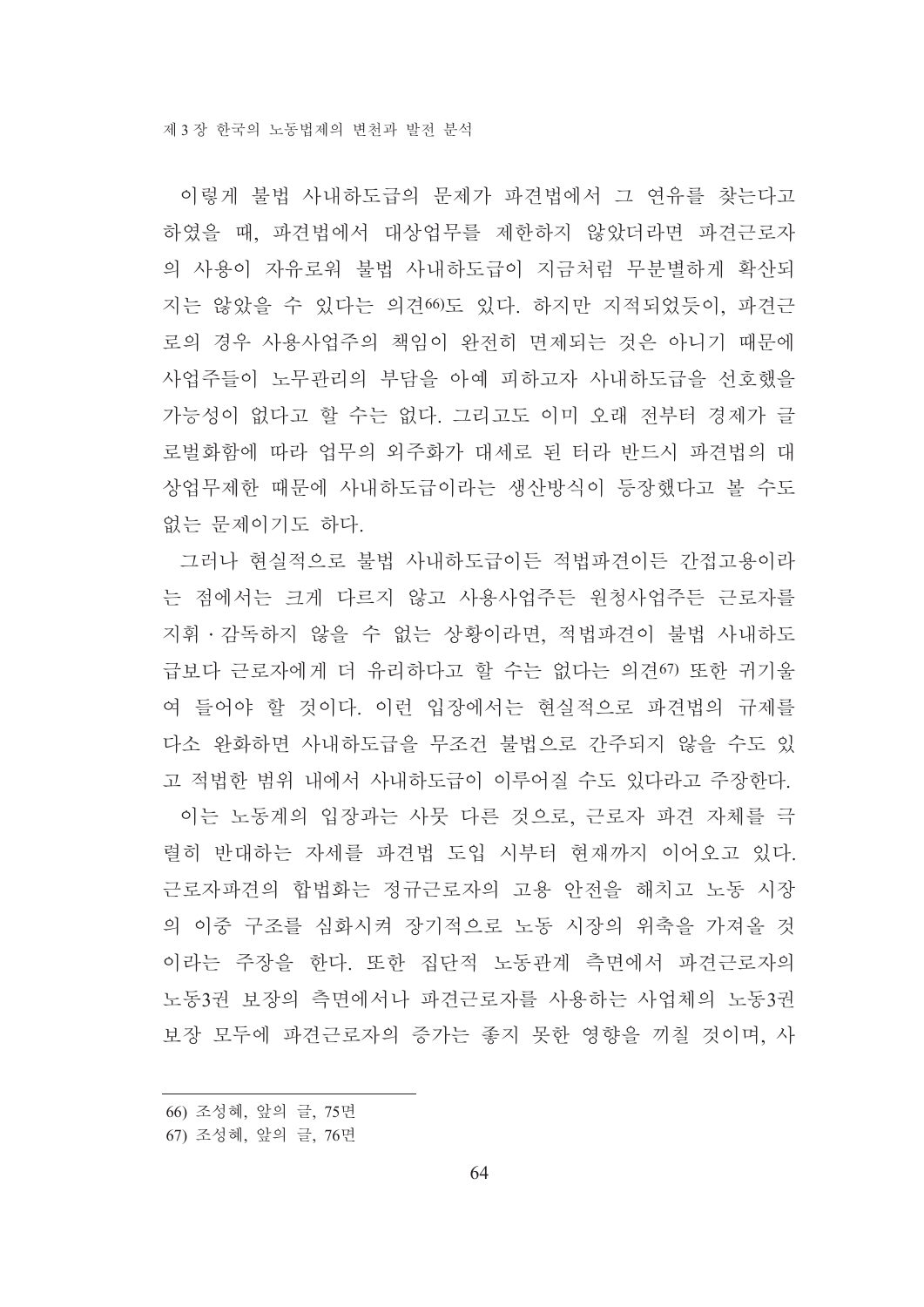용자측에서는 노동조합의 조직력을 약화시키기 위해 적극적으로 파견 근로자의 활용을 모색할 우려가 있다고 주장했다. 68)

이렇게 파견법에 대한 입장은 노사가 극명히 달라 절충안을 찾기 불가능할 것으로 보인다. 노사 합의를 통해 해결하는 것이 가장 이상 적이다 하겠다.

비정규직 근로자 보호를 위해 제정된 법제가 도리어 비정규직 근로 자의 권익 보호에 역으로 적용된 또 다른 예로 기간제법상 2년 계약 이후 무기계약 전환 간주 규정을 들 수 있다. 기간제 근로계약이 2년 이상 계속되면 무기계약으로 간주한다는 보호 규정은 기간제 근로자의 고용 안정을 보장하기 위한 규정인데, 바로 그 규정 때문에 사측은 계 약기간이 2년을 초과하기 전에 계약을 종료하여 무기계약에의 부담을 덜고자 하기 때문이다. 2년 이상 고용을 사측과 근로자 쌍방이 희망하 여 정규직으로 전환하는 것을 고려하는 경우에도 그 업무의 직군이 달 라 현실적으로 채용이 불가능한 경우라든지 비용 상의 문제로 정규직 을 일정 인원 이상 채용하기 곤란한 경우가 있을 수 있다.69) 이에 정규 직 전환의 대안으로 제시된 것이 무기 계약직인데, 이는 정규직의 복지 와 임금 혜택 없이 근로계약의 기간만 무기로 연장된 형태이기 때문에 비정규직이 정규직에 견주어 가지는 단점인 저임금과 열악한 근로조건 의 개선이 이루어질 수 없고, 따라서 고용안정이라는 효과는 있을 수 있겠으나 최선의 개선방향은 아니라고 할 수 있다. 그러므로 보다 현 실적인 대안으로 2년이 지난 후 무기계약으로 간주된다는 규정을 좀더 완화하여 단체협약으로 또는 근로관계 당사자가 합의하 경우 계약기간 을 여장할 수 있다는 예외규정을 두는 방안을 제시하기도 한다.70)

- 69) 조성혜, 앞의 글, 76면
- 70) 조성혜, 앞의 글, 76면

<sup>68)</sup> 김현배, 근로자파견제도에 관한 소고, 기계공업, 50-55; 김유성, 신고용정책시대의 몇 가지 과제, 서울대학교 노동법연구회, 노동법연구 제4호(1994), 3-24(5): 조성혜, 앞의 글, 61면 재인용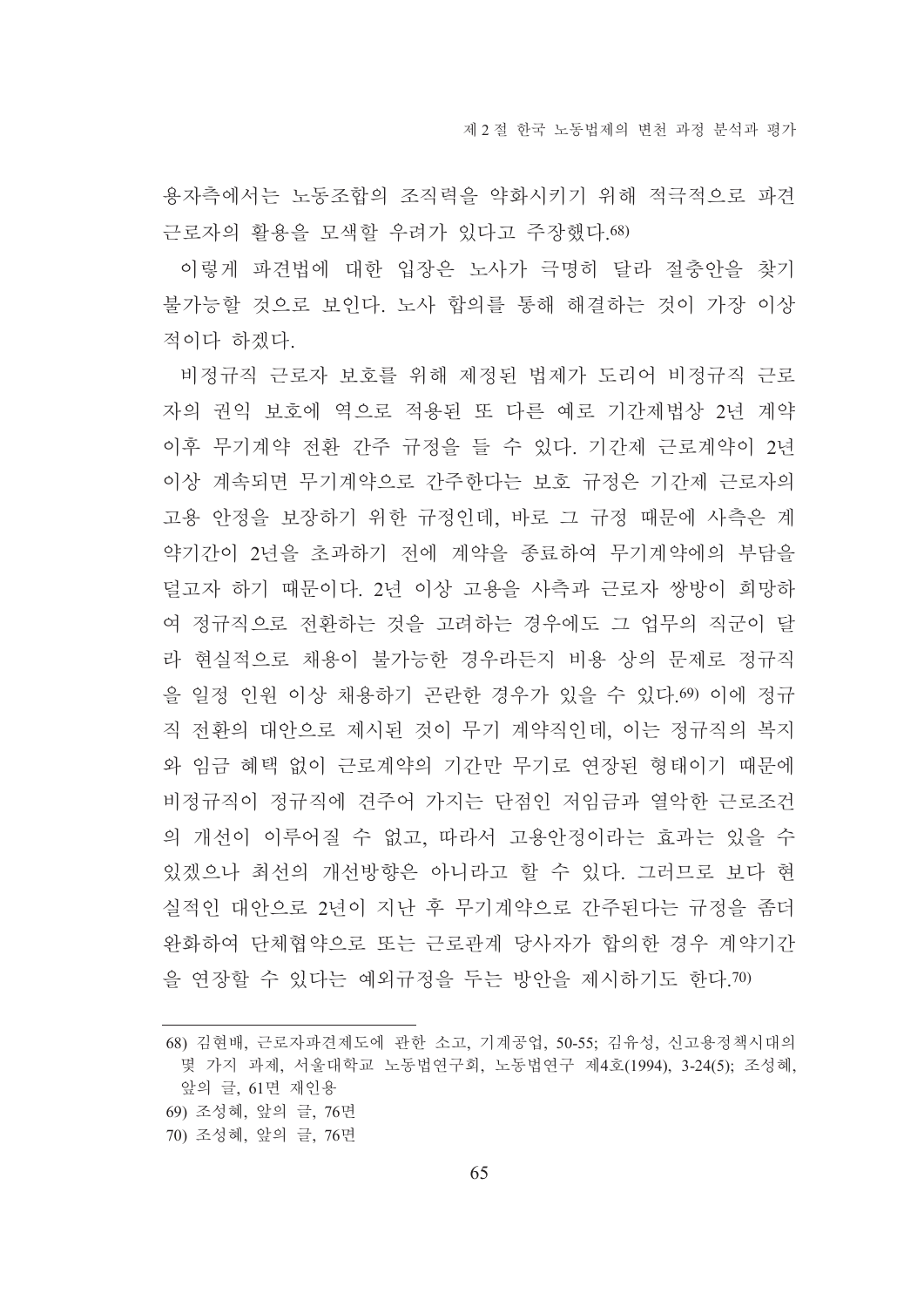우리나라의 비정규직 문제는 정규직(내부자)이 법의 보호를 두텁게 받는 만큼 비정규직, 실업자(외부자) 등이 저임금의 열악한 조건에서 불안하게 근로를 하거나 아예 노동시장에서 배제되어 노동시장이 양 극화 된 데 기인하는 것이라고 본다.

차별시정제도가 있기는 하지만 비정규직 근로자가 적극적으로 차별 시정신청을 하리라고 기대하기는 어렵다.71) 계약기간이 단기이기 때 문에 차별시정신청을 한다 해도 신청 사건이 진행 중인 동안에 계약 이 만료할 수도 있고, 설령 계약기간이 남아있다고 하더라도 차별시 정신청을 할 경우 사용자와의 관계가 악화되어 정규직 전환의 가능성 이 줄어들 수 있다는 점에서 이 제도의 활성화를 기대하기는 어렵다.

(2) 비정규직 보호법제와 시장경쟁력

IMF 외환 위기를 극복하는 과정에서 기업의 구조 조정과 경영 효율 성의 추구 등으로 비정규직이 급격히 증가하기 시작했으나, 그 속성상 비정규직 근로자의 경우 고용 안정이 어렵고 근로조건, 복지에 있어 정규직이 비해 열악한 조건하에 놓여 있다. 그러나「직업안정법」등으 로 파견근로 자체가 금지되어 있는 상황에서 비정규직 근로자를 보호 할 제도적 장치가 없는 상황을 타개하고자. 또한 이미 만연한 비정규 직 근로를 노동의 형태로 인정하고 법의 테두리 안에서 보호하여 고용 안정을 도모하고자 하는 목적으로 「파견근로자 보호 등에 관한 법률, 과 「기간제 및 단시간 근로자 보호 등에 관한 법률, 등의 비정규직 보 호법제의 입법이 정비되었다.

비정규직 보호법의 주요 내용으로는 기간제 · 단시간 · 파견 근로자 등 비정규직 근로자에 대해 동일 또는 유사한 업무에 종사하는 정규직 에 비해 임금, 기타 근로조건 등에서 합리적인 이유 없이 불리하게 처

<sup>71)</sup> 전국 노동위워회의 2013. 3. 현재 차별신청 접수 건수는 45건이고, 심판신청 사건 은 4,836건으로 나타났다. 중앙노동위원회 차별시정사건 접수 · 처리 현황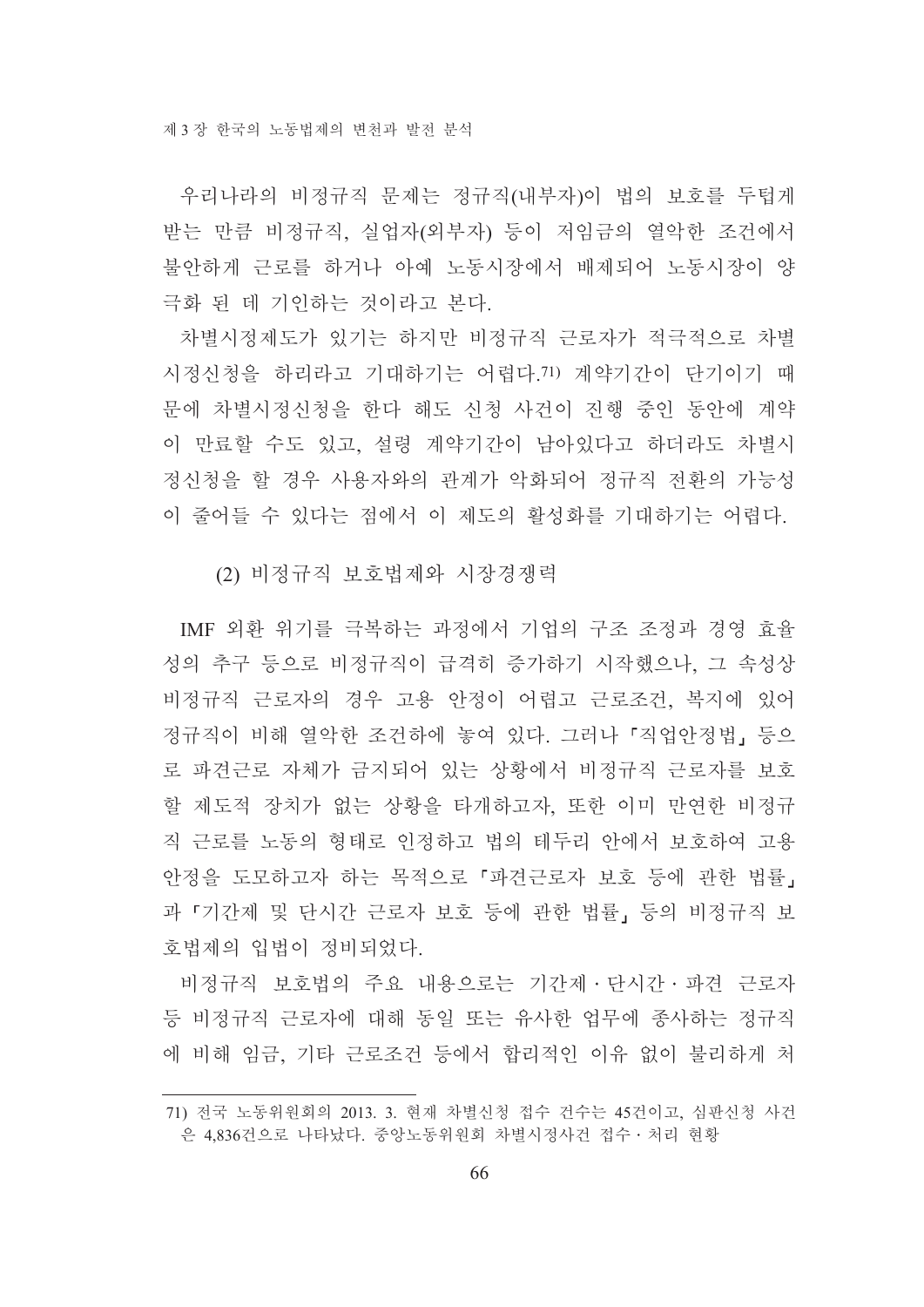우하는 것이 금지되고, 불리한 처우를 받은 근로자는 노동위원회의 차 별시정위원회에 시정을 신청할 수 있게 되며, 노동위원회의 차별시정 명령을 정당한 이유 없이 이행하지 아니한 사용자에게는 1억원 이하의 과태료가 부과된다는 점이 있다.72) 파견법의 경우 현행파견기간 초과 시 직접 고용의 의무를 두었고, 기간제법의 경우 기간제 근로자의 사 용 기한을 2년으로 제한하여 그 고용의 안정을 도모한 점이 돋보인다. 하지만 이렇게 비정규직 근로자의 권익을 보호하고 고용안정을 높

이고자 한 비정규직법이 고용의무와 부담을 덜고자 한 사측에 의해 법 제도화가 없었을 때 보다 오히려 더 고용안정성을 떨어뜨리는 결과를 초래하기도 하였다. 파견근로의 대상이 된 업종의 경우 파견근로자 대 신 불법사내하도급이 생겨났고, 기간제 근로의 2년 초과시 무기계약으 로 전환되는 점을 피하고자 계약직 근로자의 계약은 대부분 2년 미만 에 맞추어 체결되었으며 사측은 2년 초과의 재계약을 피하였다. 이는 현실적으로 비정규직근로자를 보호하고자 한 규정들이 비정규직을 거 리로 내몰고 있는 것이다 73)

그렇다면 노동계에서 주장하듯 비정규직 근로를 모두 철폐하고 정규 직화 하는 것이 바람직한 것인가 하는 문제는 그리 간단하지 않다. 사 측이 비정규직을 정규직 근로자보다 선호하는 이유가 다양하겠지만 그 중 가장 큰 부분이 고용의 유연화와 임금부담이 덜하다는 점이 있겠는 데, 이 부분은 기업의 경쟁력에 직결되는 문제이기 때문이다. 1960년 대, 1970년대처럼 선 성장, 후 분배를 기조로 기업의 경쟁력과 이윤 창 출에 가장 초점을 맞추는 것이 옳은 것은 아니지만. 그렇다고 기업의 국제경쟁력이 약화되어 국내 실업률이 높아지고 국가 경제에 악영향을 미치게 되는 것 또한 바람직한 방향이 아님은 명확하다.

<sup>72)</sup> 최재희, 앞의 글, 각주 6번

<sup>73)</sup> 비정규직 근로자의 정규직 전환보다는 기간제 근로자를 파견, 사내하도급 등 간 접고용을 대체하는 부정적인 영향이 나타났다고 할 것이다. 이병희, 비정규직법 시행 3년의 고용 효과, 경제발전연구 제17권 제2호(2011), 245-269(258) 참조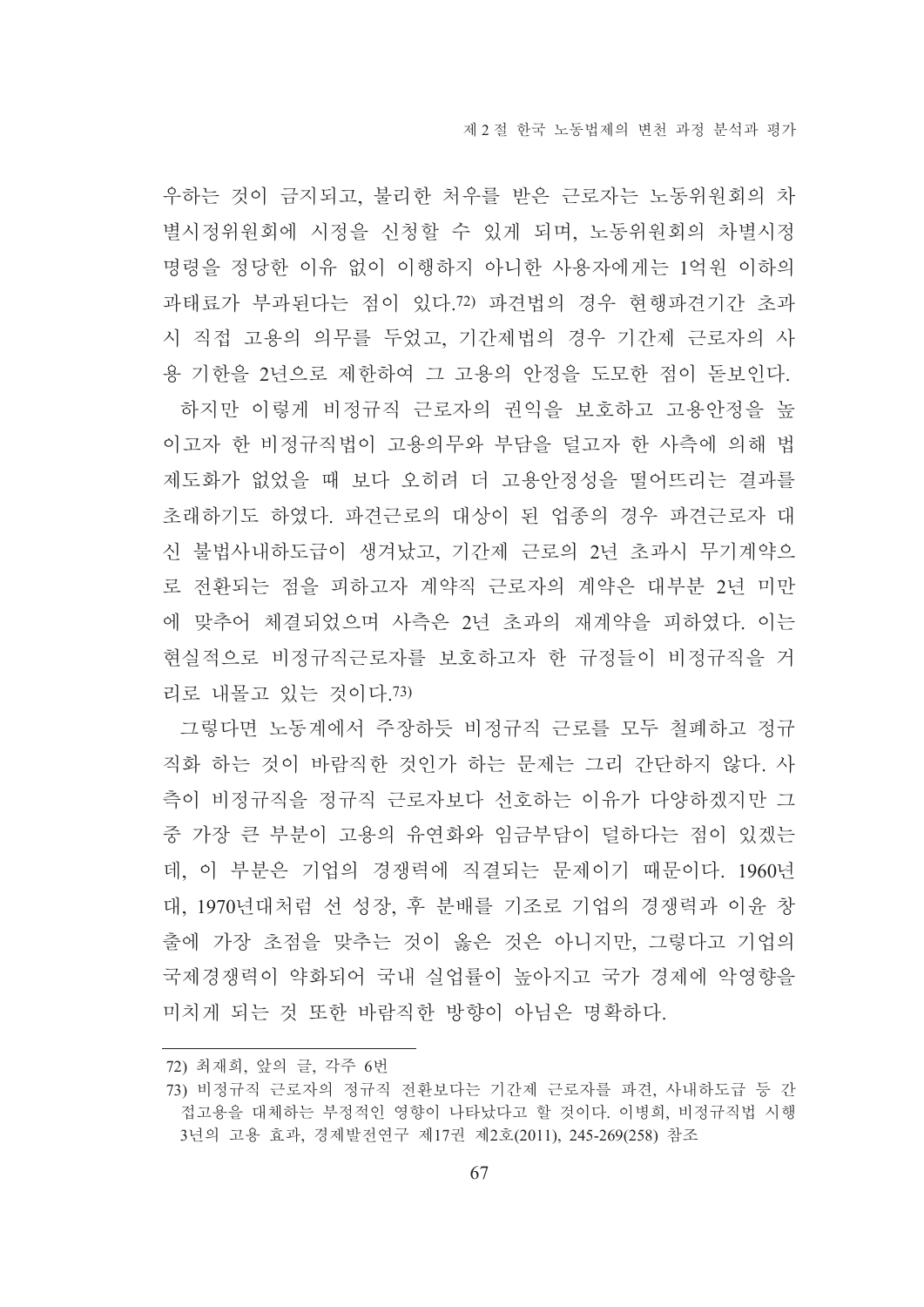그렇다면 비정규직법의 완전 폐지 보다 현행 비정규직법이 정작 비 정규직 근로자의 권익에 해하는 규정을 분석하여 실제로 도움이 되는 쪽으로 개정하는 방향을 모색해야할 것이다. 기간제 근로자의 경우 2 년 계약 기간 초과의 경우 직접고용의무를 지게 되는 것을 조정하고, 파견법의 파견 대상 업무를 엄격하게 제한하는 것 외에도 현실에 맞게 완화하는 방안 등이 제안된다.74) 이러한 방법은 현존하는 법제도의 개 선을 통해 원래 보호하고자 의도했던 비정규직 근로자의 권익을 보호 하는 동시에 사측의 부담도 크게 증대하지 않아 기업의 국제경쟁력 유 지에도 도움이 될 것이라 보인다. 다만 비정규직 법에 대한 입장은 사 측과 노동계의 의견이 첨예하게 대립하므로 지속적인 대화와 의논으로 절충점을 찾는 것이 이후 시행과 그 효과에 있어서도 가장 중요한 점 이라 할 수 있다.

<sup>74)</sup> 조성혜, 앞의 글, 80면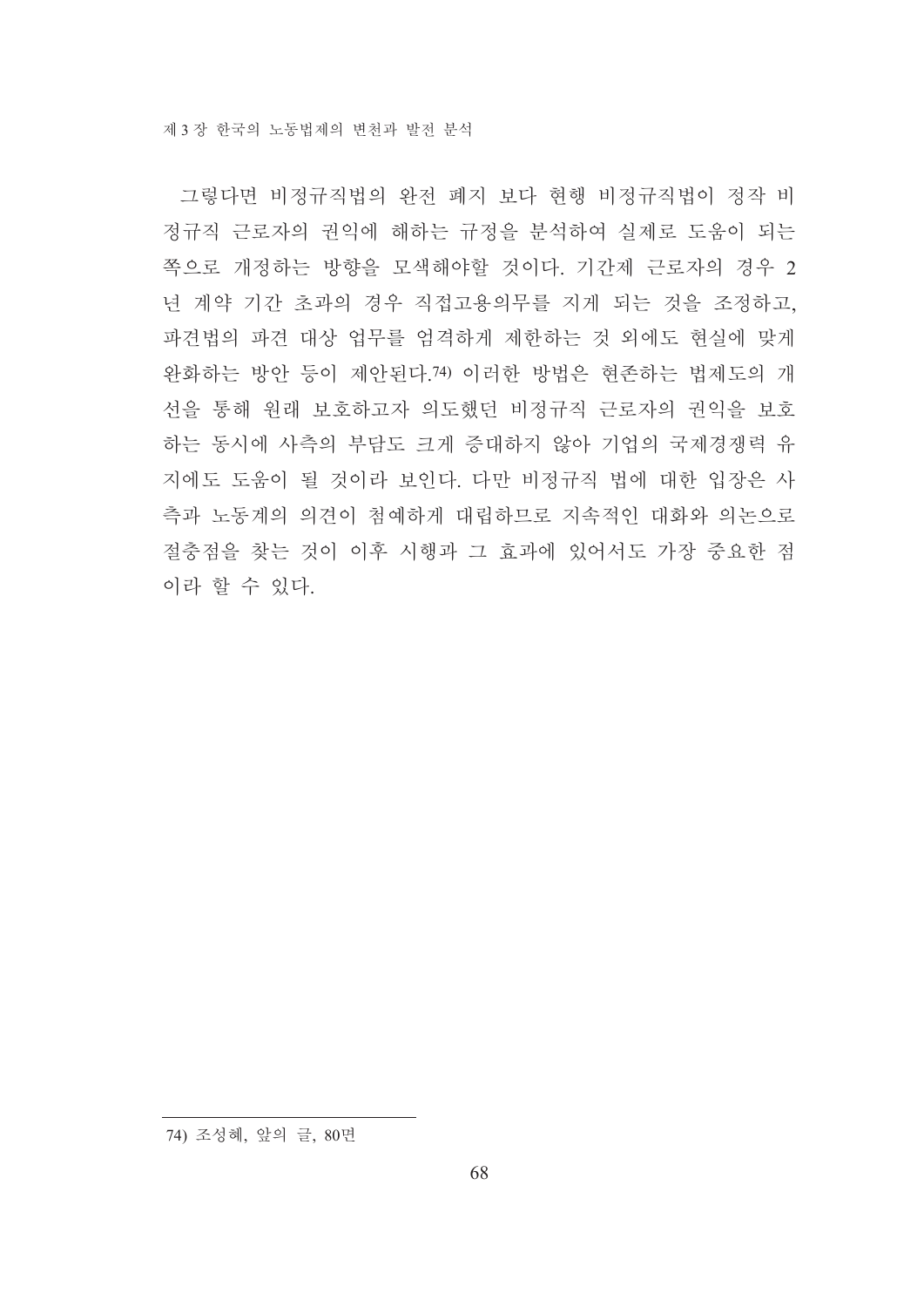# 제 4 장결론

1953년에 국제적 기준의 「근로기준법」이 제정되었으나 현실과의 간 극이 너무 커 실효성이 없는 상태에서 1960년대가 시작되었다. 1960년 대부터는 정부 주도로 경제 성장을 국가의 최우선 목표로 놓고, 경제 개발 계획에 맞춰 노동 입법의 정비도 함께 이루어졌다. 그러나 국가 경제 성장에 있어 기업 경제 규모의 양적 증대를 우선시 하였기에, 사 측의 양적 팽창에 걸림돌이 될 수 있는 집단적 노사관계법은 그 제 정 · 개정 · 실행 모두 국가에 의해 통제당하고, 다만 그 반대급부로 개 별적 근로관계법만 꾸준히 변화 · 발전의 양상을 보였다.

개별적 근로관계법의 발전 하에 「근로기준법」은 점차 현실과의 간극 을 줄여나가며 그 적용 범위를 넓히는 쪽으로 입법이 정비되었으나, 그 규범력은 여전히 미미해 근로자의 분배 욕구를 충족하기에는 부족한 실정이었다. 급속도의 경제성장에 대한 보상이나 분배의 문제는 1970 년대 후반부에 제기되었고, 이에 1986년에는 「최저임금법」이 독립 제 정 되었는데 이는 분배를 고려함에 있어 일단 국민의 최저생활 보장 에 초점을 맞춘 정부의 시각을 반영한다고 할 수 있겠다. 다만 개별적 근로관계법 전반에 걸친 문제점인 법 규범력의 부족이 「최저임금법」에 도 같이 적용 되는 바 제정과 이후 수차 개정의 노력에도 불구하고 정 작 현재까지도 최저임금 미만율이나 최저임금 준수율은 매우 낮다는 것은 문제점이라 할 수 있다.75)

1990년대에 외환위기 이후 기업의 국제경쟁력 강화와 노동시장 유 연화라는 명목으로 기간제 근로자와 파견 근로자 등 정규직에 반하는 이른바 비정규직 근로자가 양산되었다. 비정규직 근로자의 수와 노동 시장에서 차지하는 역할은 기하급수적으로 늘어났지만 『직업안정법』

<sup>75)</sup> 이 문제에 관한 최근 연구로는, 이승렬 외, 『최저임금제도 이행체계 국제비교 연 구 : 미국 · 영국 · 호주를 중심으로』, 한국노동연구원, 2012.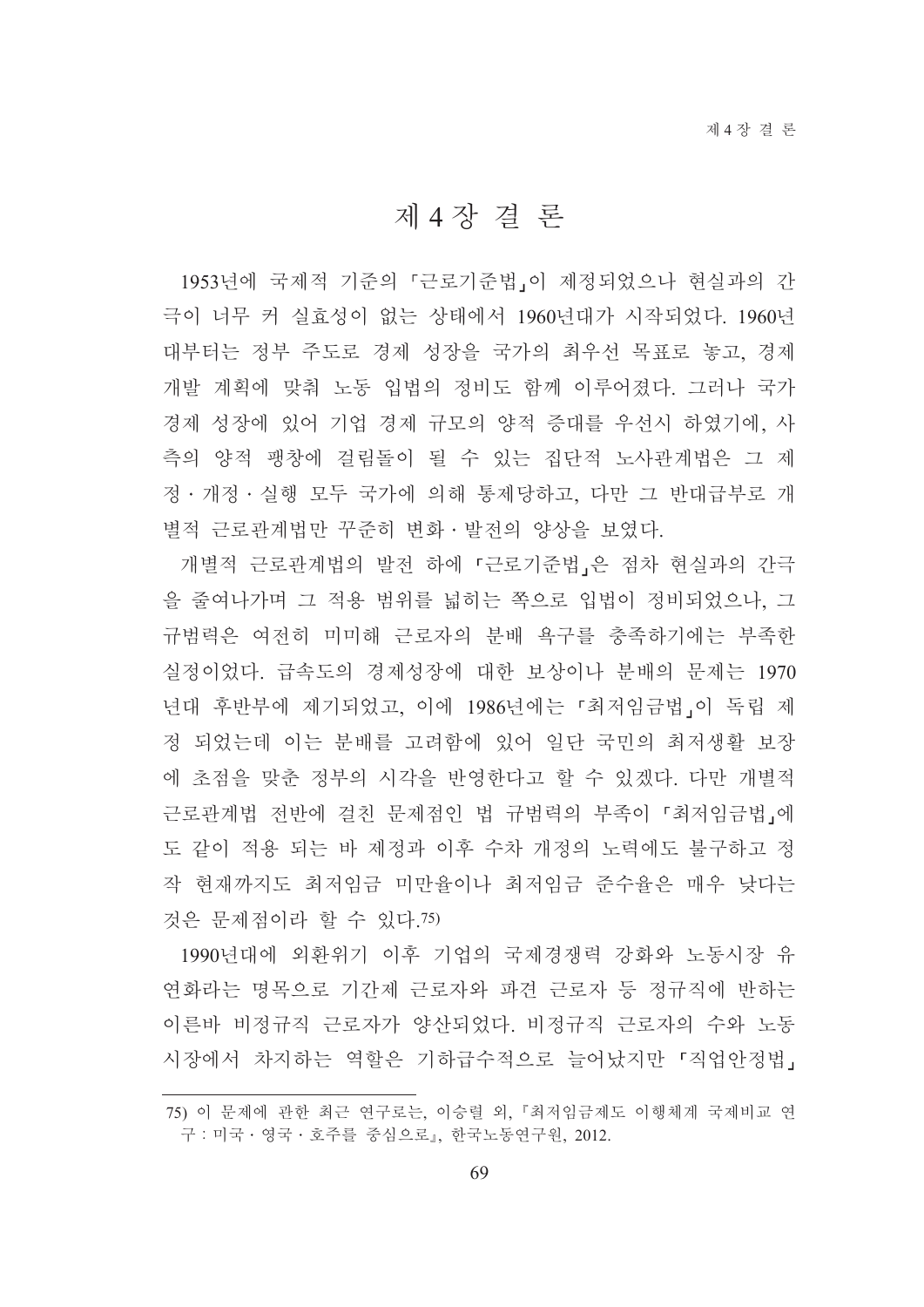으로 파견근로자체가 불법인 상황에 관련 법규가 없었기에 비정규직 근로자의 근로조건 보호와 정규직에 비한 차별 시정을 위한 비정규직 관련법규의 입법이 이어졌다.76) 하지만 철저히 경제의 논리로 이유 추 구와 양적 팽창을 목표로 하는 사측에서는 경영에 있어서 임금의 부담 과 고용 부담을 덜 수 있는 비정규직 근로자를 쉽사리 비정규직 법에 서 지정하는 대로 보호하고 복지와 혜택을 제공하기보다 법안에서 규 정하는 사안들을 법의 테두리 안에서 피할 수 있는 방법만을 고안하게 되었고, 이는 비정규직 노동자의 권리 보호를 위해 제정한 비정규직 법규들이 도리어 비정규직 근로자의 복지와 혜택을 제한하는 방법으 로 사용되는 현실을 보여주었다. 따라서 여전히 근로기주법 수주에 미치지 못하는 근로조건에 처해 있는 비정규직 근로자들이 전체 근로 자의 50%에 육박하는 실정이다.77)

현재 한국 노동시장의 상황은 사용자가 긴박한 경영상의 필요가 아 니더라도 미래에 올 수도 있는 위기에 미리 대처하기 위해 일방적으로 해고할 수 있는 경우에 해당한다. 따라서 저임금 근로자, 비정규직 근 로자뿐만 아니라 정규직 근로자의 고용보장도 위협을 당하고 있다고 할 수 있겠다.78) 또한 2007년에는 부당해고를 행한 사용자에게 부과하 던 벌칙조항도 삭제되었다. 근로자의 권익 보호의 방향으로 항상 전진 하기만 하는 것은 아니고, 이처럼 한 발 퇴보도 경제 원리에 따라 때 로 정당화되었다.

국가 주도의 경제 성장을 계획하고 추진하던 때에는 선 성장, 후 분 배의 기치 속에 경제 개발이 시작된 후 10여년 이후에야 분배의 문제

<sup>76)</sup> 기간제 및 단시간근로자 보호 등에 관한 법률의 제정, 파견근로자보호 등에 관한 법률 개정, 노동위원회법 개정.

<sup>77)</sup> 특히 외국과 달리 단시간 근로자 비율 보다는 기간제 근로자의 비중이 높은 점 이 특히 문제된다. 기획재정부, 『한국 고용의 현주소 - OECD 국가와 주요 고용지 표 비교』, 기획재정부 정책보고서, 2012.

<sup>78) 2013</sup>년 2월 25일 국가인권위원회(위원장 현병철)는 보도자료를 통해, 경영해고의 정당화 요건 중 첫 번째 요건인 "긴박한 경영상의 필요"에 관해 명문으로 그 정의 (용어의 뜻)을 손질하여 요건을 강화할 것 등을 권고한 바 있다.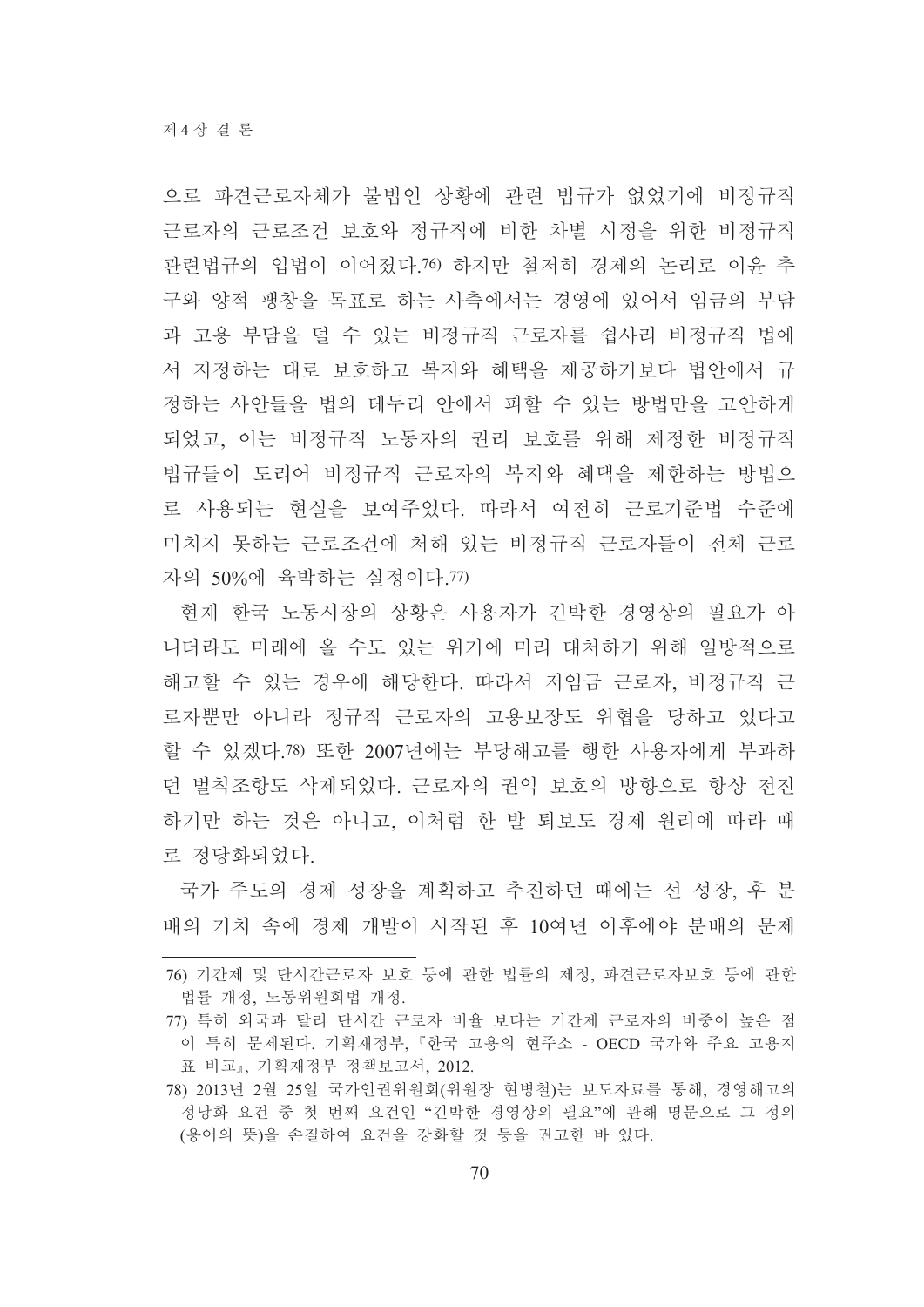또한 장기적이고 지속적인 경제 성장을 위해 간과해서는 안 될 사실 이라는 논의가 시작되었다. 이는 압축적이고 단시간에 고도의 성장을 위해서 필요했던 것이라고 정당화하기 쉽지만, 어느 사회에서든 그렇 게 짧은 기간 내에 양적 팽창을 추진하다 보면 그 부작용이 나타나기 마련이고, 그것이 한국 사회에서는 노동 권익의 보호 부재 속 인간의 존엄성에 대한 문제 제기와 사회 통합의 문제로 났던 것이 사실이다. 부익부 빈익빈 현상, 가진 자와 못 가진 자의 격차가 더욱 심화되는 부작용과 함께 산업화 시대에 경제성장의 주역을 담당했던 여성근로 자들은 저임금과 채용, 승진, 해고 등의 근로조건에서 남성에 비해 차 별적 처우를 받았고, 마찬가지로 권익 보호에 있어 소외된 계층으로 비정규직 근로자도 들 수 있다. 1990년대부터 본격화되기 시작한 고 용의 유연화로 계약직, 용역직 등 비전형적인 근로형태가 등장하면서 2000년대에 들어서는 비정규직이 근로자 개인의 차원을 넘어 사회의 문제로 급부상하게 되었다. 1997년 외환위기를 기점으로 노조라는 막 강한 조직으로 중무장하여 갈수록 임금과 근로조건이 향상하는 정규직 과 최저 생계비에도 못 미치는 임금을 받고 항시 고용불안에서 벗어나 지 못하는 비정규직이라는 노동의 양극화가 심화되기 시작하였다. 동 시에 비정규직은 더 이상 정규직으로 가기 위한 징검다리가 아니라 그 자체로 근로자의 한 축을 만들어, 일하는 빈곤층(working poor)을 형성 하게 되었다고 과언이 아니다.

여성근로자와 비정규직 근로자는 근로자들 중 차별을 받는다는 점에 서 공통점이 있다. 그러면서도 양자 사이에는 차이점79)이 존재한다. 여 성근로자는 경제발전과 더불어 지속적으로 보호입법이 이루어져 과거 에 비해 노동현장에서 여성의 지위는 현저히 상승되었다고 할 수 있 다. 그런 연유에서인지는 모르나 「남녀고용평등법」에 일 · 가정양립지

<sup>79)</sup> 사용자의 관점에서 볼 때는 여성은 출산, 육아 등으로 기업에 부담이 된다는 이 유로 채용 기피의 대상인 반면, 인건비 절감과 법제 규제를 피할 수 있다는 점에서 비정규직 근로자는 정규직에 비해 채용 선호의 대상이라는 점도 주목할 만하다.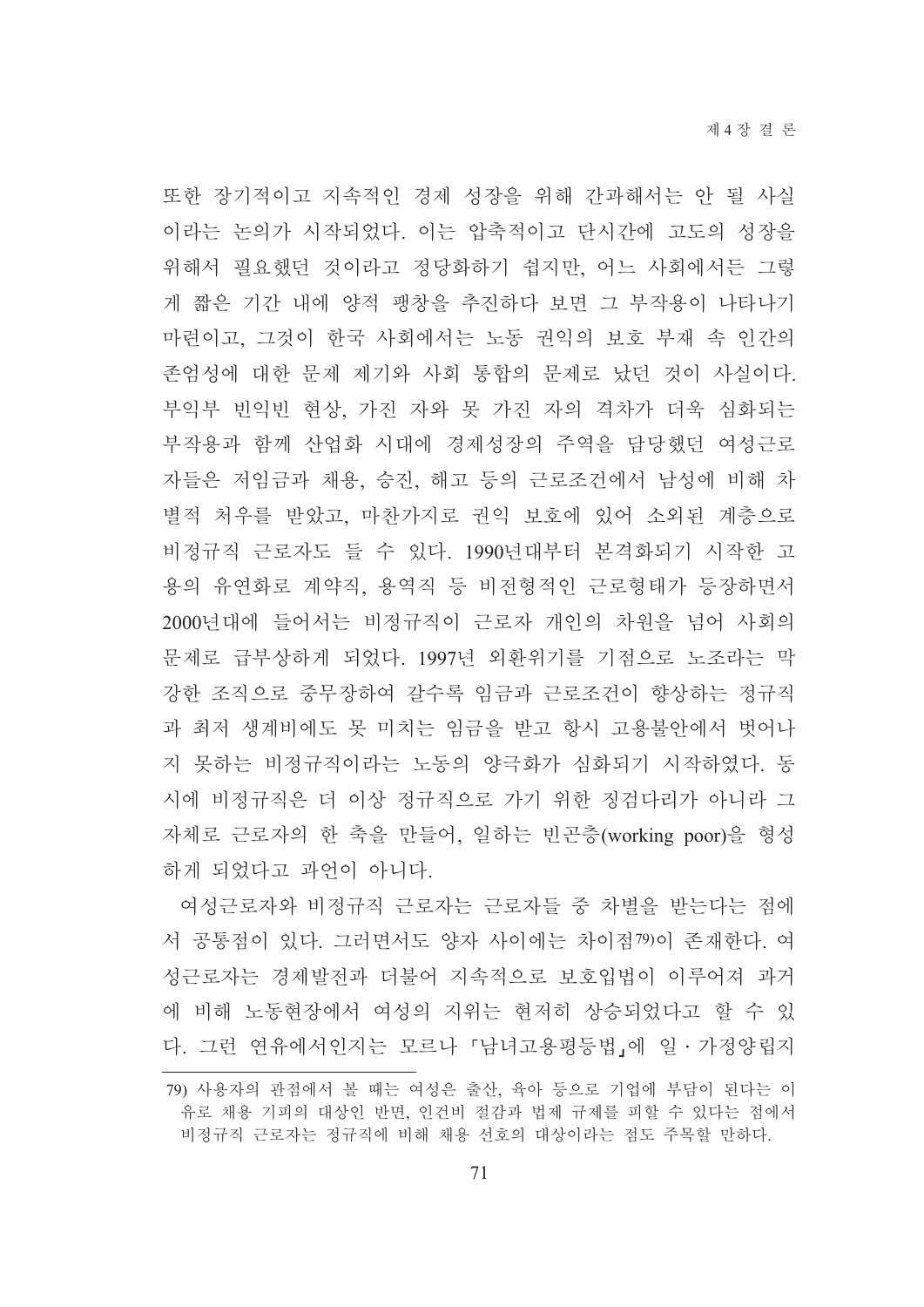워제도가 도입되면서 남녀의 고용에 있어서의 평등보다는 일 · 가정양 립지원제도에 무게 중심이 실린 듯 한 인상을 준다. 그러나 고용에 있어서의 평등과 일가정의 양립지원은 상호 목적이 다르다는 점에서 양자를 하나의 법에 규율하는 것은 바람직하지 않다고 본다. 일 • 가정 양립지원제도는 「남녀고용평등법」에 규정된 육아휴직 등 모성보호로부 터 출발한 것이긴 하나 엄격히 말하자면 남녀고용평등과 모성보호 역 시 서로 목적이 다르다. 따라서 고용평등과 모성보호 및 일ㆍ가정양립 지워을 부리하여 별도의 법으로 규율하는 것이 타당하다고 본다.

한편 여성의 경제활동인구가 증가하고 여성의 사회적 지위가 전반 적으로 상승하였다고는 하지만 여성 중에서도 정규직(전문직) 여성과 비정규직 여성으로 나뉘면서 같은 성 내에서도 양극화 현상이 나타나 고 있다. 특히 비정규직 근로자 중 여성이 차지하는 비율이 높아지면 서 여성의 비정규직화가 또 다른 사회문제로 등장하고 있다.

『남녀고용평등법』이든 비정규직법이든 두터운 법적 보호가 근로자 에게 불리하게 작용하는 역효과를 가져올 수 있다는 점은 결코 간과할 수 없는 사실이다. 법의 취지가 아무리 좋다고 해도 그 보호대상이 제 대로 보호되지 못한다면 의미가 없는 것이다. 그런 점에서 법은 정의 에 부합해야 하기도 하지만 현실에 적합하고 실효성이 있어야 하다고 할 것이다.

신흥경제개발국이나 체제전화국의 경우 정부주도로 경제개발계획을 세우고 추진해나갈 때에, 지금 당장 경제 성장이나 발전의 속도나 폭 이 빠르고 크지 않더라도 장기적으로 보았을 때에 성장과 분배의 문제 를 시작부터 함께 염두에 두고 늦지 않게 해결해 가며 정책을 추진해 가는 것이 가장 바람직하다 하겠다. 또한 경제성장과 입법은 서로 영향 을 주고받는 상호 작용의 관계임을 고려할 때, 법제도의 도입도 성장과 분배에 있어 어느 한 쪽에 치우치지 않고 균형잡힌 가치 판단 위에 실시되어야 하겠다.

72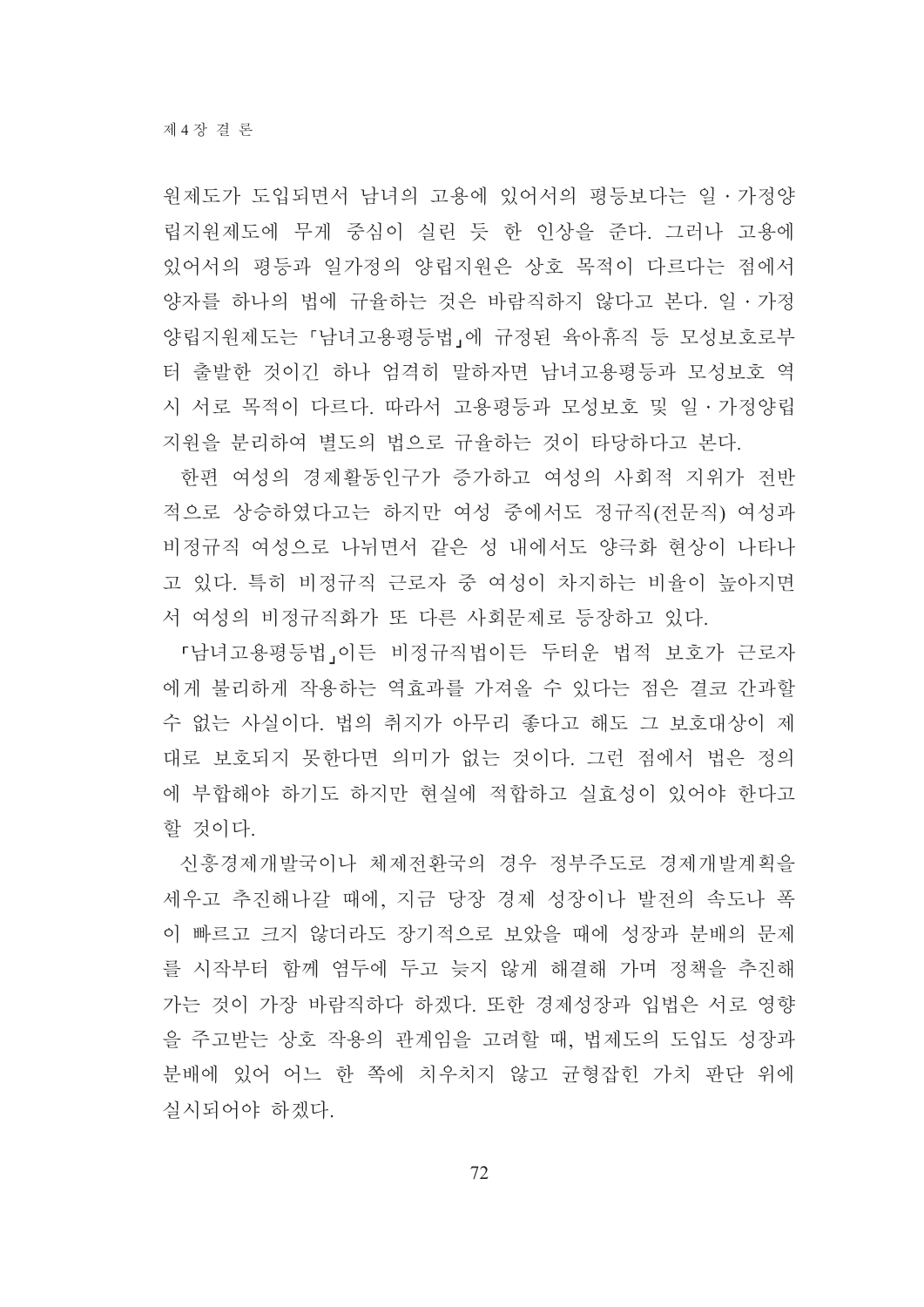## 참 고 무 헌

- 고영선, 한국경제의 성장과 정부의 역할 : 과거, 현재, 미래, KDI  $(2008)$
- 한국경제의 성장요인 분석 : 1970~2010, KDI, 김동석 김민수, 김영준, 김승준 (2012)
- 장우찬, "노동법제의 변천 과정 분석과 평가", 한국법제연구원 워크숍 자료집, (2013. 4. 10)
- 강현주, "노동법제의 변천 과정 분석과 평가 근로기준법, 최저임금 법. 남녀고용평등법. 비정규직법을 중심으로-". 한국법제여구 원 워크숍 자료집. (2013. 5. 20)
- 최재희, 우리나라의 노동법사에 관한 연구, 고려대학교 노동대학원, 석사논문 (2009)
- 이홍재, "근로기준법 제정심의의 주요쟁점", 「서울대학교 법학, Vol. 50 No. 3. 서울대학교 법학연구소 (2009)
- 김주승 한국노동정책의 번처과정에 관한 사적고찰 단국대 대학원 석사논문 (1985)
- 한국경영자총협회, 노동경제연감 (1982)
- 노동부. 근로기주법령 제 · 개정 발자취 (2008)
- 법제처. 노동관계 법제-개별적 노사관계법의 변천
- 박선영, 남녀고용평등법의 실효성 고찰, 사회법연구 15호(2010)
- 이광택, 근로자파견법의 문제점과 개선방안, 국민대학교, 법학논총 11 권 (1999. 2)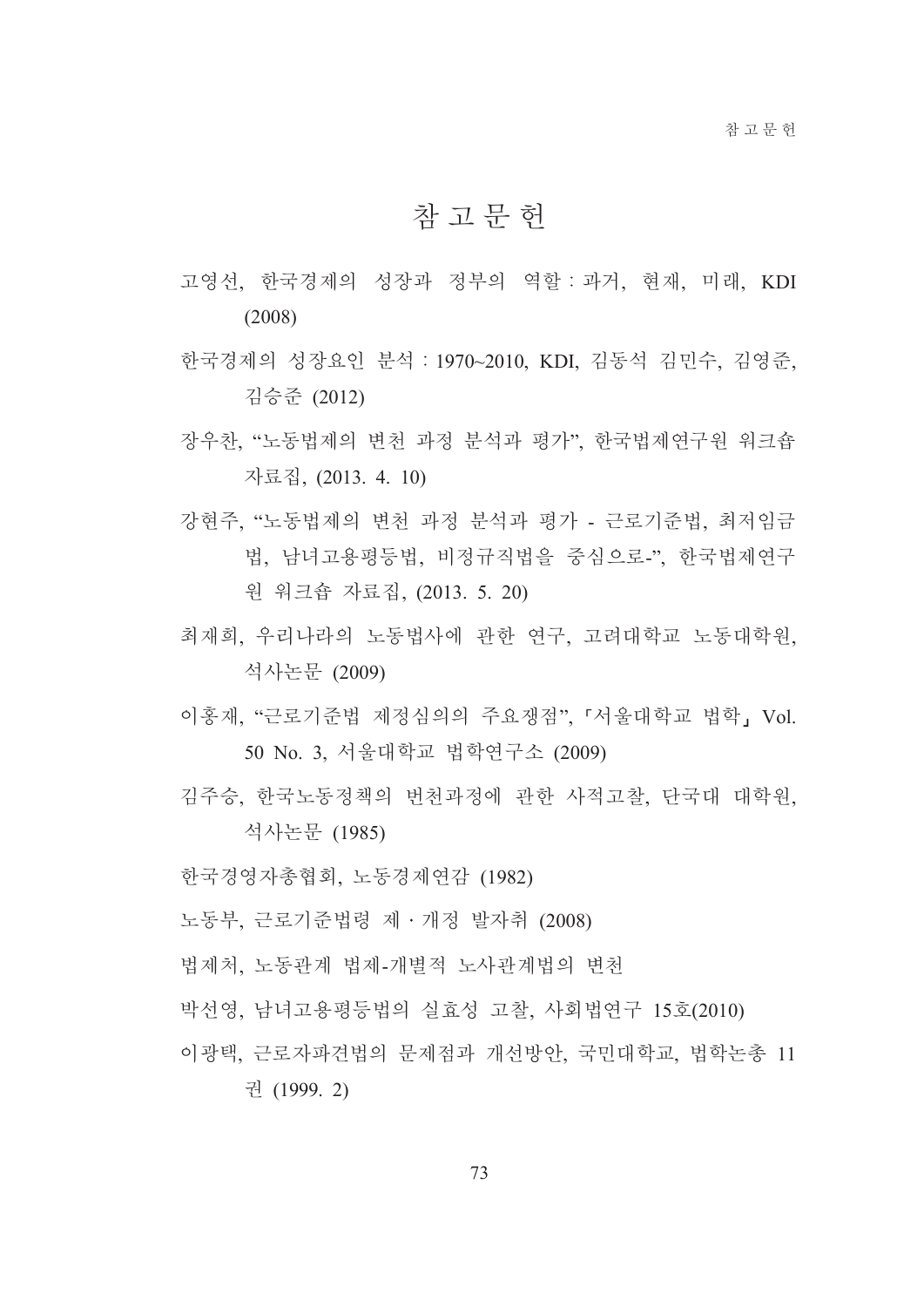- 노동부, 비정규직 보호 법률 해설 (2006. 12)
- 통계청 경제활동인구조사 부가조사
- 배무기, 「노동경제학」, 법문사, 2003
- 법제처, 국가법령정보센터, 남녀고용평등법 제 · 개정 이유
- 이삼식 2012년 저출산 · 고령화 대응 정책의 변화와 전망 보건복지 포럼(2012.1)
- 이상희, 파견근로자보호등에관한법률의 법적 과제와 개선 방안, 노 동법논총제4호 (2002)
- 고용노동부 고용형태별 근로실태조사
- 김기선. "노동법제의 변천 과정 분석과 평가 근로기준법. 최저임금법. 남녀고용평등법, 비정규직법을 중심으로-", 한국법제연구원 워 크숍 자료집, (2013. 5. 20)
- 조성혜, "노동법제의 변천 과정 분석과 평가 근로기준법, 최저임금법, 남녀고용평등법, 비정규직법을 중심으로-", 한국법제연구원 워 크숍 자료집, (2013. 5. 20)
- 김유성, 신고용정책시대의 몇 가지 과제, 서울대학교 노동법연구회, 노 동법연구 제4호 (1994)

대법워 2008. 7. 10. 선고 2005다75088 판결

- 대법원 2008 9 18 선고 2007두22320 전원합의체 판결
- 김현배, 근로자파견제도에 관한 소고, 기계공업
- 국회, 국가보위입법회의 경제 제2위원회 회의록 제14호(80.12.26)
- 이병희 비정규직법 시행 3년의 고용 효과, 경제발전연구 제17권 제2호  $(2011)$